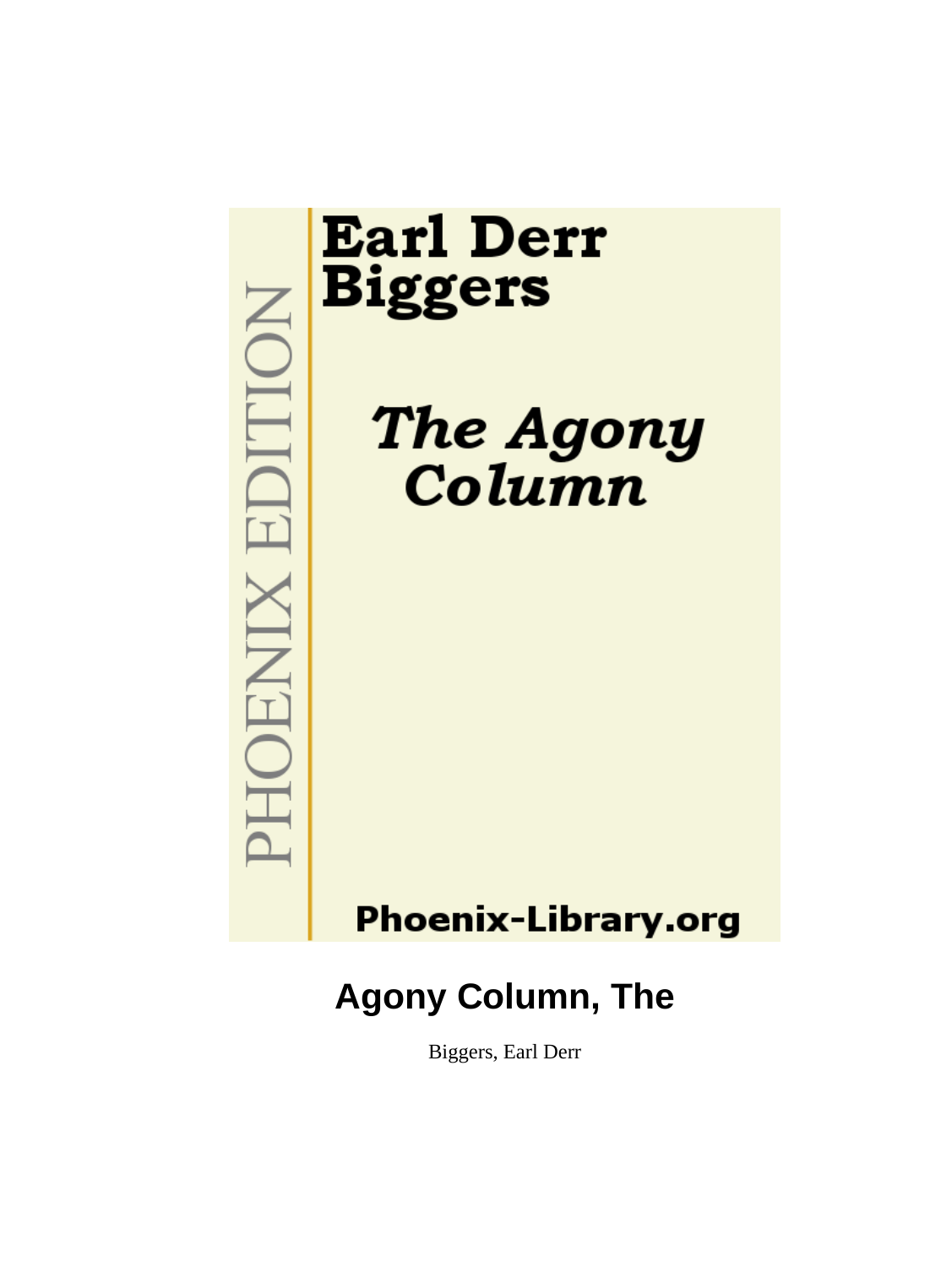[Table Of Content](#page-66-0) [About Phoenix−Edition](#page-67-0) **[Copyright](#page-68-0)**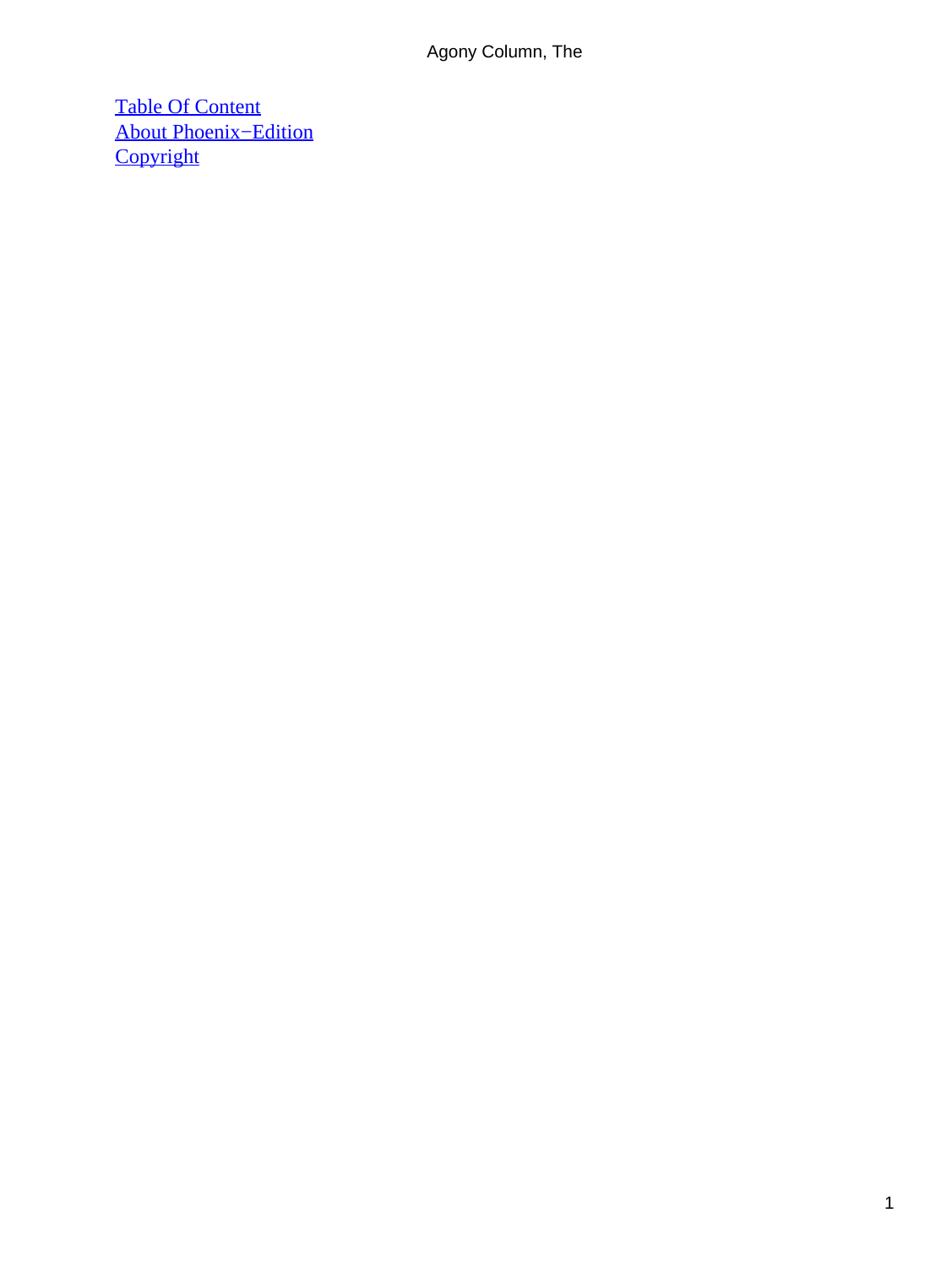## *T*he Agony Column by Earl Derr Biggers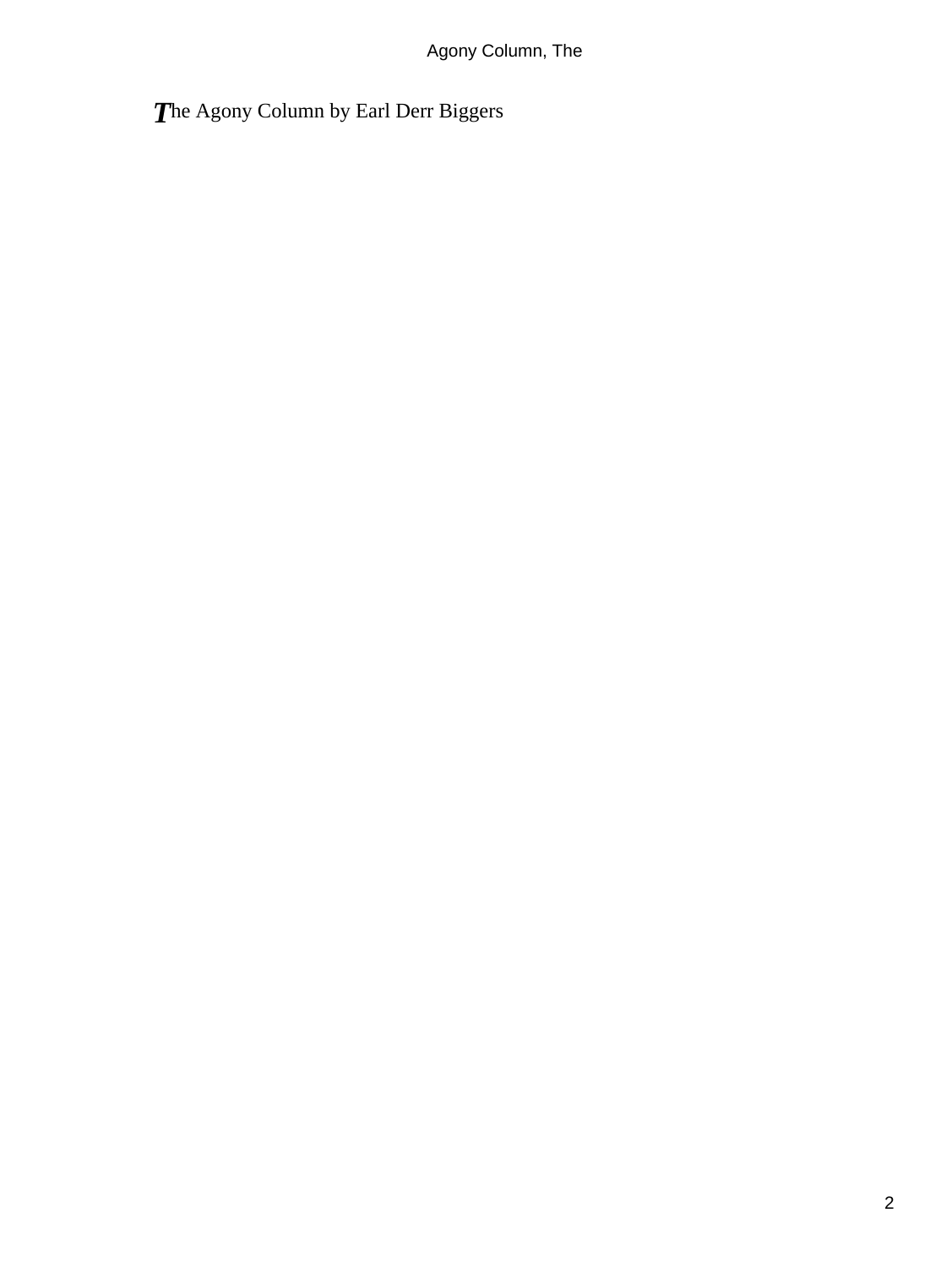## **[CHAPTER I](#page-66-0)**

<span id="page-3-0"></span>*L*ondon that historic summer was almost unbearably hot. It seems, looking back, as though the big baking city in those days was meant to serve as an anteroom of torture − an inadequate bit of preparation for the hell that was soon to break in the guise of the Great War. About the soda−water bar in the drug store near the Hotel Cecil many American tourists found solace in the sirups and creams of home. Through the open windows of the Piccadilly tea shops you might catch glimpses of the English consuming quarts of hot tea in order to become cool. It is a paradox they swear by.

 About nine o'clock on the morning of Friday, July twenty−fourth, in that memorable year nineteen hundred and fourteen, Geoffrey West left his apartments in Adelphi Terrace and set out for breakfast at the Canton. He had found the breakfast room of that dignified hotel the coolest in London, and through some miracle, for the season had passed, strawberries might still be had there. As he took his way through the crowded Strand, surrounded on all sides by honest British faces wet with honest British perspiration he thought longingly of his rooms in Washington Square, New York. For West, despite the English sound of that Geoffrey, was as American as Kansas, his native state, and only pressing business was at that moment holding him in England, far from the country that glowed unusually rosy because of its remoteness.

 At the Carlton news stand West bought two morning papers − the Times for study and the Mail for entertainment and then passed on into the restaurant. His waiter − a tall soldierly Prussian, more blond than West himself – saw him coming and, with a nod and a mechanical German smile, set out for the plate of strawberries which he knew would be the first thing desired by the American. West seated himself at his usual table and, spreading out the Daily Mail, sought his favorite column. The first item in that column brought a delighted smile to his face:

«The one who calls me Dearest is not genuine or they would write to me.»

 Any one at all familiar with English journalism will recognize at once what department it was that appealed most to West. During his three weeks in London he had been following, with the keenest joy, the daily grist of Personal Notices in the Mail. This string of intimate messages, popularly known as the Agony Column, has long been an honored institution in the English press. In the days of Sherlock Holmes it was in the Times that it flourished, and many a criminal was tracked to earth after he had inserted some alluring mysterious message in it. Later the Telegraph gave it room; but, with the advent of halfpenny journalism, the simple souls moved en masse to the Mail.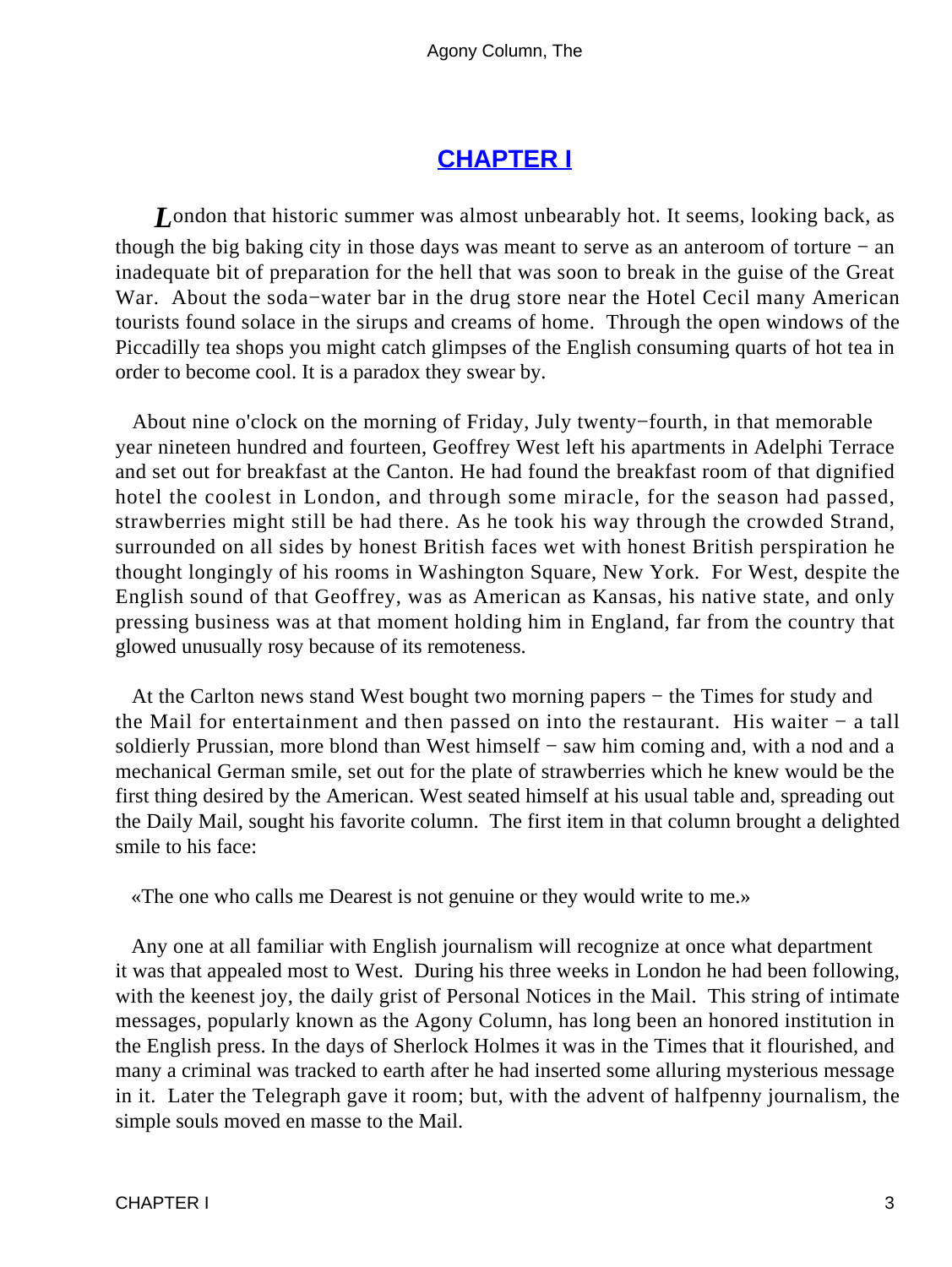Tragedy and comedy mingle in the Agony Column. Erring ones are urged to return for forgiveness; unwelcome suitors are warned that «Father has warrant prepared; fly, Dearest One!» Loves that would shame by their ardor Abelard and Heloise are frankly published − at ten cents a word − for all the town to smile at. The gentleman in the brown derby states with fervor that the blonde governess who got off the tram at Shepherd's Bush has quite won his heart. Will she permit his addresses? Answer; this department. For three weeks West had found this sort of thing delicious reading. Best of all, he could detect in these messages nothing that was not open and innocent. At their worst they were merely an effort to side−step old Lady Convention; this inclination was so rare in the British, he felt it should be encouraged. Besides, he was inordinately fond of mystery and romance, and these engaging twins hovered always about that column.

 So, while waiting for his strawberries, he smiled over the ungrammatical outburst of the young lady who had come to doubt the genuineness of him who called her Dearest. He passed on to the second item of the morning. Spoke one whose heart had been completely conquered:

 MY **LADY** sleeps. She of raven tresses. Corner seat from Victoria, Wednesday night. Carried program. Gentleman answering inquiry desires acquaintance. Reply here. − LE ROI.

 West made a mental note to watch for the reply of raven tresses. The next message proved to be one of Aye's lyrics − now almost a daily feature of the column:

**DEAREST:** Tender loving wishes to my dear one. Only to be with you now and always. None «fairer in my eyes.» Your name is music to me. I love you more than life itself, my own beautiful darling, my proud sweetheart, my joy, my all! Jealous of everybody. Kiss your dear hands for me. Love you only. Thine ever. − AYE.

Which, reflected West, was generous of Aye – at ten cents a word – and in striking contrast to the penurious lover who wrote, farther along in the column:

− loveu dearly; wantocu; longing; missu −

 But those extremely personal notices ran not alone to love. Mystery, too, was present, especially in the aquatic utterance:

DEFIANT MERMAID: Not mine. Alligators bitingu now. 'Tis well; delighted. – FIRST **FISH.**

And the rather sanguinary suggestion:

DE Box: First round; tooth gone. Finale. You will **FORGET ME NOT.**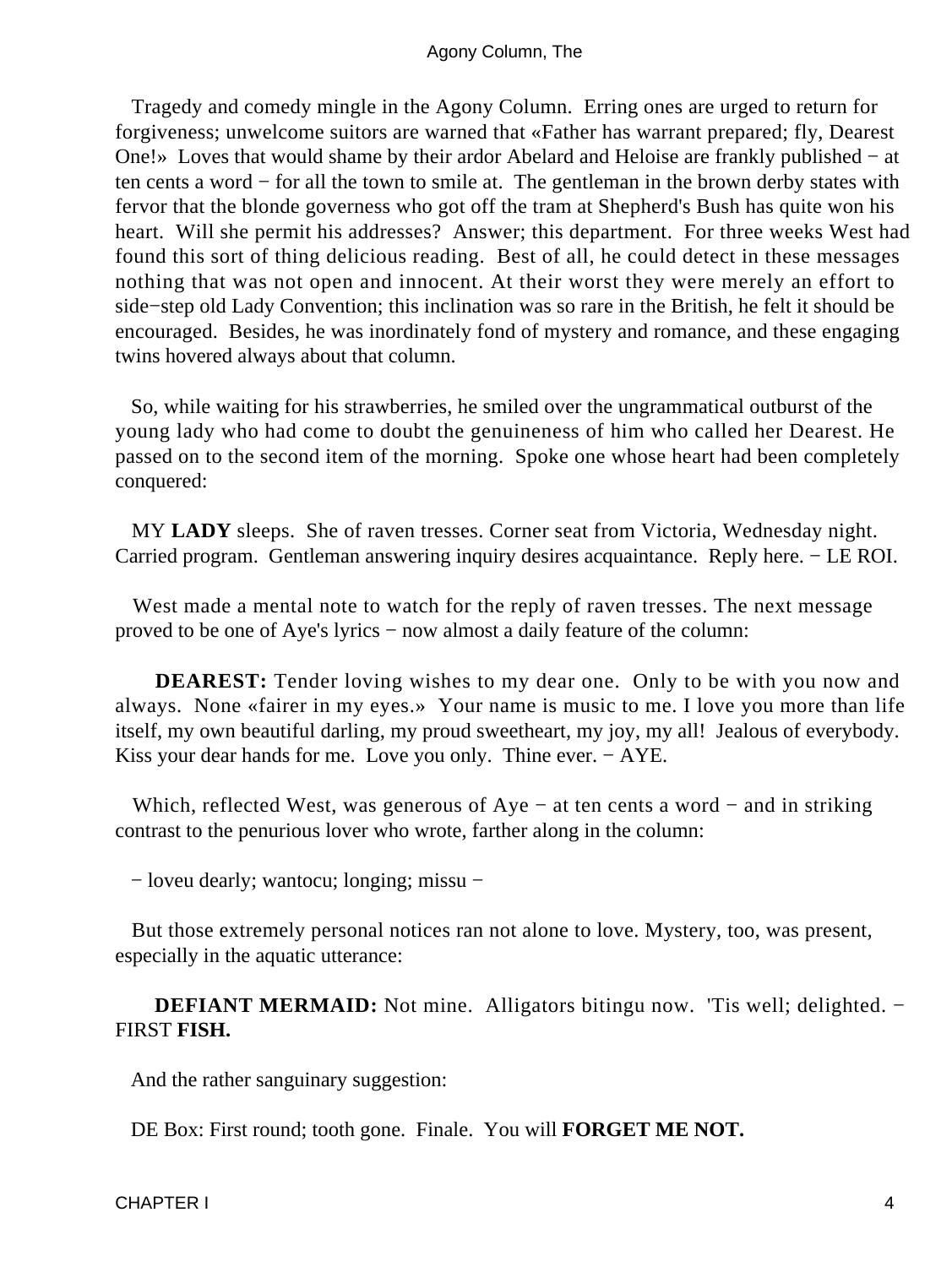At this point WEST's strawberries arrived and even the Agony Column could not hold his interest. When the last red berry was eaten he turned back to read:

**WATERLOO:** Wed. 11:53 train. Lady who left in taxi and waved, care to know gent, gray coat? − SINCERE.

Also the more dignified request put forward in:

**GREAT CENTRAL:** Gentleman who saw lady in bonnet 9 Monday morning in Great Central Hotel lift would greatly value opportunity of obtaining introduction.

 This exhausted the joys of the Agony Column for the day, and West, like the solid citizen he really was, took up the Times to discover what might be the morning's news. A great deal of space was given to the appointment of a new principal for Dulwich College. The affairs of the heart, in which that charming creature, Gabrielle Ray, was at the moment involved, likewise claimed attention. And in a quite unimportant corner, in a most unimportant manner, it was related that Austria had sent an ultimatum to Serbia. West had read part way through this stupid little piece of news, when suddenly the Thunderer and all its works became an uninteresting blur.

A girl stood just inside the door of the Carlton breakfast room.

 Yes; he should have pondered that despatch from Vienna. But such a girl! It adds nothing at all to say that her hair was a dull sort of gold; her eyes violet. Many girls have been similarly blessed. It was her manner; the sweet way she looked with those violet eyes through a battalion of head waiters and resplendent managers; her air of being at home here in the Carlton or anywhere else that fate might drop her down. Unquestionably she came from oversea – from the States.

 She stepped forward into the restaurant. And now slipped also into view, as part of the background for her, a middle−aged man, who wore the conventional black of the statesman. He, too, bore the American label unmistakably. Nearer and nearer to West she drew, and he saw that in her hand she carried a copy of the Daily Mail.

 West's waiter was a master of the art of suggesting that no table in the room was worth sitting at save that at which he held ready a chair. Thus he lured the girl and her companion to repose not five feet from where West sat. This accomplished, he whipped out his order book,; and stood with pencil poised, like a reporter in an American play.

«The strawberries are delicious,» he said in honeyed tones.

The man looked at the girl, a question in his eyes.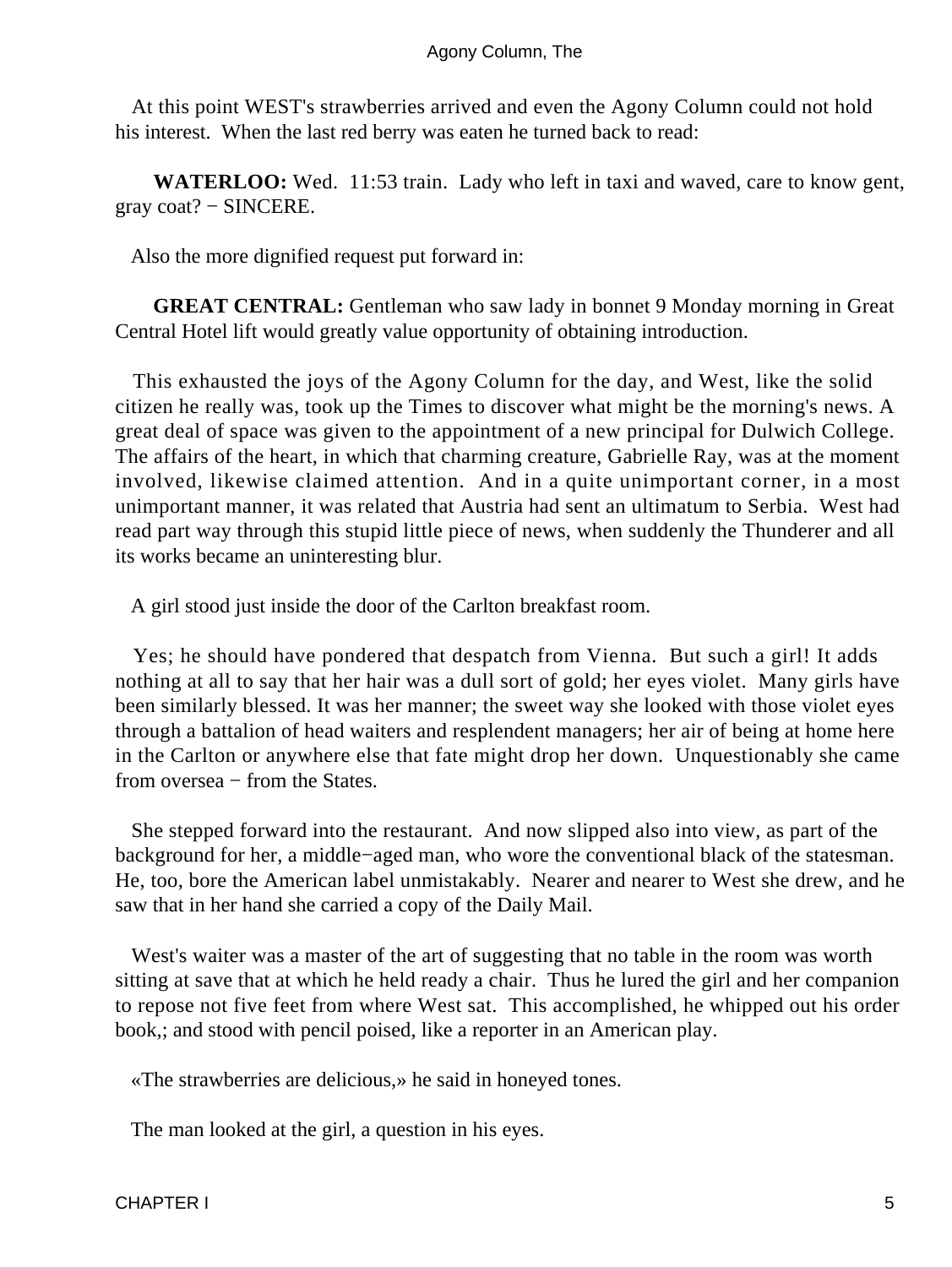«Not for me, dad,» she said. «I hate them! Grapefruit, please.»

As the waiter hurried past, West hailed him. He spoke in loud defiant tones.

 «Another plate of the strawberries!» he commanded. «They are better than ever to−day.»

 For a second, as though he were part of the scenery, those violet eyes met his with a casual impersonal glance. Then their owner slowly spread out her own copy of the Mail.

«What's the news?» asked the statesman, drinking deep from his glass of water.

 «Don't ask me,» the girl answered, without looking up. «I've found something more entertaining than news. Do you know – the English papers run humorous columns! Only they aren't called that. They're called Personal Notices. And such notices!» She leaned across the table. «Listen to this: 'Dearest: Tender loving wishes to my dear one. Only to be with you now and always. None »fairer in my eyes.  $\lt$  – '»

 The man locked uncomfortably about him. «Hush!» he pleaded. «It doesn't sound very nice to me.»

 «Nice !» cried the girl. «Oh, but it is − quite nice. And so deliciously open and aboveboard. 'Your name is music to me. I love you more − '»

«What do we see to−day?» put in her father hastily.

 «We're going down to the City and have a look at the Temple. Thackeray lived there once − and Oliver Goldsmith − »

«All right − the Temple it is.»

 «Then the Tower of London. It's full of the most romantic associations. Especially the Bloody Tower, where those poor little princes were murdered. Aren't you thrilled?»

«I am if you say so.»

 «You're a dear! I promise not to tell the people back in Texas that you showed any interest in kings and such − if you will show just a little. Otherwise I'll spread the awful news that you took off your hat when King George went by.»

The statesman smiled. West felt that he, who had no business to, was smiling with him.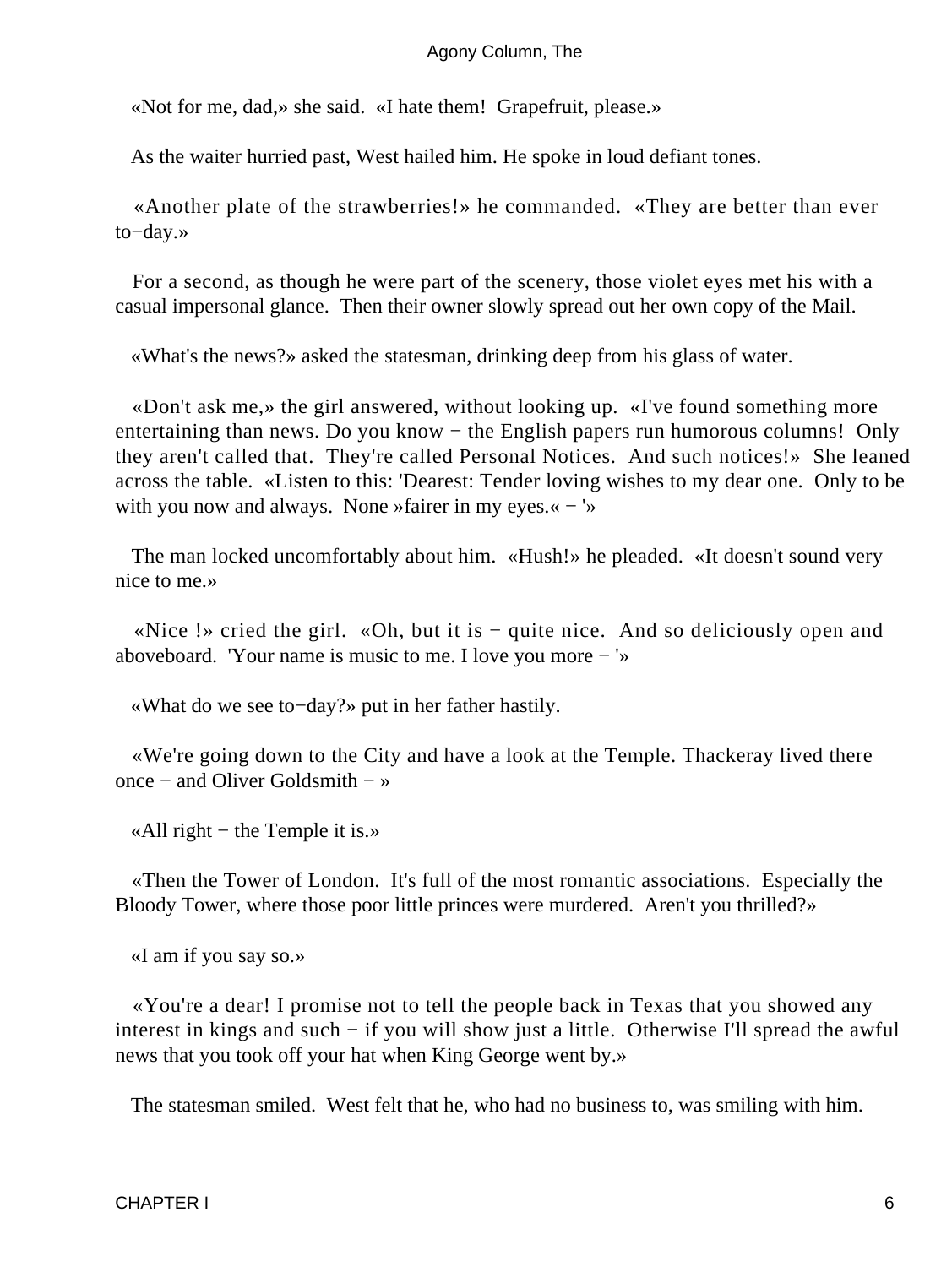The waiter returned, bringing grapefruit, and the strawberries West had ordered. Without another look toward West, the girl put down her paper and began her breakfasting. As often as he dared, however, West looked at her. With patriotic pride he told himself: «Six months in Europe, and the most beautiful thing I've seen comes from back home!»

 When he rose reluctantly twenty minutes later his two compatriots were still at table, discussing their plans for the day. As is usual in such cases, the girl arranged, the man agreed.

 With one last glance in her direction, West went out on the parched pavement of Haymarket.

 Slowly he walked back to his rooms. Work was waiting there for him; but instead of getting down to it, he sat on the balcony of his study, gazing out on the courtyard that had been his chief reason for selecting those apartments. Here, in the heart of the city, was a bit of the countryside transported − the green, trim, neatly tailored countryside that is the most satisfying thing in England. There were walls on which the ivy climbed high, narrow paths that ran between blooming beds of flowers, and opposite his windows a seldom−opened, most romantic gate. As he sat looking down he seemed to see there below him the girl of the Carlton. Now she sat on the rustic bench; now she bent above the envious flowers; now she stood at the gate that opened out to a hot sudden bit of the city.

 And as he watched her there in the garden she would never enter, as he reflected unhappily that probably he would see her no more − the idea came to him.

 At first he put it from him as absurd, impossible. She was, to apply a fine word much abused, a lady; he supposedly a gentleman. Their sort did not do such things. If he yielded to this temptation she would be shocked, angry, and from him would slip that one chance in a thousand he had − the chance of meeting her somewhere, some day.

 And yet − and yet − She, too, had found the Agony Column entertaining and − quite nice. There was a twinkle in her eyes that bespoke a fondness for romance. She was human, fun−loving − and, above all, the joy of youth was in her heart.

 Nonsense! West went inside and walked the floor. The idea was preposterous. Still − he smiled – it was filled with amusing possibilities. Too bad he must put it forever away and settle down to this stupid work!

Forever away? Well −

 On the next morning, which was Saturday, West did not breakfast at the Carlton. The girl, however, did. As she and her father sat down the old man said: «I see you've got your Daily Mail.»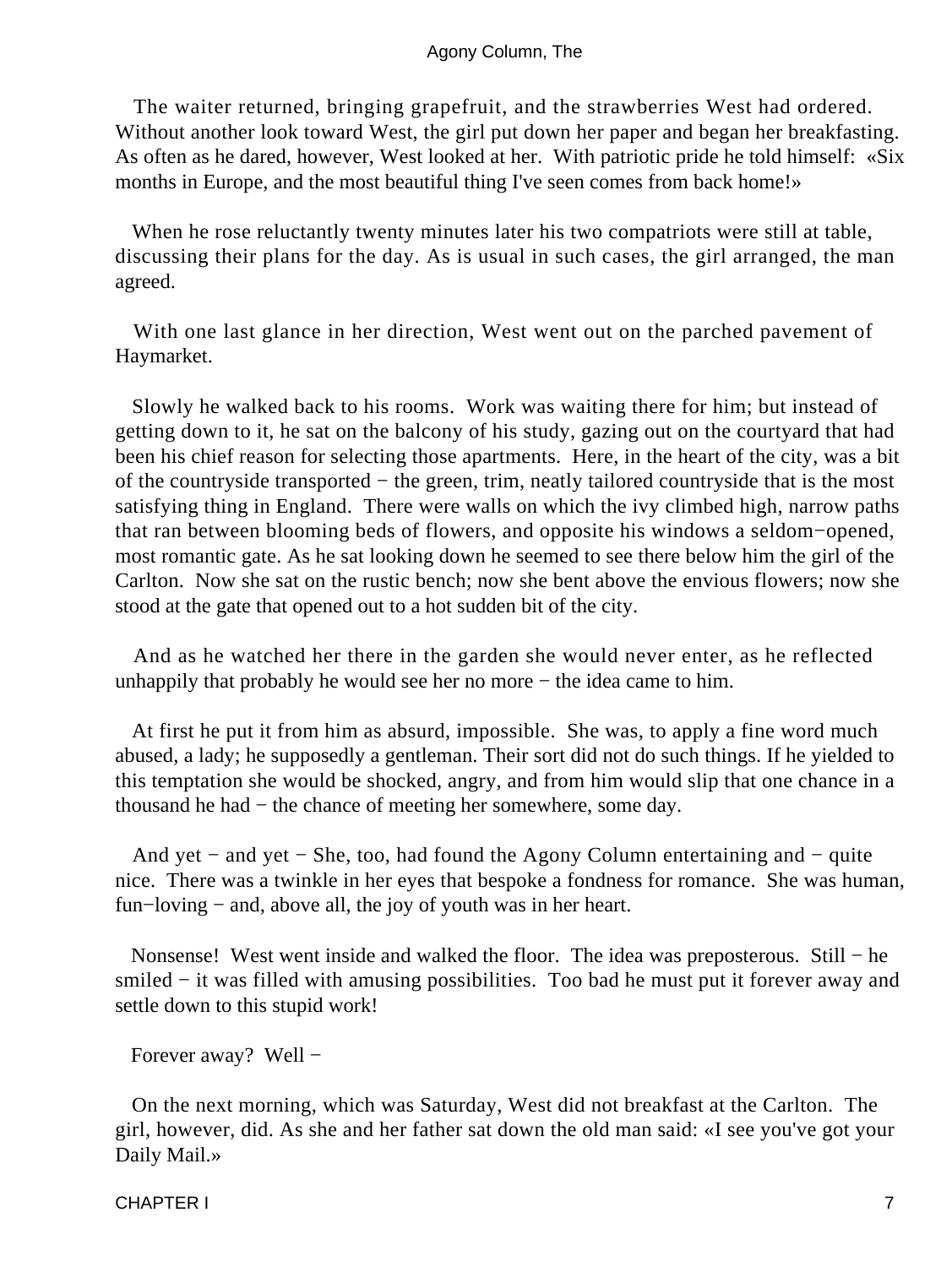«Of course!» she answered. «I couldn't do without it. Grapefruit − yes.»

She began to read. Presently her cheeks flushed and she put the paper down.

«What is it?» asked the Texas statesman.

 «To−day,» she answered sternly, «you do the British Museum. You've put it off long enough.»

 The old man sighed. Fortunately he did not ask to see the Mail. If he had, a quarter way down the column of personal notices he would have been enraged − or perhaps only puzzled − to read:

**CARLTON RESTAURANT:** Nine A.M. Friday morning. Will the young woman who preferred grapefruit to strawberries permit the young man who had two plates of the latter to say he will not rest until he discovers some mutual friend, that they may meet and laugh over this column together?

 Lucky for the young man who liked strawberries that his nerve had failed him and he was not present at the Carlton that morning! He would have been quite overcome to see the stern uncompromising look on the beautiful face of a lady at her grapefruit. So overcome, in fact, that he would probably have left the room at once, and thus not seen the mischievous smile that came in time to the lady's face – not seen that she soon picked up the paper again and read, with that smile, to the end of the column.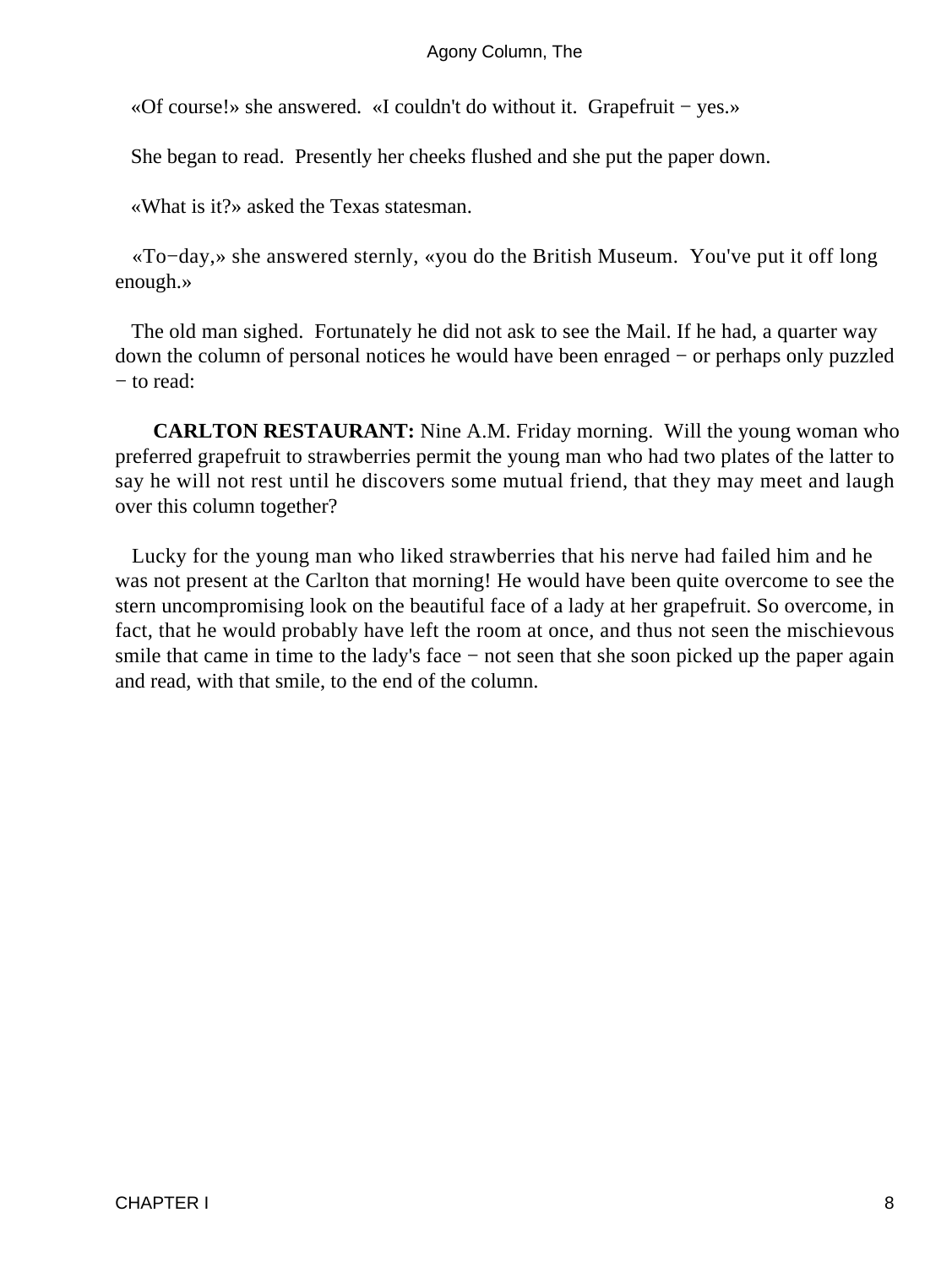## **[CHAPTER II](#page-66-0)**

<span id="page-9-0"></span>**The next day was Sunday; hence it brought no Mail. Slowly it dragged along. At a** ridiculously early hour Monday morning Geoffrey West was on the street, seeking his favorite newspaper. He found it, found the Agony Column − and nothing else. Tuesday morning again he rose early, still hopeful. Then and there hope died. The lady at the Canton deigned no reply.

 Well, he had lost, he told himself. He had staked all on this one bold throw; no use. Probably if she thought of him at all it was to label him a cheap joker, a mountebank of the halfpenny press. Richly he deserved her scorn.

 On Wednesday he slept late. He was in no haste to look into the Daily Mail; his disappointments of the previous days had been too keen. At last, while he was shaving, he summoned Walters, the caretaker of the building, and sent him out to procure a certain morning paper.

 Walters came back bearing rich treasure, for in the Agony Column of that day West, his face white with lather, read joyously:

**STRAWBERRY MAN:** Only the grapefruit lady's kind heart and her great fondness for mystery and romance move her to answer. The strawberry−mad one may write one letter a day for seven days − to prove that he is an interesting person, worth knowing. Then − we shall see. Address: M. A. L., care Sadie Haight, Carlton Hotel.

 All day West walked on air, but with the evening came the problem of those letters, on which depended, he felt, his entire future happiness. Returning from dinner, he sat down at his desk near the windows that looked out on his wonderful courtyard. The weather was still torrid, but with the night had come a breeze to fan the hot cheek of London. It gently stirred his curtains; rustled the papers on his desk.

 He considered. Should he at once make known the eminently respectable person he was, the hopelessly respectable people he knew? Hardly! For then, on the instant, like a bubble bursting, would go for good all mystery and romance, and the lady of the grapefruit would lose all interest and listen to him no more. He spoke solemnly to his rustling curtains.

 «No,» he said. «We must have mystery and romance. But where − where shall we find them?»

On the floor above he heard the solid tramp of military boots belonging to his neighbor,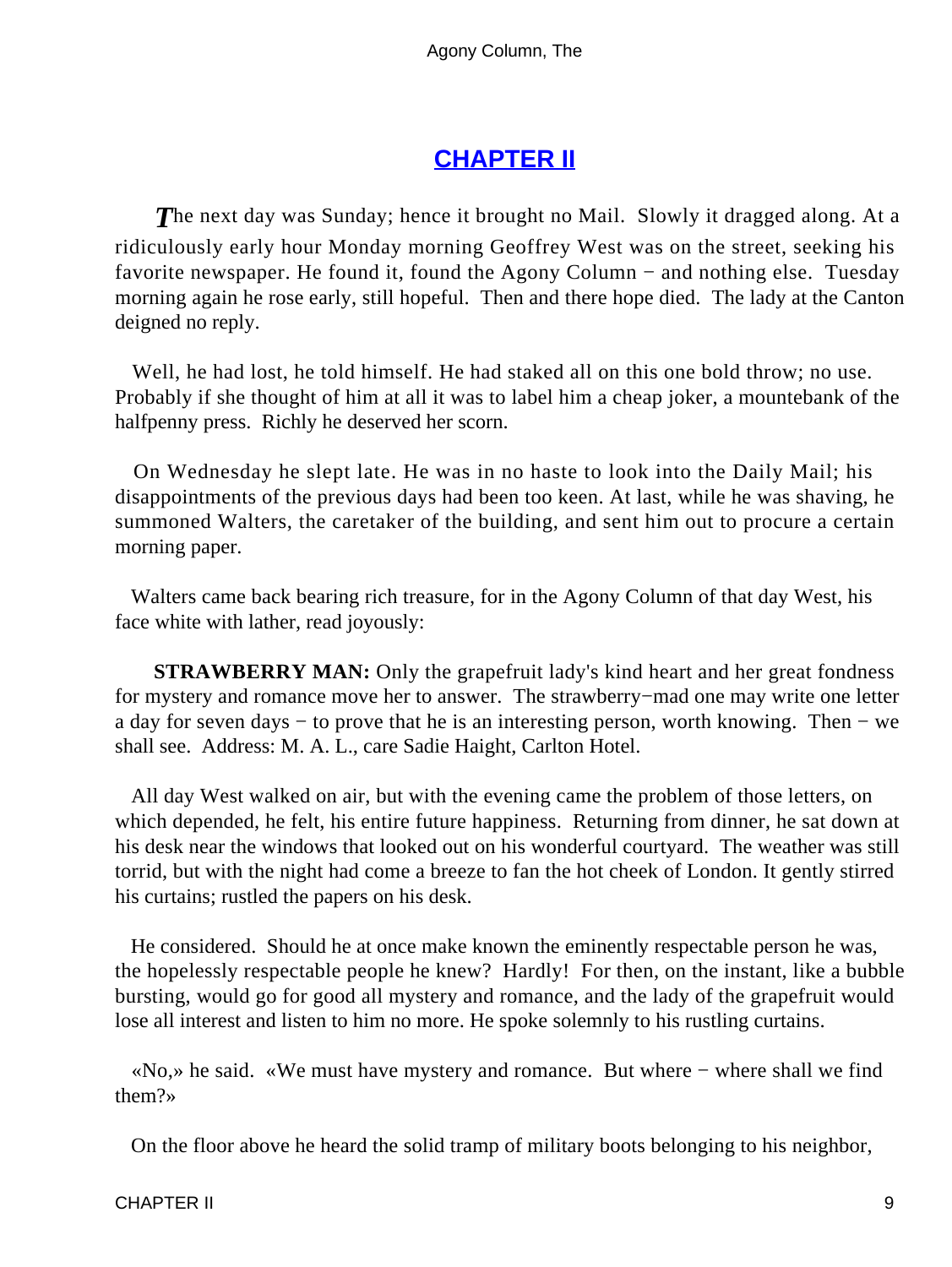Captain Stephen Fraser−Freer, of the Twelfth Cavalry, Indian Army, home on furlough from that colony beyond the seas. It was from that room overhead that romance and mystery were to come in mighty store; but Geoffrey West little suspected it at the moment. Hardly knowing what to say, but gaining inspiration as he went along, he wrote the first of seven letters to the lady at the Carlton. And the epistle he dropped in the post box at midnight follows here:

**DEAR LADY OF THE GRAPEFRUIT:** You are very kind. Also, you are wise. Wise, because into my clumsy little Personal you read nothing that was not there. You knew it immediately for what it was − the timid tentative clutch of a shy man at the skirts of Romance in passing. Believe me, old Conservatism was with me when I wrote that message. He was fighting hard. He followed me, struggling, shrieking, protesting, to the post box itself. But I whipped him. Glory be! I did for him.

We are young but once, I told him. After that, what use to signal to Romance? The lady at least, I said, will understand. He sneered at that. He shook his silly gray head. I will admit he had me worried. But now you have justified my faith in you. Thank you a million times for that!

 Three weeks I have been in this huge, ungainly, indifferent city, longing for the States. Three weeks the Agony Column has been my sole diversion. And then − through the doorway of the Carlton restaurant − you came −

 It is of myself that I must write, I know. I will not, then, tell you what is in my mind − the picture of you I carry. It would mean little to you. Many Texan gallants, no doubt, have told you the same while the moon was bright above you and the breeze was softly whispering through the branches of − the branches of the − of the − Confound it, I don't know! I have never been in Texas. It is a vice in me I hope soon to correct. All day I intended to look up Texas in the encyclopedia. But all day I have dwelt in the clouds. And there are no reference books in the clouds.

 Now I am down to earth in my quiet study. Pens, ink and paper are before me. I must prove myself a person worth knowing.

 >From his rooms, they say, you can tell much about a man. But, alas! these peaceful rooms in Adelphi Terrace − I shall not tell the number − were sublet furnished. So if you could see me now you would be judging me by the possessions left behind by one Anthony Bartholomew. There is much dust on them. Judge neither Anthony nor me by that. Judge rather Walters, the caretaker, who lives in the basement with his gray−haired wife. Walters was a gardener once, and his whole life is wrapped up in the courtyard on which my balcony looks down. There he spends his time, while up above the dust gathers in the corners −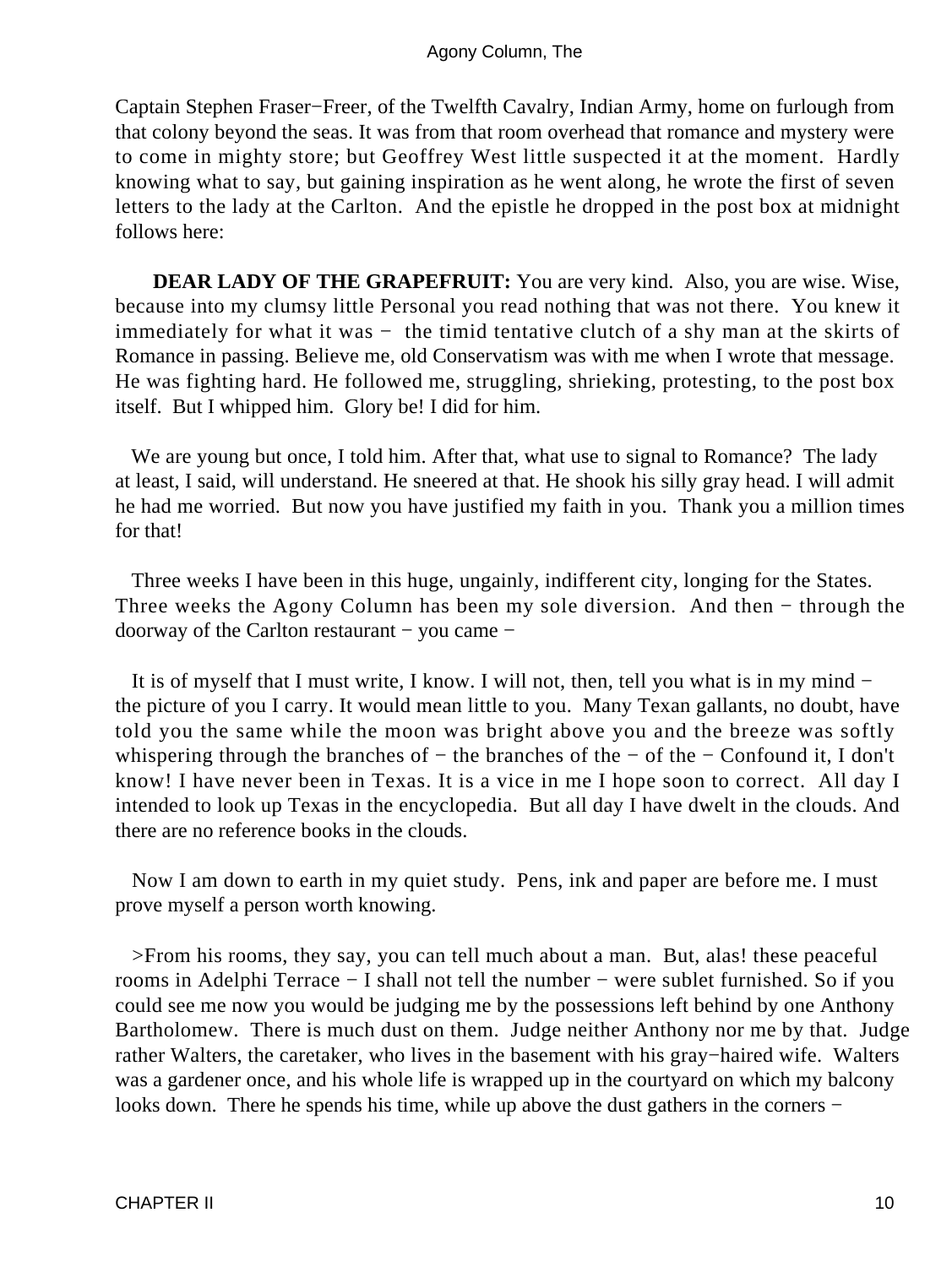Does this picture distress you, my lady? You should see the courtyard! You would not blame Walters then. It is a sample of Paradise left at our door − that courtyard. As English as a hedge, as neat, as beautiful. London is a roar somewhere beyond; between our court and the great city is a magic gate, forever closed. It was the court that led me to take these rooms.

 And, since you are one who loves mystery, I am going to relate to you the odd chain of circumstances that brought me here.

 For the first link in that chain we must go back to Interlaken. Have you been there yet? A quiet little town, lying beautiful between two shimmering lakes, with the great Jungfrau itself for scenery. From the dining−room of one lucky hotel you may look up at dinner and watch the old−rose afterglow light the snow−capped mountain. You would not say then of strawberries: «I hate them.» Or of anything else in all the world.

 A month ago I was in Interlaken. One evening after dinner I strolled along the main street, where all the hotels and shops are drawn up at attention before the lovely mountain. In front of one of the shops I saw a collection of walking sticks and, since I needed one for climbing, I paused to look them over. I had been at this only a moment when a young Englishman stepped up and also began examining the sticks.

 I had made a selection from the lot and was turning away to find the shopkeeper, when the Englishman spoke. He was lean, distinguished−looking, though quite young, and had that well−tubbed appearance which I am convinced is the great factor that has enabled the English to assert their authority over colonies like Egypt and India, where men are not so thoroughly bathed.

 «Er − if you'll pardon me, old chap,» he said. «Not that stick − if you don't mind my saying so. It's not tough enough for mountain work. I would suggest  $-\infty$ 

 To say that I was astonished is putting it mildly. If you know the English at all, you know it is not their habit to address strangers, even under the most pressing circumstances. Yet here was one of that haughty race actually interfering in my selection of a stick. I ended by buying the one he preferred, and he strolled along with me in the direction of my hotel, chatting meantime in a fashion far from British.

We stopped at the Kursaal, where we listened to the music, had a drink and threw away a few francs on the little horses. He came with me to the veranda of my hotel. I was surprised, when he took his leave, to find that he regarded me in the light of an old friend. He said he would call on me the next morning.

 I made up my mind that Archibald Enwright − for that, he told me, was his name − was an adventurer down on his luck, who chose to forget his British exclusiveness under the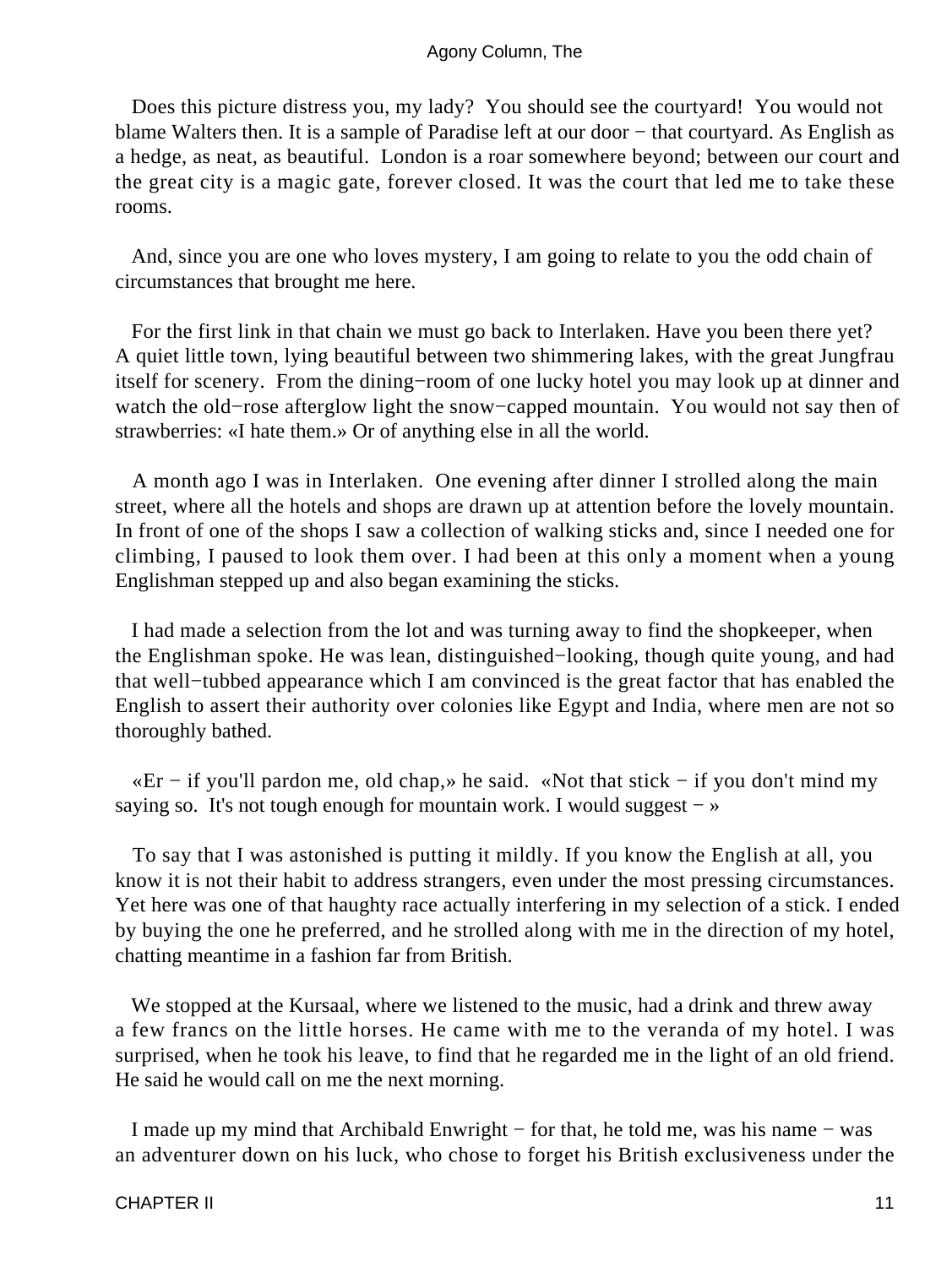stern necessity of getting money somehow, somewhere. The next day, I decided, I should be the victim of a touch.

 But my prediction failed; Enwright seemed to have plenty of money. On that first evening I had mentioned to him that I expected shortly to be in London, and he often referred to the fact. As the time approached for me to leave Interlaken he began to throw out the suggestion that he should like to have me meet some of his people in England. This, also, was unheard of − against all precedent.

 Nevertheless, when I said good−by to him he pressed into my hand a letter of introduction to his cousin, Captain Stephen Fraser−Freer, of the Twelfth Cavalry, Indian Army, who, he said, would be glad to make me at home in London, where he was on furlough at the time − or would be when I reached there.

 «Stephen's a good sort,» said Enwright. «He'll be jolly pleased to show you the ropes. Give him my best, old boy!»

 Of course I took the letter. But I puzzled greatly over the affair. What could be the meaning of this sudden warm attachment that Archie had formed for me? Why should he want to pass me along to his cousin at a time when that gentleman, back home after two years in India, would be, no doubt, extremely busy? I made up my mind I would not present the letter, despite the fact that Archie had with great persistence wrung from me a promise to do so. I had met many English gentlemen, and I felt they were not the sort − despite the example of Archie − to take a wandering American to their bosoms when he came with a mere letter. By easy stages I came on to London. Here I met a friend, just sailing for home, who told me of some sad experiences he had had with letters of introduction − of the cold, fishy, «My−dear−fellow−why−trouble−me−with−it?» stares that had greeted their presentation. Good−hearted men all, he said, but averse to strangers; an ever−present trait in the English − always excepting Archie.

 So I put the letter to Captain Fraser−Freer out of my mind. I had business acquaintances here and a few English friends, and I found these, as always, courteous and charming. But it is to my advantage to meet as many people as may be, and after drifting about for a week I set out one afternoon to call on my captain. I told myself that here was an Englishman who had perhaps thawed a bit in the great oven of India. If not, no harm would be done.

 It was then that I came for the first time to this house on Adelphi Terrace, for it was the address Archie had given me. Walters let me in, and I learned from him that Captain Fraser−Freer had not yet arrived from India. His rooms were ready − he had kept them during his absence, as seems to be the custom over here − and he was expected soon. Perhaps – said Walters – his wife remembered the date. He left me in the lower hail while he went to ask her.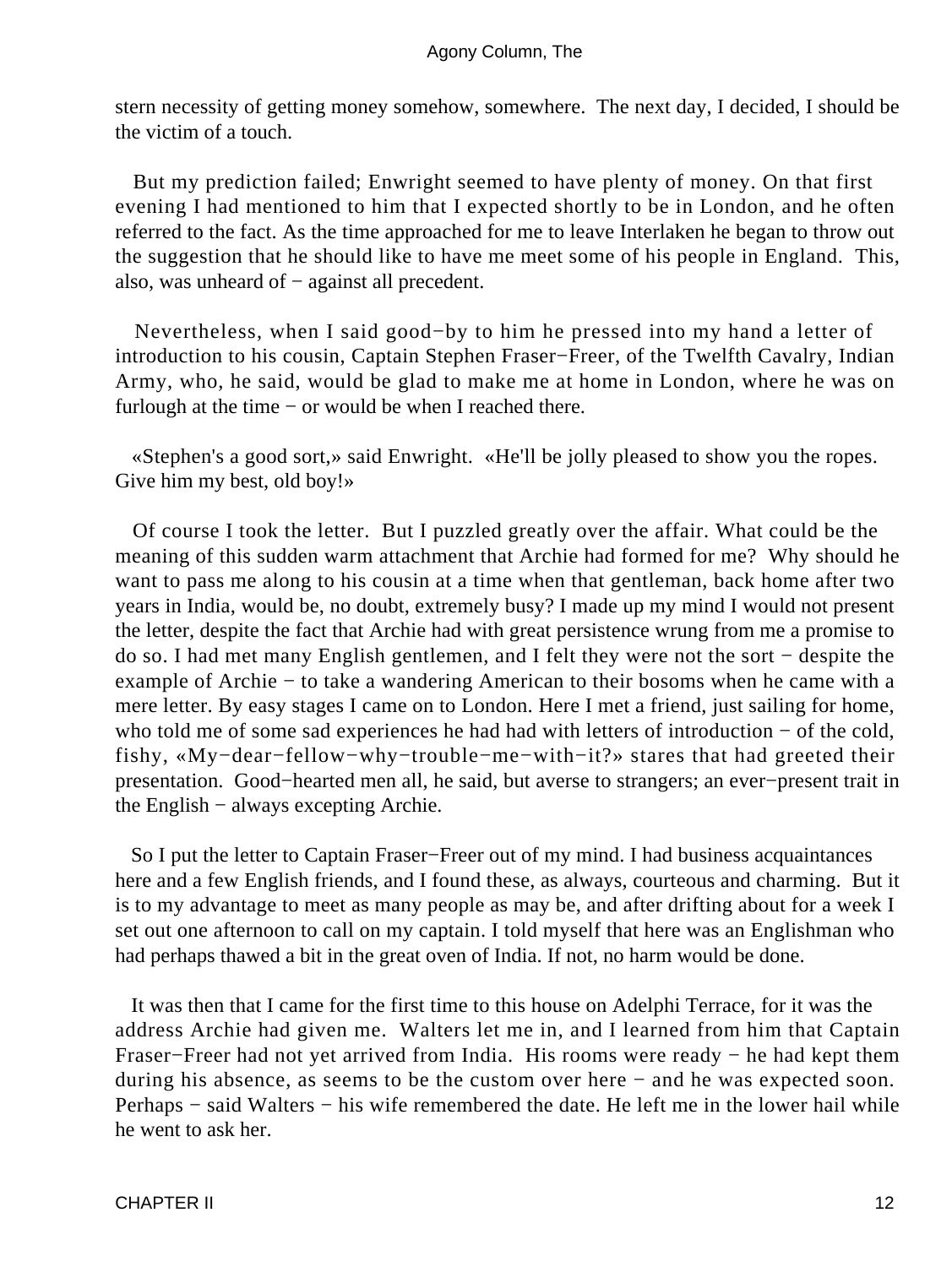Waiting, I strolled to the rear of the hall. And then, through an open window that let in the summer, I saw for the first time that courtyard which is my great love in London − the old ivy−covered walls of brick; the neat paths between the blooming beds; the rustic seat; the magic gate. It was incredible that just outside lay the world's biggest city, with all its poverty and wealth, its sorrows and joys, its roar and rattle. Here was a garden for Jane Austen to people with fine ladies and courtly gentlemen − here was a garden to dream in, to adore and to cherish.

 When Walters came back to tell me that his wife was uncertain as to the exact date when the captain would return, I began to rave about that courtyard. At once he was my friend. I had been looking for quiet lodgings away from the hotel, and I was delighted to find that on the second floor, directly under the captain' s rooms, there was a suite to be sublet.

 Walters gave me the address of the agents; and, after submitting to an examination that could not have been more severe if I had asked for the hand of the senior partner's daughter, they let me come here to live. The garden was mine!

 And the captain? Three days after I arrived I heard above me, for the first time, the tread of his military boots. Now again my courage began to fail. I should have preferred to leave Archie's letter lying in my desk and know my neighbor only by his tread above me. I felt that perhaps I had been presumptuous in coming to live in the same house with him. But I had represented myself to Walters as an acquaintance of the captain's and the caretaker had lost no time in telling me that «my friend» was safely home.

 So one night, a week ago, I got up my nerve and went to the captain's rooms. I knocked. He called to me to enter and I stood in his study, facing him. He was a tall handsome man, fair−haired, mustached − the very figure that you, my lady, in your boarding−school days, would have wished him to be. His manner, I am bound to admit, was not cordial.

 «Captain,» I began, «I am very sorry to intrude − » It wasn't the thing to say, of course, but I was fussed. «However, I happen to be a neighbor of yours, and I have here a letter of introduction from your cousin, Archibald Enwright. I met him in Interlaken and we became very good friends.»

«Indeed!» said the captain.

He held out his hand for the letter, as though it were evidence at a court–martial. 1 passed it over, wishing I hadn't come. He read it through. It was a long letter, considering its nature. While I waited, standing by his desk − he hadn't asked me to sit down − I looked about the room. It was much like my own study, only I think a little dustier. Being on the third floor it was farther from the The captain turned back and began to read the letter again. This was decidedly embarrassing. Glancing down, I happened to see on his desk an odd knife, which I fancy he had brought from India. The blade was of steel, dangerously sharp,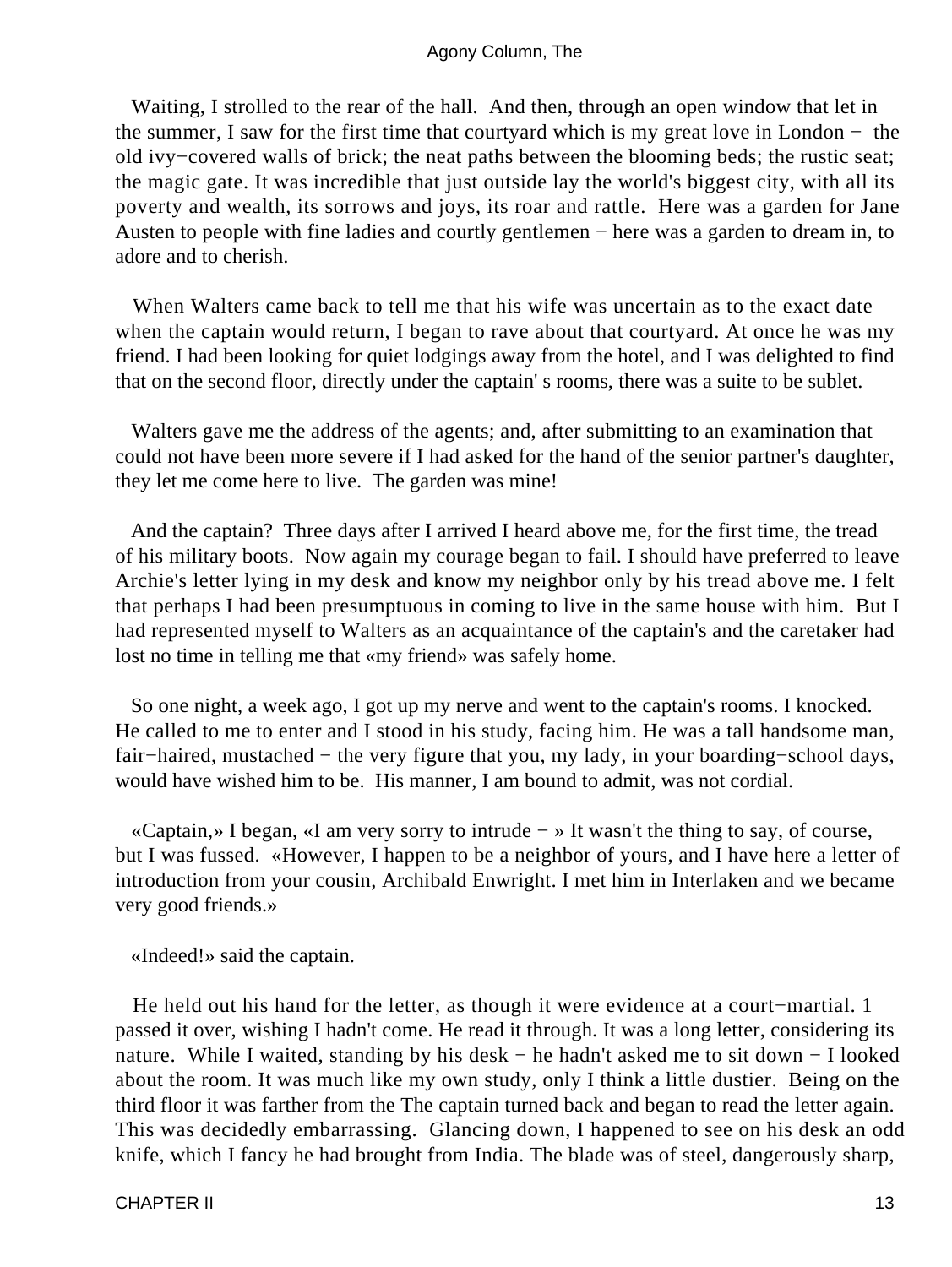the hilt of gold, carved to represent some heathen figure.

Then the captain looked up from Archie's letter and his cold gaze fell full upon me.

 «My dear fellow,» he said, «to the best of my knowledge, I have no cousin named Archibald Enwright.»

 A pleasant situation, you must admit! It's bad enough when you come to them with a letter from their mother, but here was I in this Englishman's rooms, boldly flaunting in his face a warm note of commendation from a cousin who did not exist!

 «I owe you an apology,» I said. I tried to be as haughty as he, and fell short by about two miles. «I brought the letter in good faith.»

«No doubt of that,» he answered.

 «Evidently it was given me by some adventurer for purposes of his own,» I went on; «though I am at a loss to guess what they could have been.»

 «I'm frightfully sorry − really,» said he. But he said it with the London inflection, which plainly implies: «I'm nothing of the sort.»

 A painful pause. I felt that he ought to give me back the letter; but he made no move to do so. And, of course, I didn't ask for it.

«Ah − er − good night,» said I and hurried toward the door.

 «Good night,» he answered, and I left him standing there with Archie's accursed letter in his hand.

 That is the story of how I came to this house in Adelphi Terrace. There is mystery in it, you must admit, my lady. Once or twice since that uncomfortable call I have passed the captain on the stairs; but the halls are very dark, and for that I am grateful. I hear him often above me; in fact, I hear him as I write this.

Who was Archie? What was the idea? I wonder.

 Ah, well, I have my garden, and for that I am indebted to Archie the garrulous. It is nearly midnight now. The roar of London has died away to a fretful murmur, and somehow across this baking town a breeze has found its way. It whispers over the green grass, in the ivy that climbs my wall, in the soft murky folds of my curtains. Whispers − what?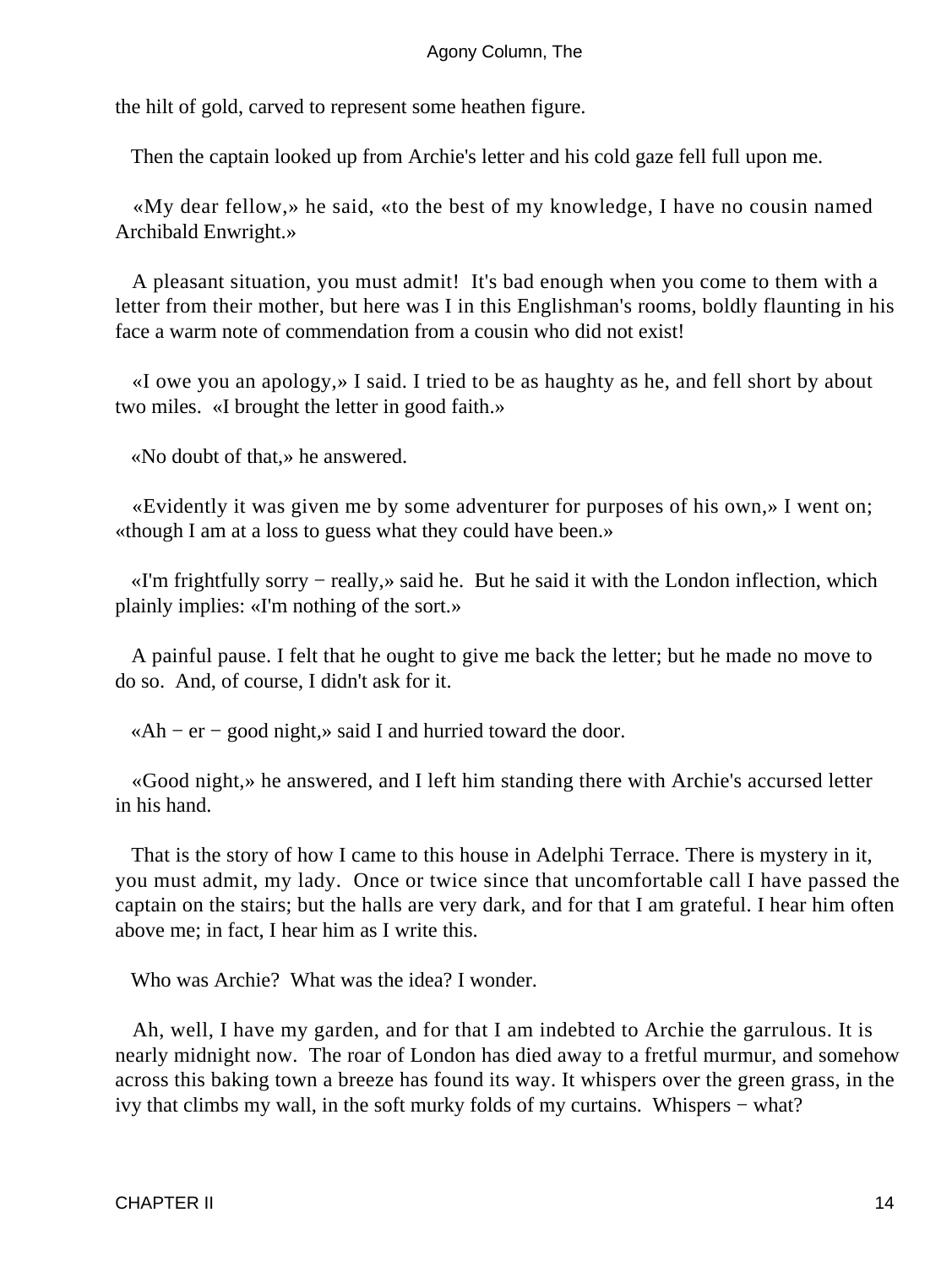Whispers, perhaps, the dreams that go with this, the first of my letters to you. They are dreams that even I dare not whisper yet.

And so − good night.

#### THE **STRAWBERRY** MAN.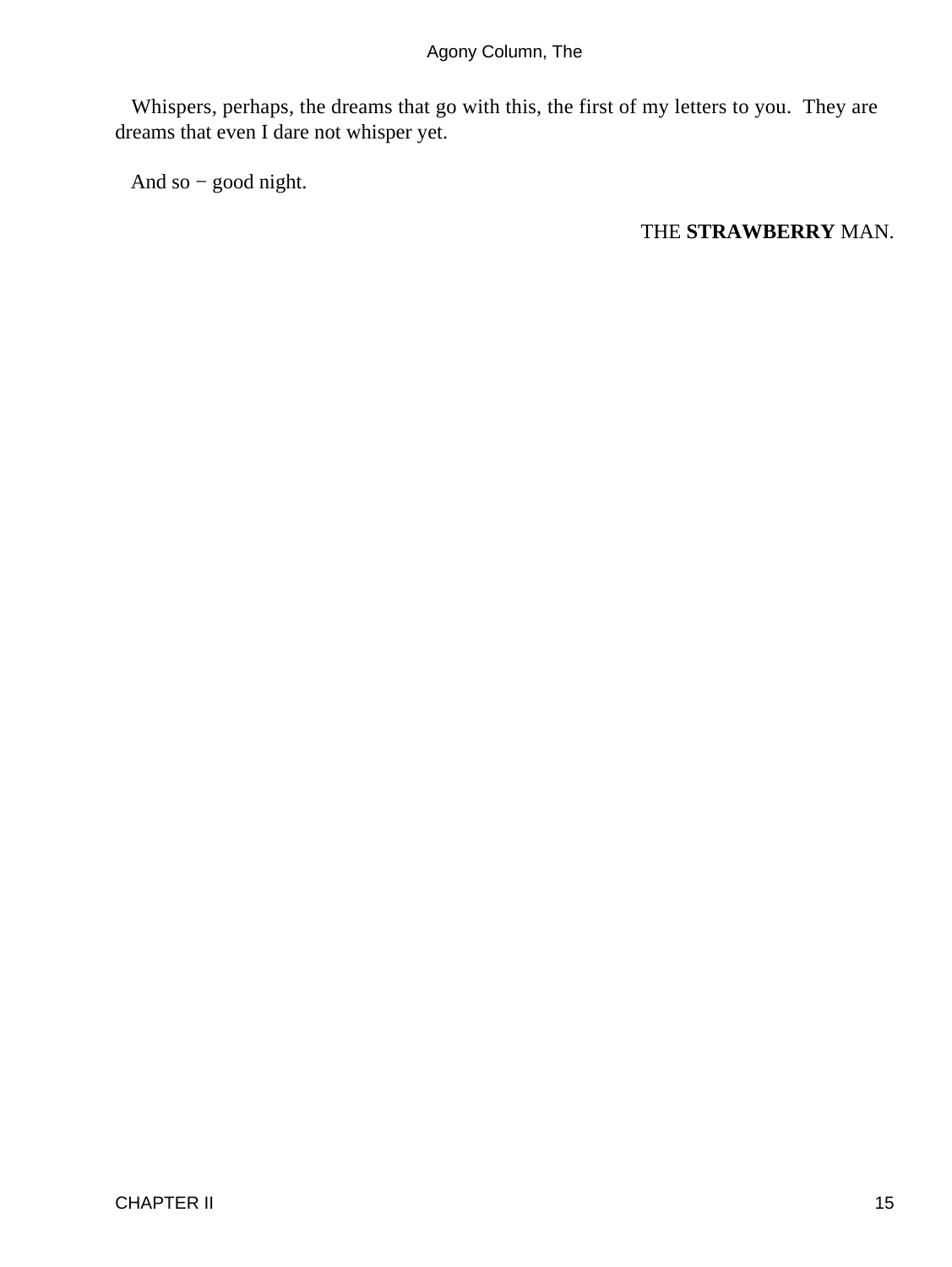## **[CHAPTER III](#page-66-0)**

<span id="page-16-0"></span>**W**ith a smile that betrayed unusual interest, the daughter of the Texas statesman read that letter on Thursday morning in her room at the Carlton. There was no question about it − the first epistle from the strawberry−mad one had caught and held her attention. All day, as she dragged her father through picture galleries, she found herself looking forward to another morning, wondering, eager.

 But on the following morning Sadie Haight, the maid through whom this odd correspondence was passing, had no letter to deliver. The news rather disappointed the daughter of Texas. At noon she insisted on returning to the hotel for luncheon, though, as her father pointed out, they were far from the Canton at the time. Her journey was rewarded. Letter number two was waiting; and as she read she gasped.

**DEAR LADY AT THE CARLTON:** I am writing this at three in the morning, with London silent as the grave, beyond our garden. That I am so late in getting to it is not because I did not think of you all day yesterday; not because I did not sit down at my desk at seven last evening to address you. Believe me, only the most startling, the most appalling accident could have held me up.

That most startling, most appalling accident has happened.

 I am tempted to give you the news at once in one striking and terrible sentence. And I could write that sentence. A tragedy, wrapped in mystery as impenetrable as a London fog, has befallen our quiet little house in Adelphi Terrace. In their basement room the Walters family, sleepless, overwhelmed, sit silent; on the dark stairs outside my door I hear at intervals the tramp of men on unhappy missions − But no; I must go back to the very start of it all:

 Last night I had an early dinner at Simpson's, in the Strand − so early that I was practically alone in the restaurant. The letter I was about to write to you was uppermost in my mind and, having quickly dined, I hurried back to my rooms. I remember clearly that, as I stood in the street before our house fumbling for my keys, Big Ben on the Parliament Buildings struck the hour of seven. The chime of the great bell rang out in our peaceful thoroughfare like a loud and friendly greeting.

 Gaining my study, I sat down at once to write. Over my head I could hear Captain Fraser–Freer moving about – attiring himself, probably, for dinner. I was thinking, with an amused smile, how horrified he would be if he knew that the crude American below him had dined at the impossible hour of six, when suddenly I heard, in that room above me, some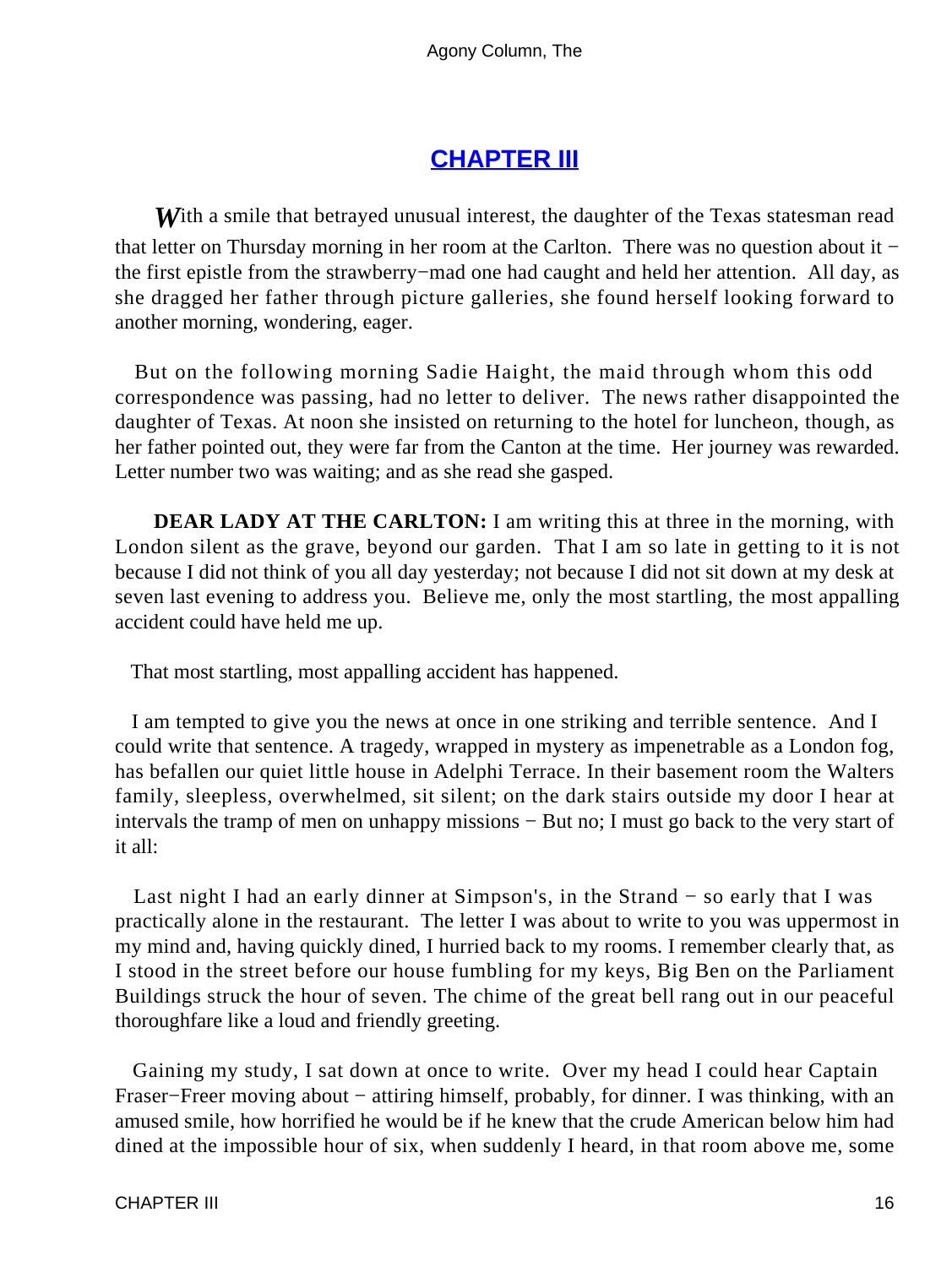stranger talking in a harsh determined tone. Then came the captain's answering voice, calmer, more dignified. This conversation went along for some time, growing each moment more excited. Though I could not distinguish a word of it, I had the uncomfortable feeling that there was a controversy on; and I remember feeling annoyed that any one should thus interfere with my composition of your letter, which I regarded as most important, you may be Sure.

 At the end of five minutes of argument there came the heavy thump−thump of men struggling above me. It recalled my college days, when we used to hear the fellows in the room above us throwing each other about in an excess of youth and high spirits. But this seemed more grim, more determined, and I did not like it. − However, I reflected that it was none of my business. I tried to think about my letter.

 The struggle ended with a particularly heavy thud that shook our ancient house to its foundations. I sat listening, somehow very much depressed. There was no sound. It was not entirely dark outside – the long twilight – and the frugal Walters had not lighted the hall lamps. Somebody was coming down the stairs very quietly − but their creaking betrayed him. I waited for him to pass through the shaft of light that poured from the door open at my back. At that moment Fate intervened in the shape of a breeze through my windows, the door banged shut, and a heavy man rushed by me in the darkness and ran down the stairs. I knew he was heavy, because the passageway was narrow and he had to push me aside to get by. I heard him swear beneath his breath.

 Quickly I went to a hall window at the far end that looked out on the street. But the front door did not open; no one came out. I was puzzled for a second then I reentered my room and hurried to my balcony. I could make out the dim figure of a man running through the garden at the rear − that garden of which I have so often spoken. He did not try to open the gate; he climbed it, and so disappeared from sight into the alley.

 For a moment I considered. These were odd actions, surely; but was it my place to interfere? I remembered the cold stare in the eyes of Captain Fraser−Freer when I presented that letter. I saw him standing motionless in his murky study, as amiable as a statue. Would he welcome an intrusion from me now?

 Finally I made up my mind to forget these things and went down to find Walters. He and his wife were eating their dinner in the basement. I told him what had happened. He said he had let no visitor in to see the captain, and was inclined to view my misgivings with a cold British eye. However, I persuaded him to go with me to the captain's rooms.

 The captain's door was open. Remembering that in England the way of the intruder is hard, I ordered Walters to go first. He stepped into the room, where the gas flickered feebly in an aged chandelier.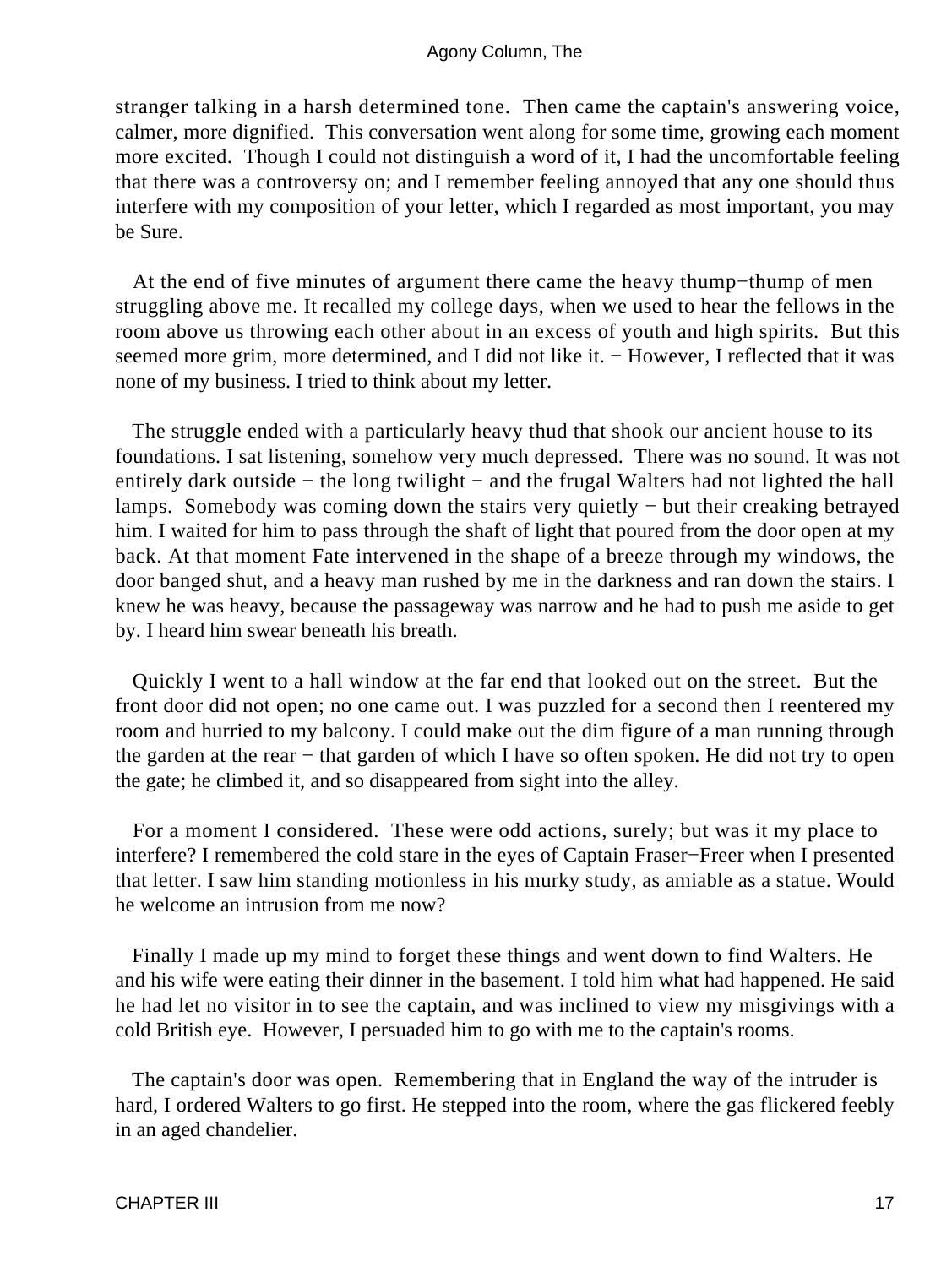«My God, sir!» said Walters, a servant even now.

 And at last I write that sentence: Captain Fraser−Freer of the Indian Army lay dead on the floor, a smile that was almost a sneer on his handsome English face!

 The horror of it is strong with me now as I sit in the silent morning in this room of mine which is so like the one in which the captain died. He had been stabbed just over the heart, and my first thought was of that odd Indian knife which I had seen lying on his study table. I turned quickly to seek it, but it was gone. And as I looked at the table it came to me that here in this dusty room there must be finger prints − many finger prints.

 The room was quite in order, despite those sounds of struggle. One or two odd matters met my eye. On the table stood a box from a florist in Bond Street. The lid had been removed and I saw that the box contained a number of white asters. Beside the box lay a scarf−pin – an emerald scarab. And not far from the captain's body lay what is known – owing to the German city where it is made − as a Homburg hat.

 I recalled that it is most important at such times that nothing be disturbed, and I turned to old Walters. His face was like this paper on which I write; his knees trembled beneath him.

 «Walters,» said I, «we must leave things just as they are until the police arrive. Come with me while I notify Scotland Yard.»

«Very good, sir,» said Walters.

We went down then to the telephone in the lower hall, and I called up the Yard. I was told that an inspector would come at once and I went back to my room to wait for him.

 You can well imagine the feelings that were mine as I waited. Before this mystery should be solved, I foresaw that I might be involved to a degree that was unpleasant if not dangerous. Walters would remember that I first came here as one acquainted with the captain. He had noted, I felt sure, the lack of intimacy between the captain and myself, once the former arrived from India. He would no doubt testify that I had been most anxious to obtain lodgings in the same house with Fraser−Freer. Then there was the matter of my letter from Archie. I must keep that secret, I felt sure. Lastly, there was not a living soul to back me up in my story of the quarrel that preceded the captain's death, of the man who escaped by way of the garden.

 Alas, thought I, even the most stupid policeman can not fail to look upon me with the eye of suspicion!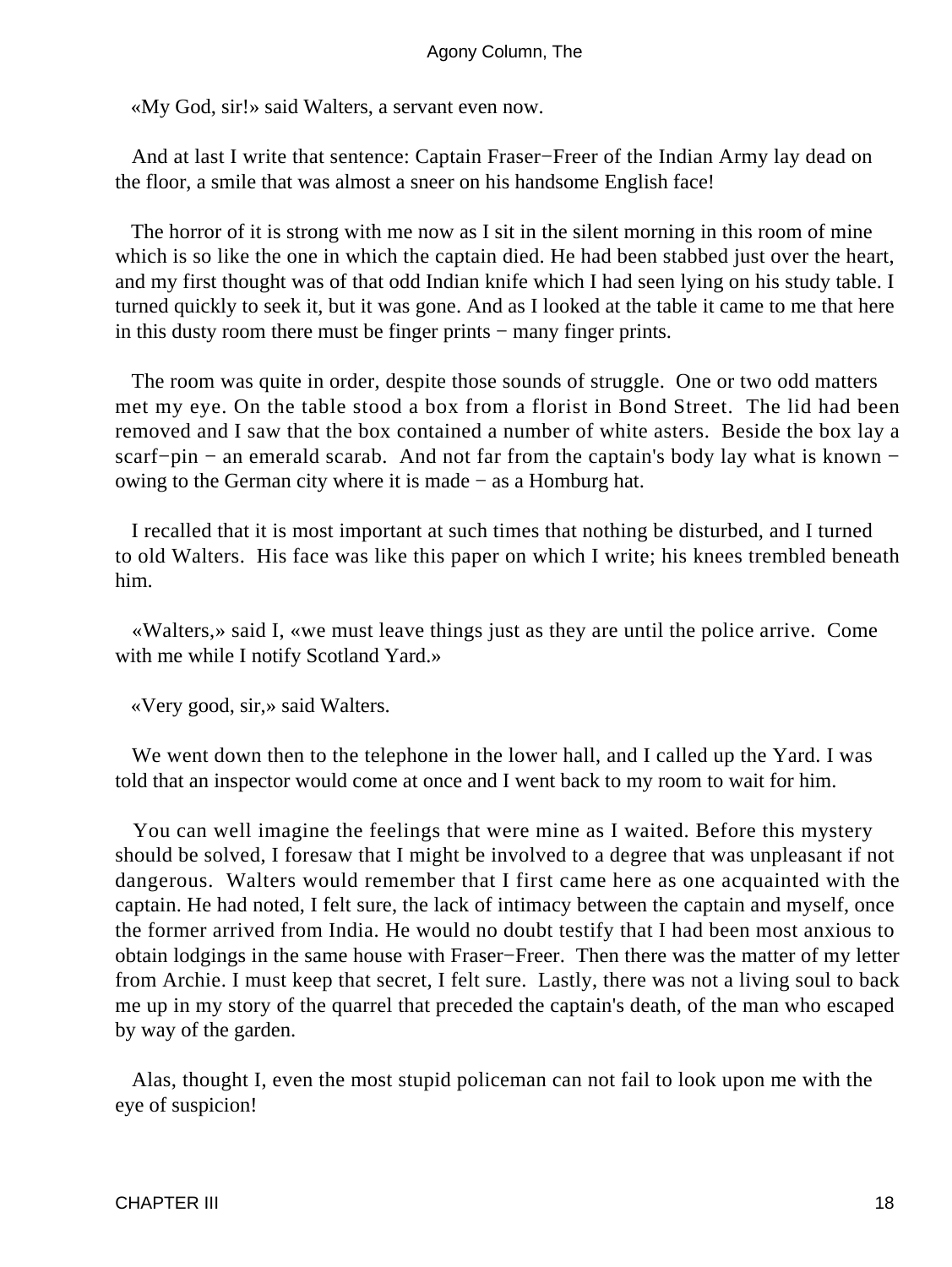In about twenty minutes three men arrived from Scotland Yard. By that time I had worked myself up into a state of absurd nervousness. I heard Walters let them in; heard them climb the stairs and walk about in the room overhead. In a short time Walters knocked at my door and told me that Chief Inspector Bray desired to speak to me. As I preceded the servant up the stairs I felt toward him as an accused murderer must feel toward the witness who has it in his power to swear his life away.

He was a big active man – Bray; blond as are so many Englishmen. His every move spoke efficiency. Trying to act as unconcerned as an innocent man should – but failing miserably, I fear − I related to him my story of the voices, the struggle, and the heavy man who had got by me in the hall and later climbed our gate. He listened without comment. At the end he said:

«You were acquainted with the captain?»

 «Slightly,» I told him. Archie's letter kept popping into my mind, frightening me. I had just met him − that is all; through a friend of his − Archibald Enwright was the name."

«Is Enwright in London to vouch for you?»

«I'm afraid not. I last heard of him in Interlaken.»

«Yes? How did you happen to take rooms in this house?»

 «The first time I called to see the captain he had not yet arrived from India. I was looking for lodgings and I took a great fancy to the garden here.»

 It sounded silly, put like that. I wasn't surprised that the inspector eyed me with scorn. But I rather wished he hadn't.

Bray began to walk about the room, ignoring me.

 «White asters; scarab pin; Homburg hat,» he detailed, pausing before the table where those strange exhibits lay.

A constable came forward carrying newspapers in his hand.

«What is it?» Bray asked.

 «The Daily Mail, sir,» said the constable. «The issues of July twenty−seventh, twenty−eighth, twenty−ninth and thirtieth.»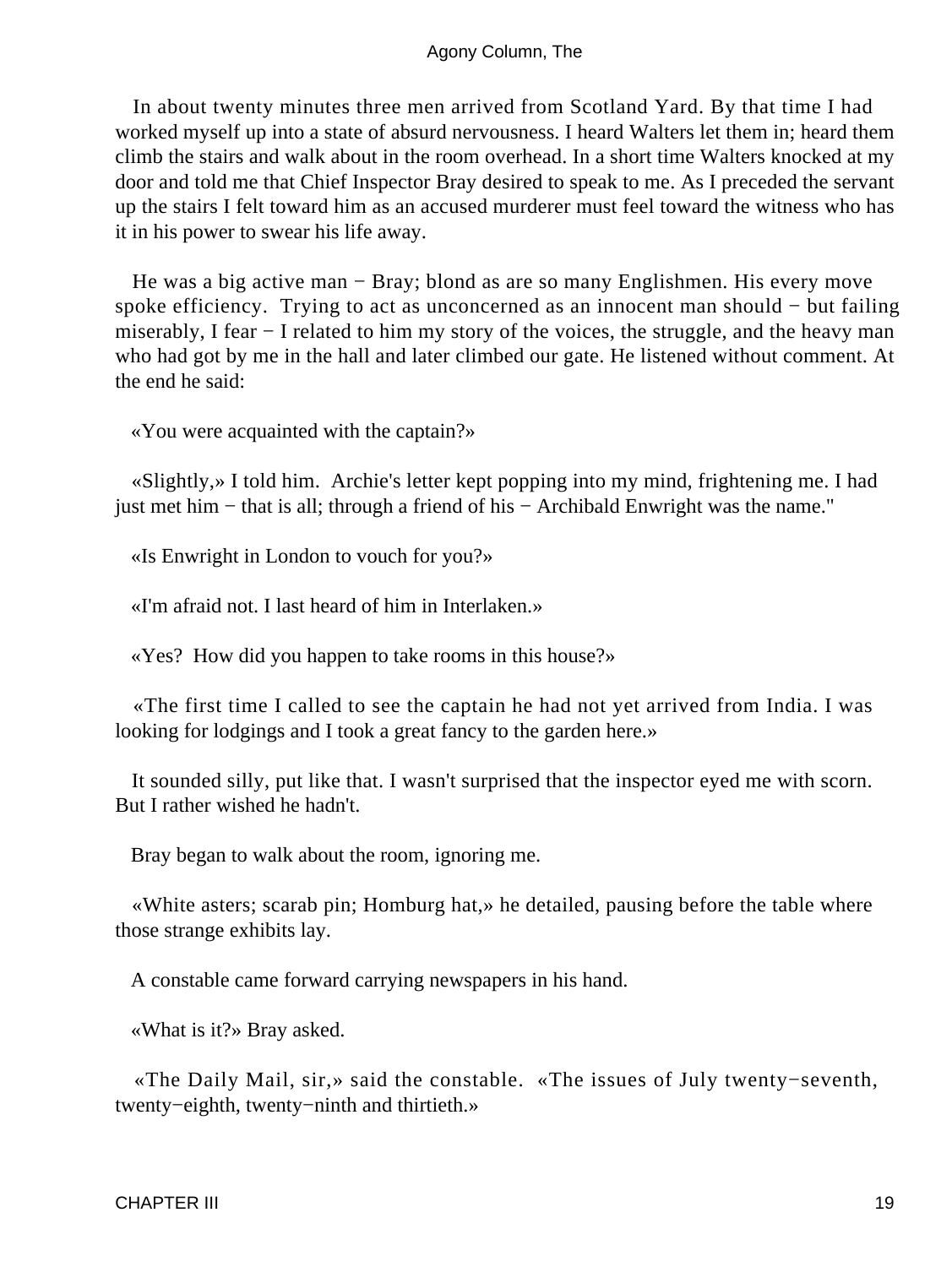Bray took the papers in his hand, glanced at them and tossed them contemptuously into a waste−basket. He turned to Walters.

 «Sorry, sir,» said Walters; «but I was so taken aback! Nothing like this has ever happened to me before. I'll go at once  $-\infty$ 

«No,» replied Bray sharply. «Never mind. I'll attend to it − »

 There was a knock at the door. Bray called «Come!» and a slender boy, frail but with a military bearing, entered.

«Hello, Walters!» he said, smiling. «What's up? I−»

 He stopped suddenly as his eyes fell upon the divan where Fraser−Freer lay. In an instant he was at the dead man's side.

«Stephen!» he cried in anguish.

«Who are you?» demanded the inspector − rather rudely, I thought.

 «It's the captain's brother, sir,» put in Walters. «Lieutenant Norman Fraser−Freer, of the Royal Fusiliers.»

There fell a silence.

«A great calamity, sir − » began Walters to the boy.

 I have rarely seen any one so overcome as young Fraser−Freer. Watching him, it seemed to me that the affection existing between him and the man on the divan must have been a beautiful thing. He turned away from his brother at last, and Walters sought to give him some idea of what had happened.

 «You will pardon me, gentlemen,» said the lieutenant. «This has been a terrible shock! I didn't dream, of course − I just dropped in for a word with − with him. And now − »

 We said nothing. We let him apologize, as a true Englishman must, for his public display of emotion.

 «I'm sorry,» Bray remarked in a moment, his eyes still shifting about the room − « especially as England may soon have great need of men like the captain. Now, gentlemen, I want to say this: I am the Chief of the Special Branch at the Yard. This is no ordinary murder. For reasons I can not disclose – and, I may add, for the best interests of the empire − news of the captain's tragic death must be kept for the present out of the newspapers. I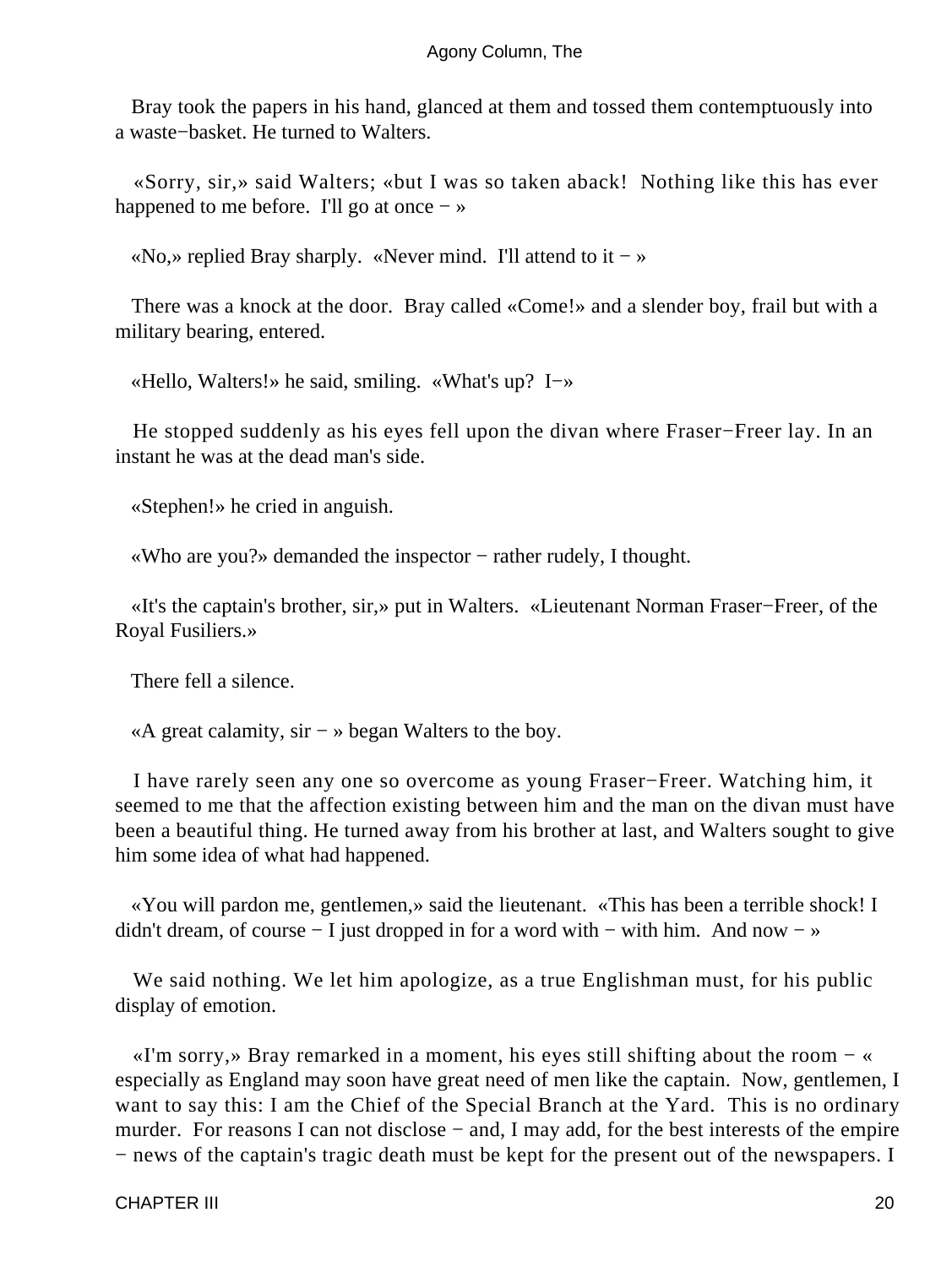mean, of course, the manner of his going. A mere death notice, you understand − the inference being that it was a natural taking off.»

«I understand,» said the lieutenant, as one who knows more than he tells.

 «Thank you,» said Bray. «I shall leave you to attend to the matter, as far as your family is concerned. You will take charge of the body. As for the rest of you, I forbid you to mention this matter outside.»

And now Bray stood looking, with a puzzled air, at me.

«You are an American?» he said, and I judged he did not care for Americans.

«I am,» I told him.

«Know any one at your consulate?» he demanded.

 Thank heaven, I did! There is an under−secretary there named Watson − I went to college with him. I mentioned him to Bray.

 «Very good,» said the inspector. «You are free to go. But you must understand that you are an important witness in this case, and if you attempt to leave London you will be locked up.»

 So I came back to my rooms, horribly entangled in a mystery that is little to my liking. I have been sitting here in my study for some time, going over it again and again. There have been many footsteps on the stairs, many voices in the hall.

 Waiting here for the dawn, I have come to be very sorry for the cold handsome captain. After all, he was a man; his very tread on the floor above, which it shall never hear again, told me that.

What does it all mean? Who was the man in the hall, the man who had argued so loudly, who had struck so surely with that queer Indian knife? Where is the knife now?

 And, above all, what do the white asters signify? And the scarab scarf−pin? And that absurd Homburg hat?

 Lady of the Canton, you wanted mystery. When I wrote that first letter to you, little did I dream that I should soon have it to give you in overwhelming measure.

And – believe me when I say it – through all this your face has been constantly before me − your face as I saw it that bright morning in the hotel breakfast room. You have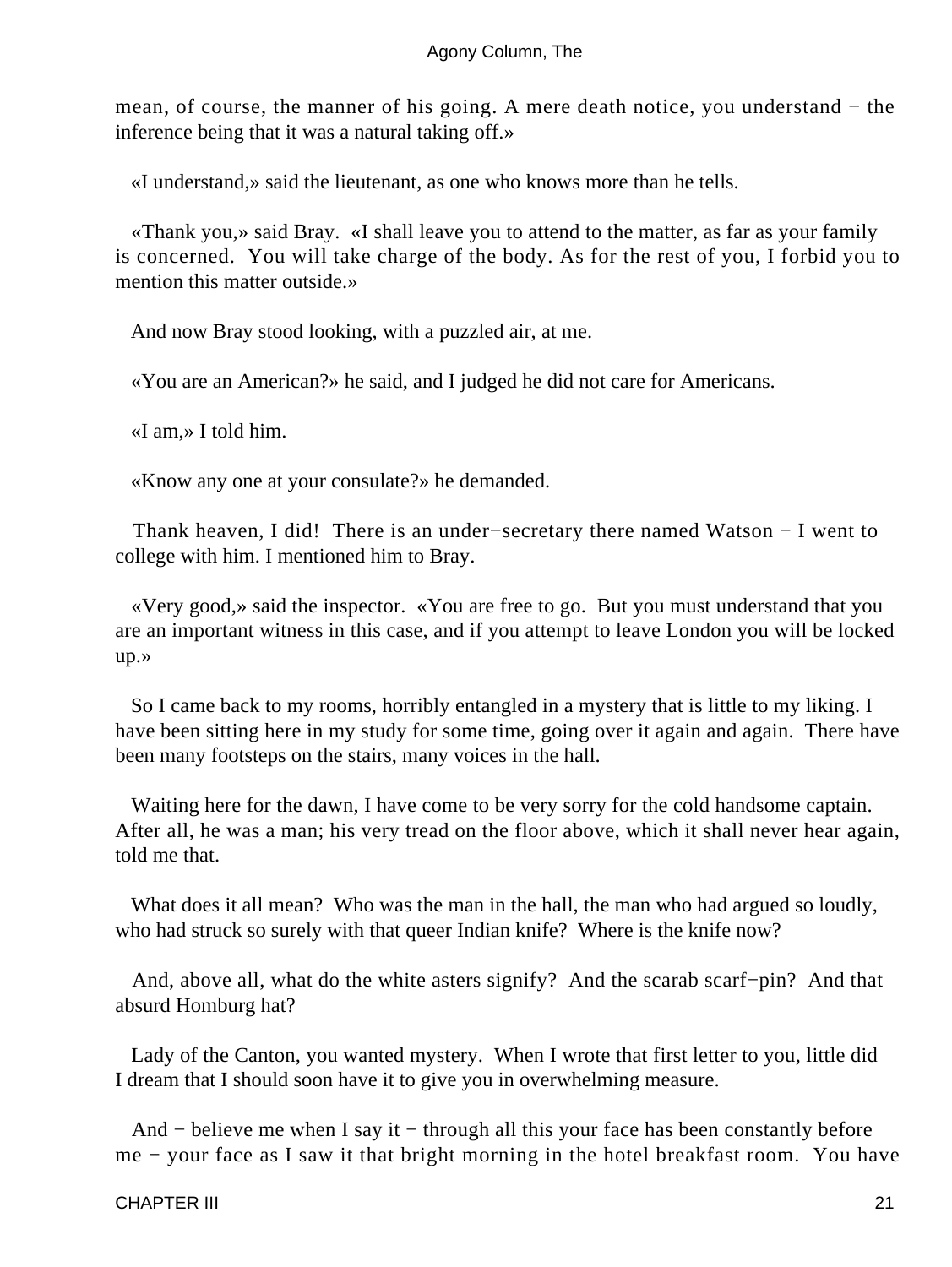forgiven me, I know, for the manner in which I addressed you. I had seen your eyes and the temptation was great − very great.

 It is dawn in the garden now and London is beginning to stir. So this time it is − good morning, my lady.

#### THE **STRAWBERRY** MAN.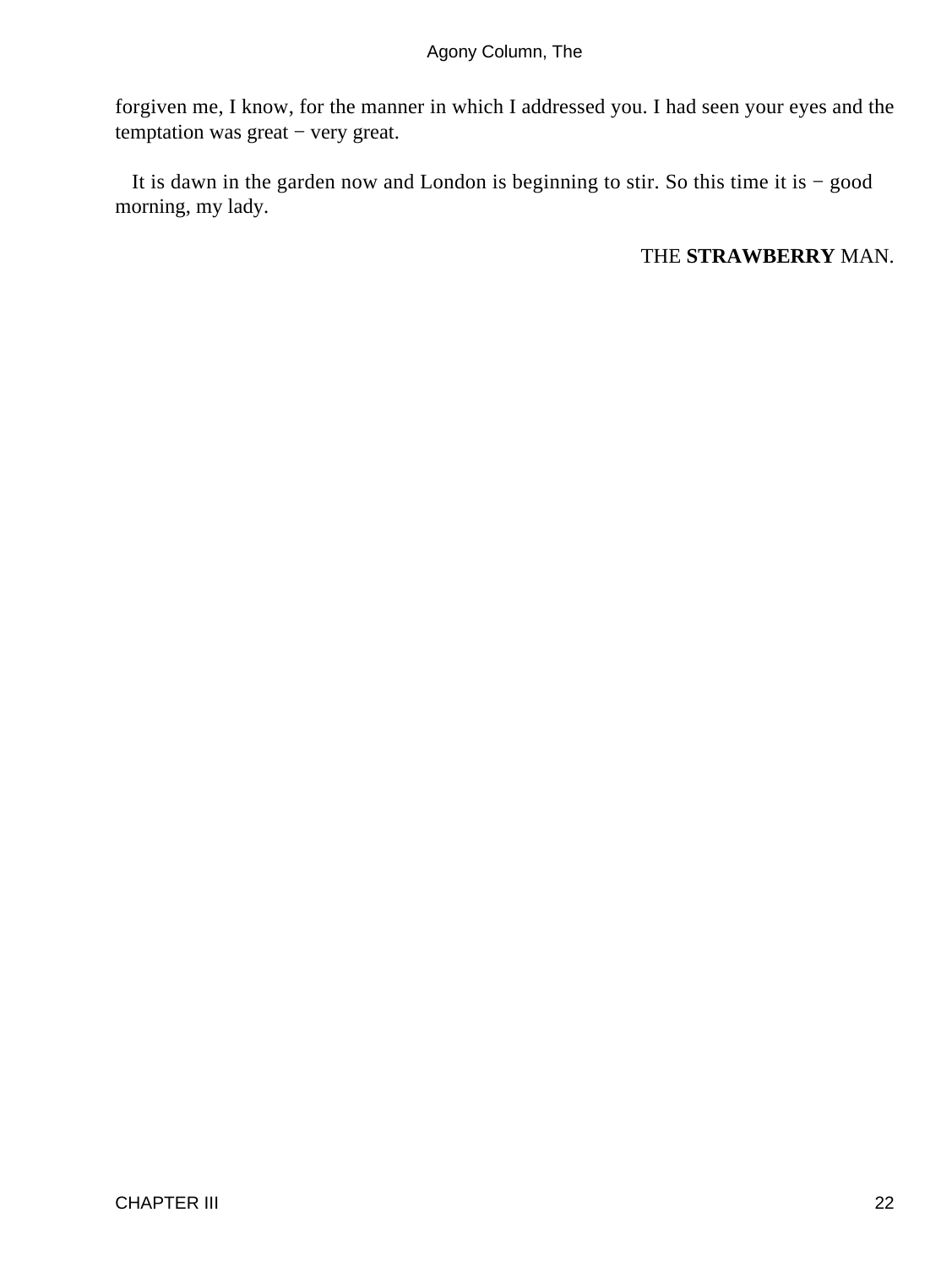## **[CHAPTER IV](#page-66-0)**

<span id="page-23-0"></span>*I*t is hardly necessary to intimate that this letter came as something of a shock to the young woman who received it. For the rest of that day the many sights of London held little interest for her − so little, indeed, that her perspiring father began to see visions of his beloved Texas; and once hopefully suggested an early return home. The coolness with which this idea was received plainly showed him that he was on the wrong track; so he sighed and sought solace at the bar.

 That night the two from Texas attended His Majesty's Theater, where Bernard Shaw's latest play was being performed; and the witty Irishman would have been annoyed to see the scant attention one lovely young American in the audience gave his lines. The American in question retired at midnight, with eager thoughts turned toward the morning.

 And she was not disappointed. When her maid, a stolid Englishwoman, appeared at her bedside early Saturday she carried a letter, which she handed over, with the turned−up nose of one who aids but does not approve. Quickly the girl tore it open.

**DEAR** Texas **LADY:** I am writing this late in the afternoon. The sun is casting long black shadows on the garden lawn, and the whole world is so bright and matter−of−fact I have to argue with myself to be convinced that the events of that tragic night through which I passed really happened.

 The newspapers this morning helped to make it all seem a dream; not a line − not a word, that I can find. When I think of America, and how by this time the reporters would be swarming through our house if this thing had happened over there, I am the more astonished. But then, I know these English papers. The great Joe Chamberlain died the other night at ten, and it was noon the next day when the first paper to carry the story appeared − screaming loudly that it had scored a beat. It had. Other lands, other methods.

 It was probably not difficult for Bray to keep journalists such as these in the dark. So their great ungainly sheets come out in total ignorance of a remarkable story in Adelphi Terrace. Famished for real news, they begin to hint at a huge war cloud on the horizon. Because tottering Austria has declared war on tiny Serbia, because the Kaiser is to−day hurrying, with his best dramatic effect, home to Berlin, they see all Europe shortly bathed in blood. A nightmare born of torrid days and tossing nights!

 But it is of the affair in Adelphi Terrace that you no doubt want to hear. One sequel of the tragedy, which adds immeasurably to the mystery of it all, has occurred, and I alone am responsible for its discovery. But to go back: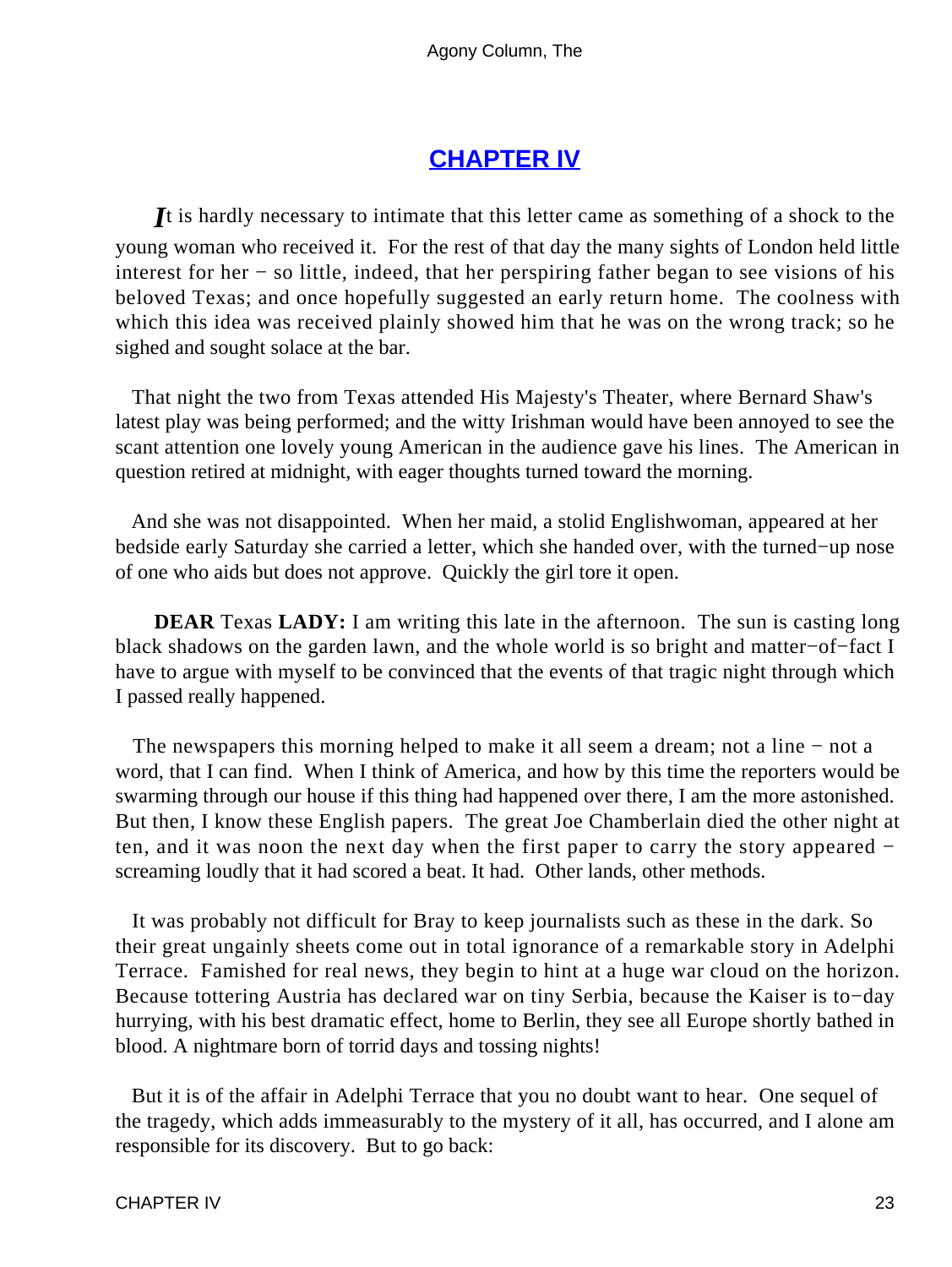I returned from mailing your letter at dawn this morning, very tired from the tension of the night. I went to bed, but could not sleep. More and more it was preying on my mind that I was in a most unhappy position. I had not liked the looks cast at me by Inspector Bray, or his voice when he asked how I came to live in this house. I told myself I should not be safe until the real murderer of the poor captain was found; and so I began to puzzle over the few clues in the case − especially over the asters, the scarab pin and the Homburg hat.

 It was then I remembered the four copies of the Daily Mail that Bray had casually thrown into the waste−basket as of no interest. I had glanced over his shoulder as he examined these papers, and had seen that each of them was folded so that our favorite department − the Agony Column − was uppermost. It happened I had in my desk copies of the Mail for the past week. You will understand why.

 I rose, found those papers, and began to read. It was then that I made the astounding discovery to which I have alluded.

 For a time after making it I was dumb with amazement, so that no course of action came readily to mind. In the end I decided that the thing for me to do was to wait for Bray's return in the morning and then point out to him the error he had made in ignoring the Mail.

 Bray came in about eight o'clock and a few minutes later I heard another man ascend the stairs. I was shaving at the time, but I quickly completed the operation and, slipping on a bathrobe, hurried up to the captain s rooms. The younger brother had seen to the removal of the unfortunate man's body in the night, and, aside from Bray and the stranger who had arrived almost simultaneously with him, there was no one but a sleepy−eyed constable there.

Bray's greeting was decidedly grouchy. The stranger, however – a tall bronzed man – made himself known to me in the most cordial manner. He told me he was Colonel Hughes, a close friend of the dead man; and that, unutterably shocked and grieved, he had come to inquire whether there was anything he might do. «Inspector,» said I, «last night in this room you held in your hand four copies of the Daily Mail. You tossed them into that basket as of no account. May I suggest that you rescue those copies, as I have a rather startling matter to make clear to you?» Too grand an official to stoop to a waste−basket, he nodded to the constable. The latter brought the papers; and, selecting one from the lot, I spread it out on the table. «The issue of July twenty−seventh,» I said.

 I pointed to an item half−way down the column of Personal Notices. You yourself, my lady, may read it there if you happen to have saved a copy. It ran as follows:

 «RANGOON: The asters are in full bloom in the garden at Canterbury. They are very beautiful − especially the white ones.»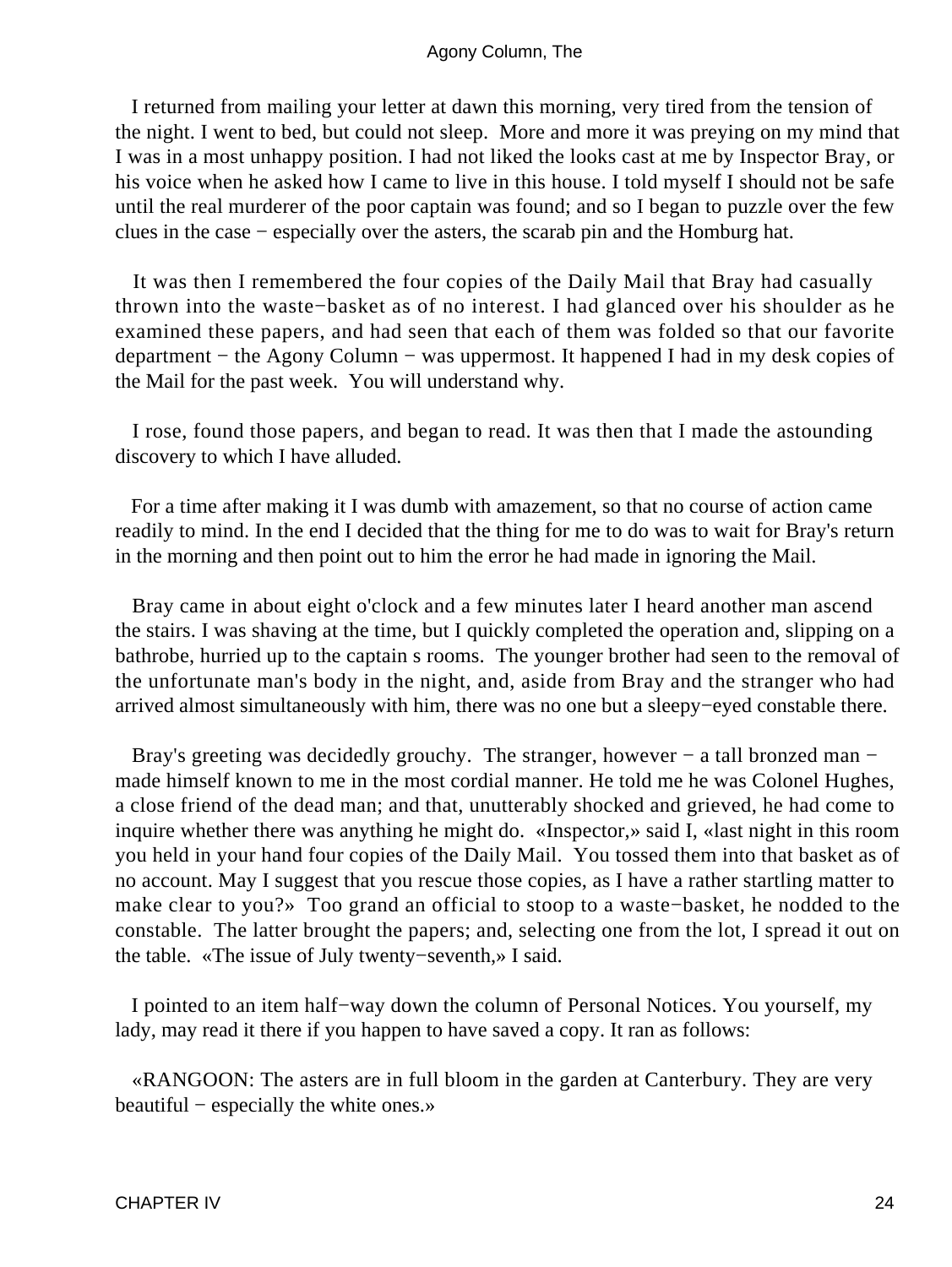Bray grunted, and opened his little eyes. I took up the issue of the following day − the twenty−eighth:

 «RANGOON: We have been forced to sell father's stick−pin − the emerald scarab he brought home from Cairo.»

 I had Bray's interest now. He leaned heavily toward me, puffing. Greatly excited, I held before his eyes the issue of the twenty−ninth:

«RANGOON: Homburg hat gone forever − caught by a breeze − into the river.»

 «And finally,» said I to the inspector, «the last message of all, in the issue of the thirtieth of July − on sale in the streets some twelve hours before Fraser−Freer was murdered. See!»

«RANGOON: To−night at ten. Regent Street. − Y.0.G.»

Bray was silent.

 «I take it you are aware, Inspector,» I said, «that for the past two years Captain Fraser−Freer was stationed at Rangoon.»

 Still he said nothing; just looked at me with those foxy little eyes that I was coming to detest. At last he spoke sharply:

 «Just how,» he demanded, «did you happen to discover those messages? You were not in this room last night after I left?» He turned angrily to the constable. «I gave orders − »

 «No,» I put in; «I was not in this room. I happened to have on file in my rooms copies of the Mail, and by the merest chance − »

 I saw that I had blundered. Undoubtedly my discovery of those messages was too pat. Once again suspicion looked my way.

«Thank you very much,» said Bray. «I'll keep this in mind.»

«Have you communicated with my friend at the consulate?» I asked.

«Yes. That's all. Good morning.»

So I went.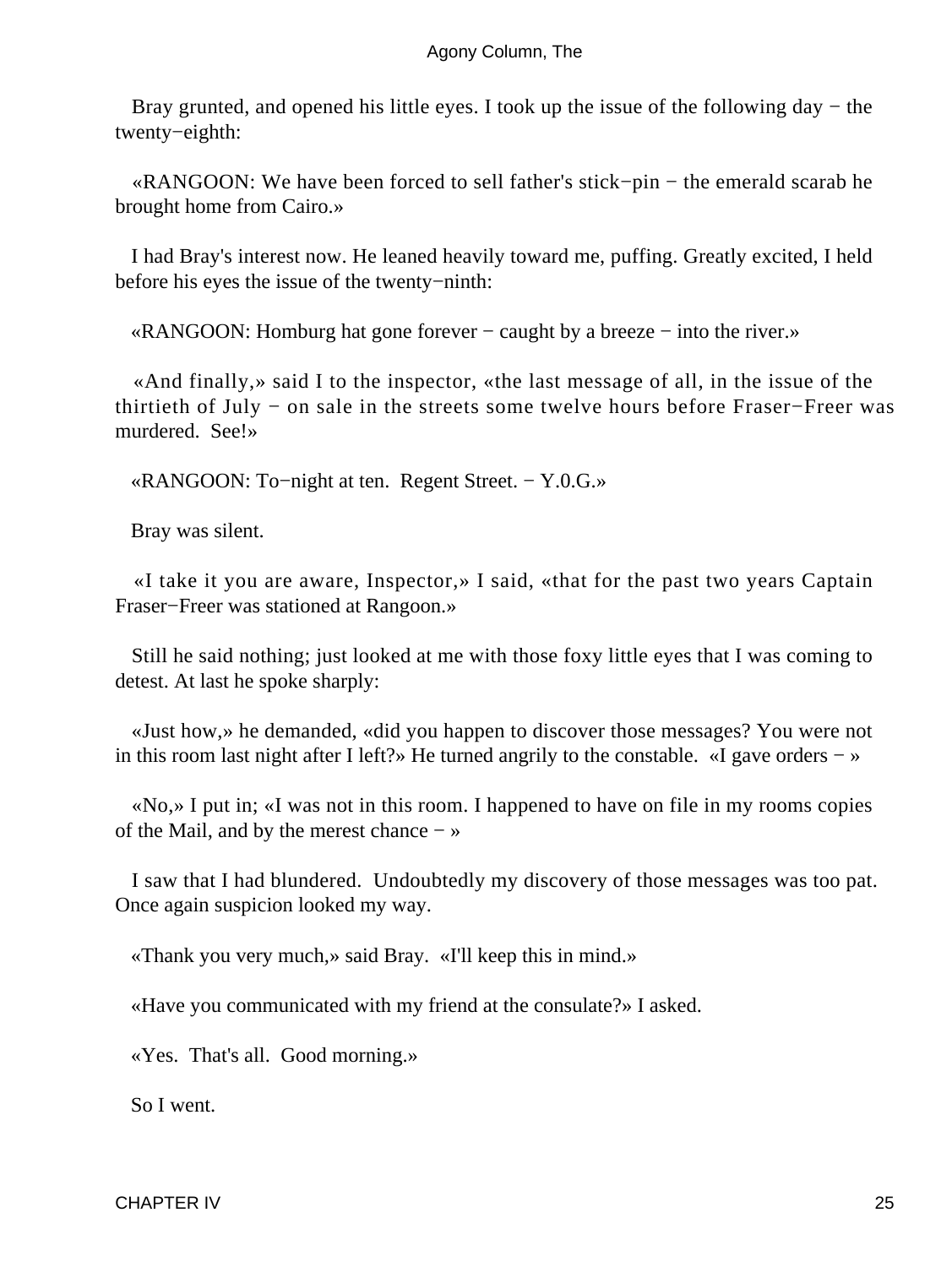I had been back in my room some twenty minutes when there came a knock on the door, and Colonel Hughes entered. He was a genial man, in the early forties I should say, tanned by some sun not English, and gray at the temples.

«My dear sir,» he said without preamble, «this is a most appalling business!»

«Decidedly,» I answered. «Will you sit down?»

 «Thank you.» He sat and gazed frankly into my eyes. «Policemen,» he added meaningly, «are a most suspicious tribe − often without reason. I am sorry you happen to be involved in this affair, for I may say that I fancy you to be exactly what you seem. May I add that, if you should ever need a friend, I am at your service?»

 I was touched; I thanked him as best I could. His tone was so sympathetic and before I realized it I was telling him the whole story − of Archie and his letter; of my falling in love with a garden; of the startling discovery that the captain had never heard of his cousin; and of my subsequent unpleasant position. He leaned back in his chair and closed his eyes.

 «I suppose,» he said, «that no man ever carries an unsealed letter of introduction without opening it to read just what praises have been lavished upon him. It is human nature − I have done it often. May I make so bold as to inquire − »

 «Yes,» said I. «It was unsealed and I did read it. Considering its purpose, it struck me as rather long. There were many warm words for me − words beyond all reason in view of my brief acquaintance with Enwright. I also recall that he mentioned how long he had been in Interlaken, and that he said he expected to reach London about the first of August.»

 «The first of August,» repeated the colonel. «That is to−morrow. Now − if you'll be so kind − just what happened last night?»

 Again I ran over the events of that tragic evening − the quarrel; the heavy figure in the hall; the escape by way of the seldom−used gate.

 «My boy,» said Colonel Hughes as he rose to go, «the threads of this tragedy stretch far − some of them to India; some to a country I will not name. I may say frankly that I have other and greater interest in the matter than that of the captain's friend. For the present that is in strict confidence between us; the police are well−meaning, but they sometimes blunder. Did I understand you to say that you have copies of the Mail containing those odd messages?»

«Right here in my desk,» said I. I got them for him.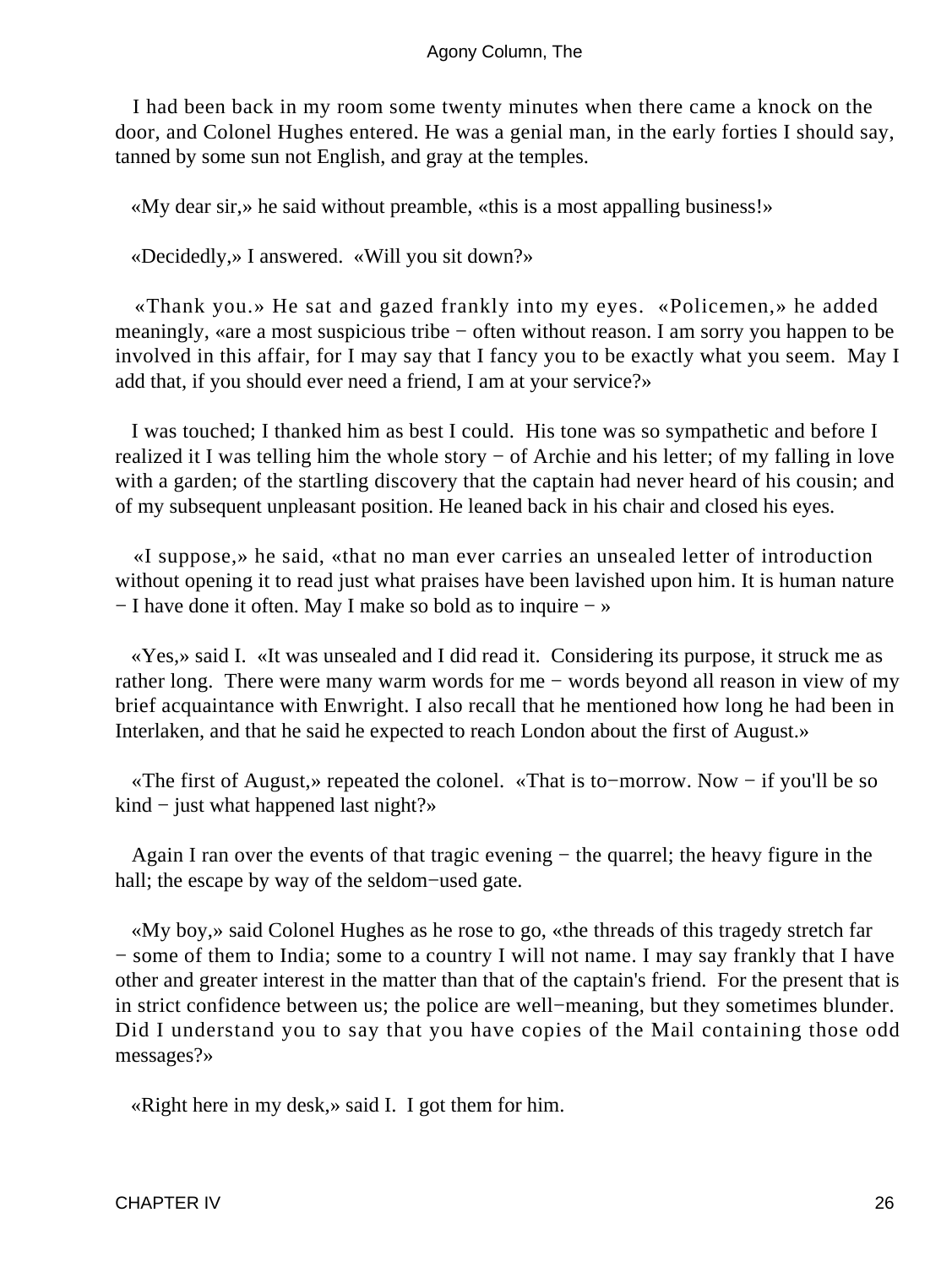«I think I shall take them − if I may,» he said. «You will, of course, not mention this little visit of mine. We shall meet again. Good morning.»

And he went away, carrying those papers with their strange signals to Rangoon.

 Somehow I feel wonderfully cheered by his call. For the first time since seven last evening I begin to breathe freely again.

 And so, lady who likes mystery, the matter stands on the afternoon of the last day of July, nineteen hundred and fourteen.

 I shall mail you this letter to−night. It is my third to you, and it carries with it three times the dreams that went with the first; for they are dreams that live not only at night, when the moon is on the courtyard, but also in the bright light of day.

 Yes − I am remarkably cheered. I realize that I have not eaten at all − save a cup of coffee from the trembling hand of Walters − since last night, at Simpson's. I am going now to dine. I shall begin with grapefruit. I realize that I am suddenly very fond of grapefruit.

How bromidic to note it – we have many tastes in common!

#### EX−STRAWBERRY MAN.

 The third letter from her correspondent of the Agony Column increased in the mind of the lovely young woman at the Carlton the excitement and tension the second had created. For a long time, on the Saturday morning of its receipt, she sat in her room puzzling over the mystery of the house in Adelphi Terrace. When first she had heard that Captain Fraser−Freer, of the Indian Army, was dead of a knife wound over the heart, the news had shocked her like that of the loss of some old and dear friend. She had desired passionately the apprehension of his murderer, and had turned over and over in her mind the possibilities of white asters, a scarab pin and a Homburg hat.

 Perhaps the girl longed for the arrest of the guilty man thus keenly because this jaunty young friend of hers − a friend whose name she did not know − to whom, indeed, she had never spoken – was so dangerously entangled in the affair. For from what she knew of Geoffrey West, from her casual glance in the restaurant and, far more, from his letters, she liked him extremely.

 And now came his third letter, in which he related the connection of that hat, that pin and those asters with the column in the Mail which had first brought them together. As it happened, she, too, had copies of the paper for the first four days of the week. She went to her sitting−room, unearthed these copies, and − gasped! For from the column in Monday's paper stared up at her the cryptic words to Rangoon concerning asters in a garden at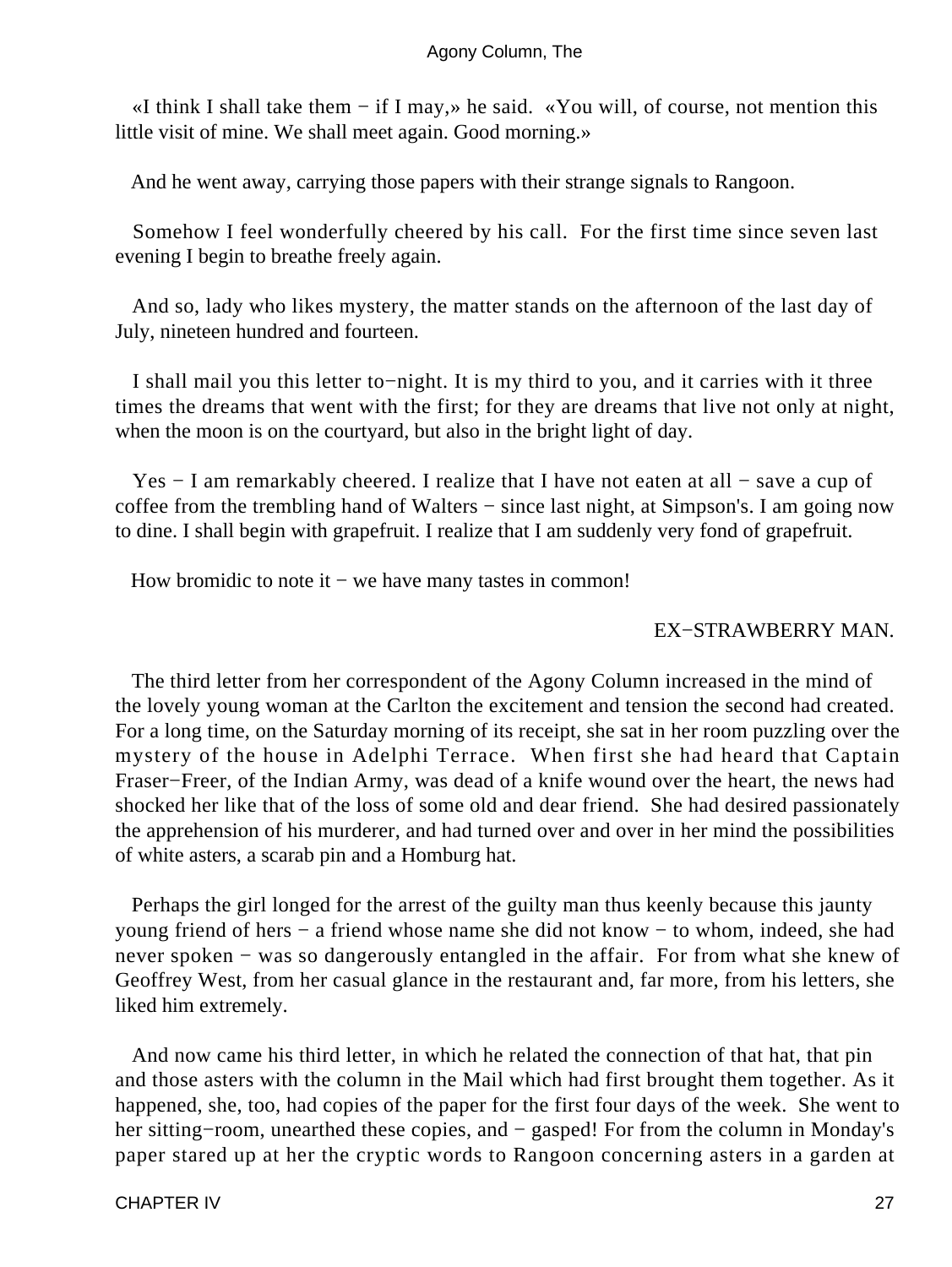Canterbury. In the other three issues as well, she found the identical messages her strawberry man had quoted. She sat for a moment in deep thought; sat, in fact, until at her door came the enraged knocking of a hungry parent who had been waiting a full hour in the lobby below for her to join him at breakfast.

 «Come, come!» boomed her father, entering at her invitation. «Don't sit here all day mooning. I'm hungry if you're not.»

 With quick apologies she made ready to accompany him down−stairs. Firmly, as she planned their campaign for the day, she resolved to put from her mind all thought of Adelphi Terrace. How well she succeeded may be judged from a speech made by her father that night just before dinner:

 «Have you lost your tongue, Marian? You're as uncommunicative as a newly−elected office−holder. If you can't get a little more life into these expeditions of ours we'll pack up and head for home.»

 She smiled, patted his shoulder and promised to improve. But he appeared to be in a gloomy mood.

 «I believe we ought to go, anyhow,» he went on. «In my opinion this war is going to spread like a prairie fire. The Kaiser got back to Berlin yesterday. He'll sign the mobilization orders to−day as sure as fate. For the past week, on the Berlin Bourse, Canadian Pacific stock has been dropping. That means they expect England to come in.»

 He gazed darkly into the future. It may seem that, for an American statesman, he had an unusual grasp of European politics. This is easily explained by the fact that he had been talking with the bootblack at the Carlton Hotel.

 «Yes,» he said with sudden decision, «I'll go down to the steamship offices early Monday morning»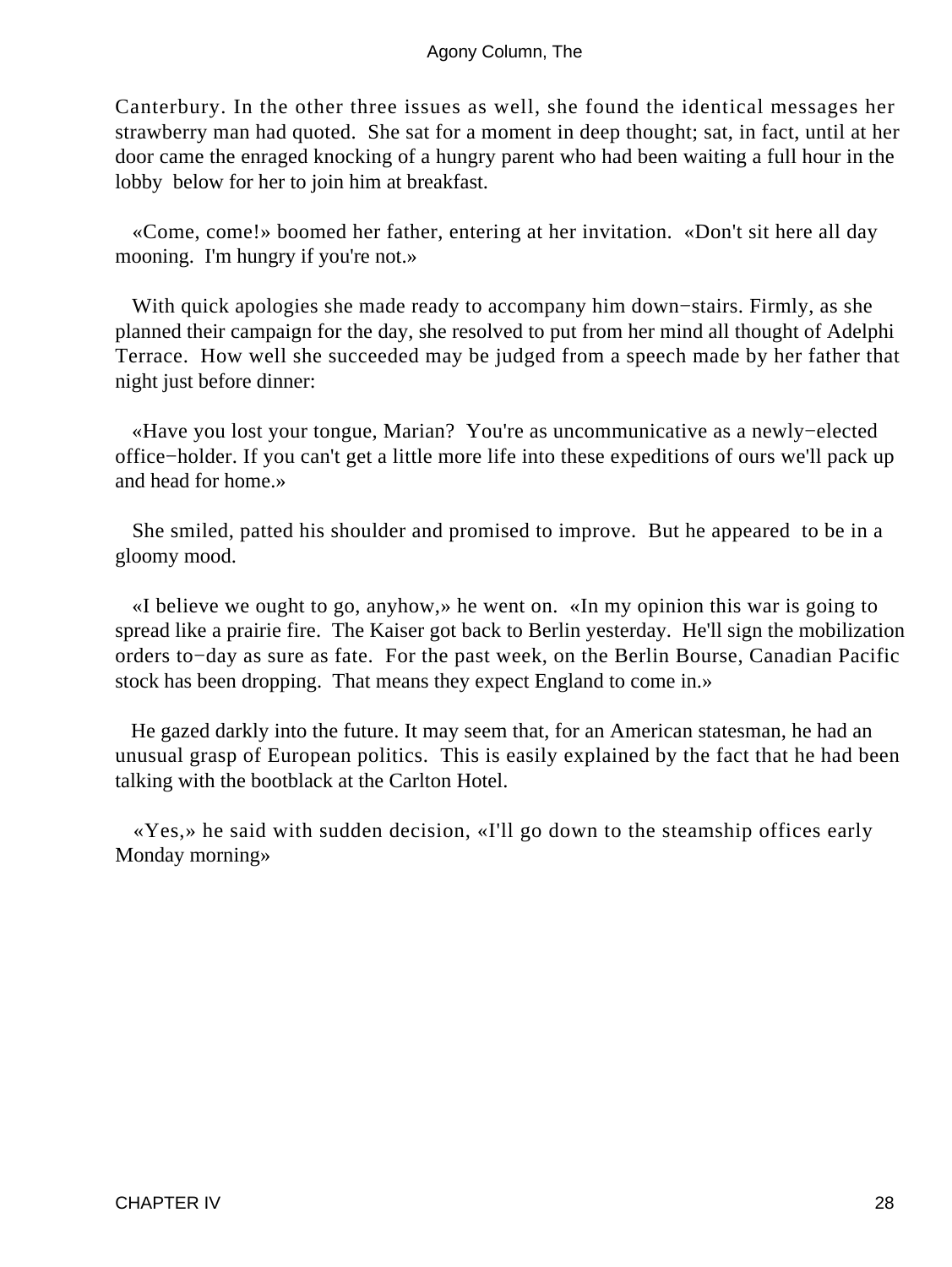## **[CHAPTER V](#page-66-0)**

<span id="page-29-0"></span>*H* is daughter heard these words with a sinking heart. She had a most unhappy picture of herself boarding a ship and sailing out of Liverpool or Southampton, leaving the mystery that so engrossed her thoughts forever unsolved. Wisely she diverted her father's thoughts toward the question of food. She had heard, she said, that Simpson's, in the Strand, was an excellent place to dine. They would go there, and walk. She suggested a short detour that would carry them through Adelphi Terrace. It seemed she had always wanted to see Adelphi Terrace.

 As they passed through that silent Street she sought to guess, from an inspection of the grim forbidding house fronts, back of which lay the lovely garden, the romantic mystery. But the houses were so very much like one another. Before one of them, she noted, a taxi waited.

 After dinner her father pleaded for a music−hall as against what he called «some highfaluting, teacup English play.» He won. Late that night, as they rode back to the Canton, special editions were being proclaimed in the streets. Germany was mobilizing!

 The girl from Texas retired, wondering what epistolary surprise the morning would bring forth. It brought forth this:

**DEAR DAUGHTER OF THE SENATE:** Or is it Congress? I could not quite decide. But surely in one or the other of those August bodies your father sits when he is not at home in Texas or viewing Europe through his daughter's eyes. One look at him and I had gathered that.

 But Washington is far from London, isn't it? And it is London that interests us most − though father's constituents must not know that. It is really a wonderful, an astounding city, once you have got the feel of the tourist out of your soul. I have been reading the most enthralling essays on it, written by a newspaper man who first fell desperately in love with it at seven − an age when the whole glittering town was symbolized for him by the fried−fish shop at the corner of the High Street. With him I have been going through its gray and furtive thoroughfares in the dead of night, and sometimes we have kicked an ash−barrel and sometimes a romance. Some day I might show that London to you − guarding you, of course, from the ash−barrels, if you are that kind. On second thoughts, you aren't. But I know that it is of Adelphi Terrace and a late captain in the Indian Army that you want to hear now. Yesterday, after my discovery of those messages in the Mail and the call of Captain Hughes, passed without incident. Last night I mailed you my third letter, and after wandering for a time amid the alternate glare and gloom of the city, I went back to my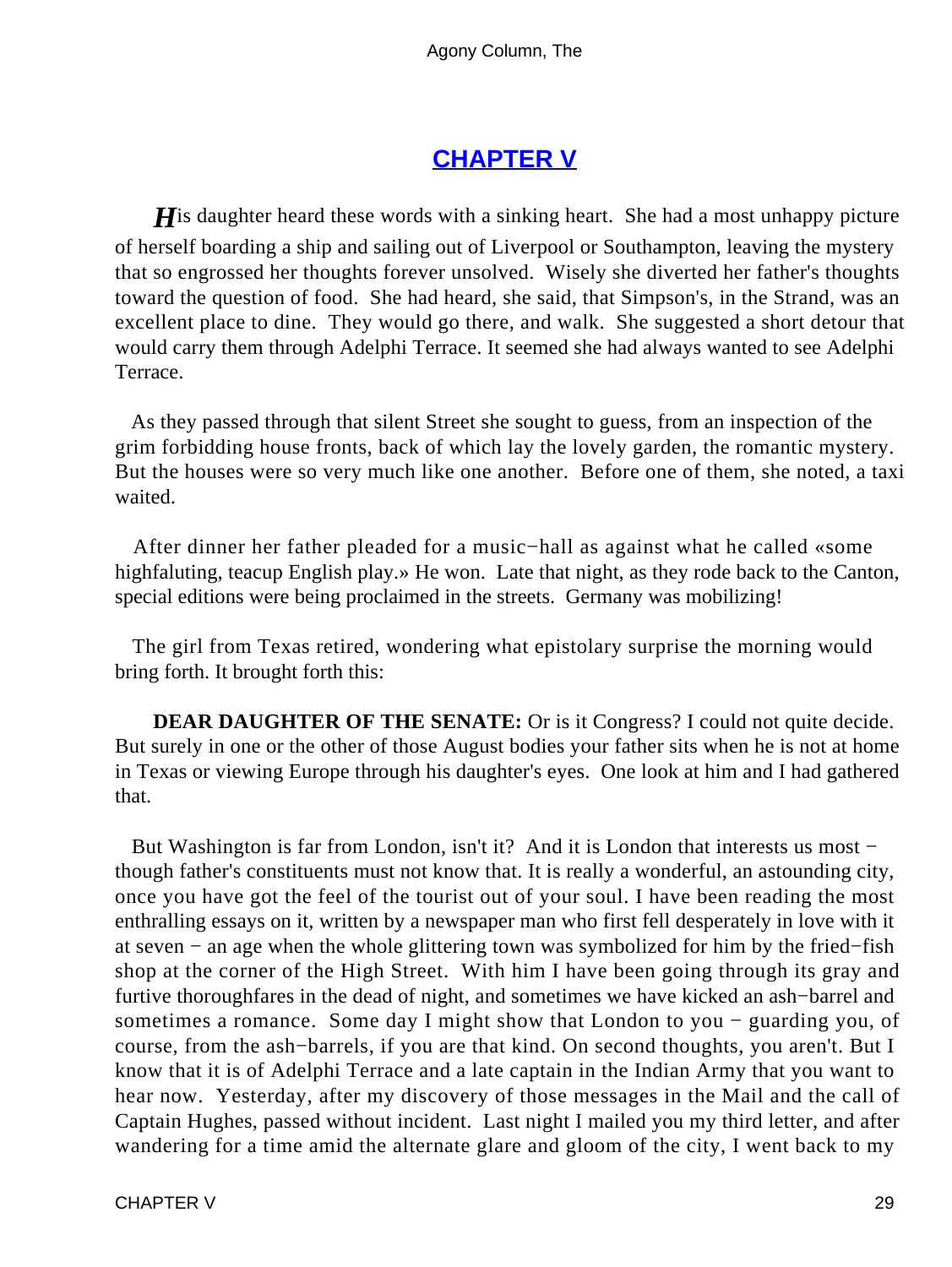rooms and smoked on my balcony while about me the inmates of six million homes sweltered in the heat. Nothing happened. I felt a bit disappointed, a bit cheated, as one might feel on the first night spent at home after many successive visits to exciting plays. To−day, the first of August dawned, and still all was quiet. Indeed, it was not until this evening that further developments in the sudden death of Captain Fraser−Freer arrived to disturb me. These developments are strange ones surely, and I shall hasten to relate them.

 I dined to−night at a little place in Soho. My waiter was Italian, and on him I amused myself with the Italian in Ten Lessons of which I am foolishly proud. We talked of Fiesole, where he had lived. Once I rode from Fiesole down the hill to Florence in the moonlight. I remember endless walls on which hung roses, fresh and blooming. I remember a gaunt nunnery and two−gray−robed sisters clanging shut the gates. I remember the searchlight from the military encampment, playing constantly over the Arno and the roofs − the eye of Mars that, here in Europe, never closes. And always the flowers nodding above me, stooping now and then to brush my face. I came to think that at the end Paradise, and not a second–rate hotel, was waiting. One may still take that ride, I fancy. Some day – some day −

 I dined in Soho. I came back to Adelphi Terrace in the hot, reeking August dusk, reflecting that the mystery in which I was involved was, after a fashion, standing still. In front of our house I noticed a taxi waiting. I thought nothing of it as I entered the murky hallway and climbed the familiar stairs.

 My door stood open. It was dark in my study, save for the reflection of the lights of London outside. As I crossed the threshold there came to my nostrils the faint sweet perfume of lilacs. There are no lilacs in our garden, and if there were it is not the season. No, this perfume had been brought there by a woman − a woman who sat at my desk and raised her head as I entered.

 «You will pardon this intrusion,» she said in the correct careful English of one who has learned the speech from a book. «I have come for a brief word with you – then I shall go.»

I could think of nothing to say. I stood gaping like a schoolboy.

 «My word,» the woman went on, «is in the nature of advice. We do not always like those who give us advice. None the less, I trust that you will listen.»

I found my tongue then.

 «I am listening,» I said stupidly. «But first − a light − » And I moved toward the matches on the mantelpiece.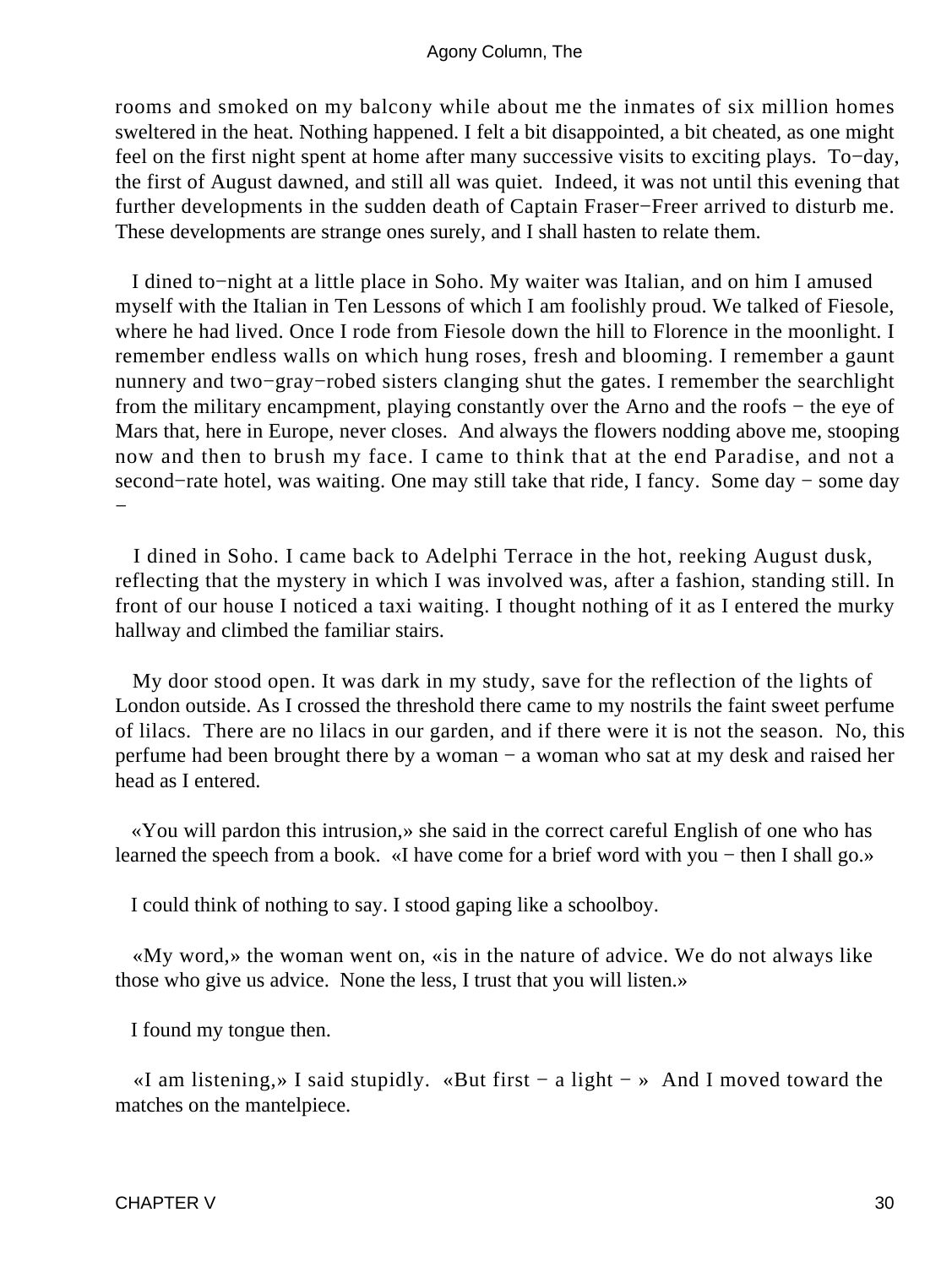Quickly the woman rose and faced me. I saw then that she wore a veil − not a heavy veil, but a fluffy, attractive thing that was yet sufficient to screen her features from me.

 «I beg of you,» she cried, «no light!» And as I paused, undecided, she added, in a tone which suggested lips that pout: «It is such a little thing to ask – surely you will not refuse.»

 I suppose I should have insisted. But her voice was charming, her manner perfect, and that odor of lilacs reminiscent of a garden I knew long ago, at home.

«Very well,» said I.

 «Oh − I am grateful to you,» she answered. Her tone changed. «I understand that, shortly after seven o'clock last Thursday evening, you heard in the room above you the sounds of a struggle. Such has been your testimony to the police?»

«It has,» said I.

 «Are you quite certain as to the hour?» I felt that she was smiling at me. «Might it not have been later − or earlier?»

 «I am sure it was just after seven,» I replied. «I'll tell you why: I had just returned from dinner and while I was unlocking the door Big Ben on the House of Parliament struck − »

She raised her hand.

 «No matter,» she said, and there was a touch of iron in her voice. «You are no longer sure of that. Thinking it over, you have come to the conclusion that it may have been barely six−thirty when you heard the noise of a struggle.»

«Indeed?» said I. I tried to sound sarcastic, but I was really too astonished by her tone.

 «Yes − indeed!» she replied. «That is what you will tell Inspector Bray when next you see him. 'It may have been six−thirty,' you will tell him. 'I have thought it over and I am not certain.'»

 «Even for a very charming lady,» I said «I can not misrepresent the facts in a matter so important. It was after seven − »

 «I am not asking you to do a favor for a lady,» she replied. «I am asking you to do a favor for yourself. If you refuse the consequences may be most unpleasant.»

«I'm rather at a loss − » I began.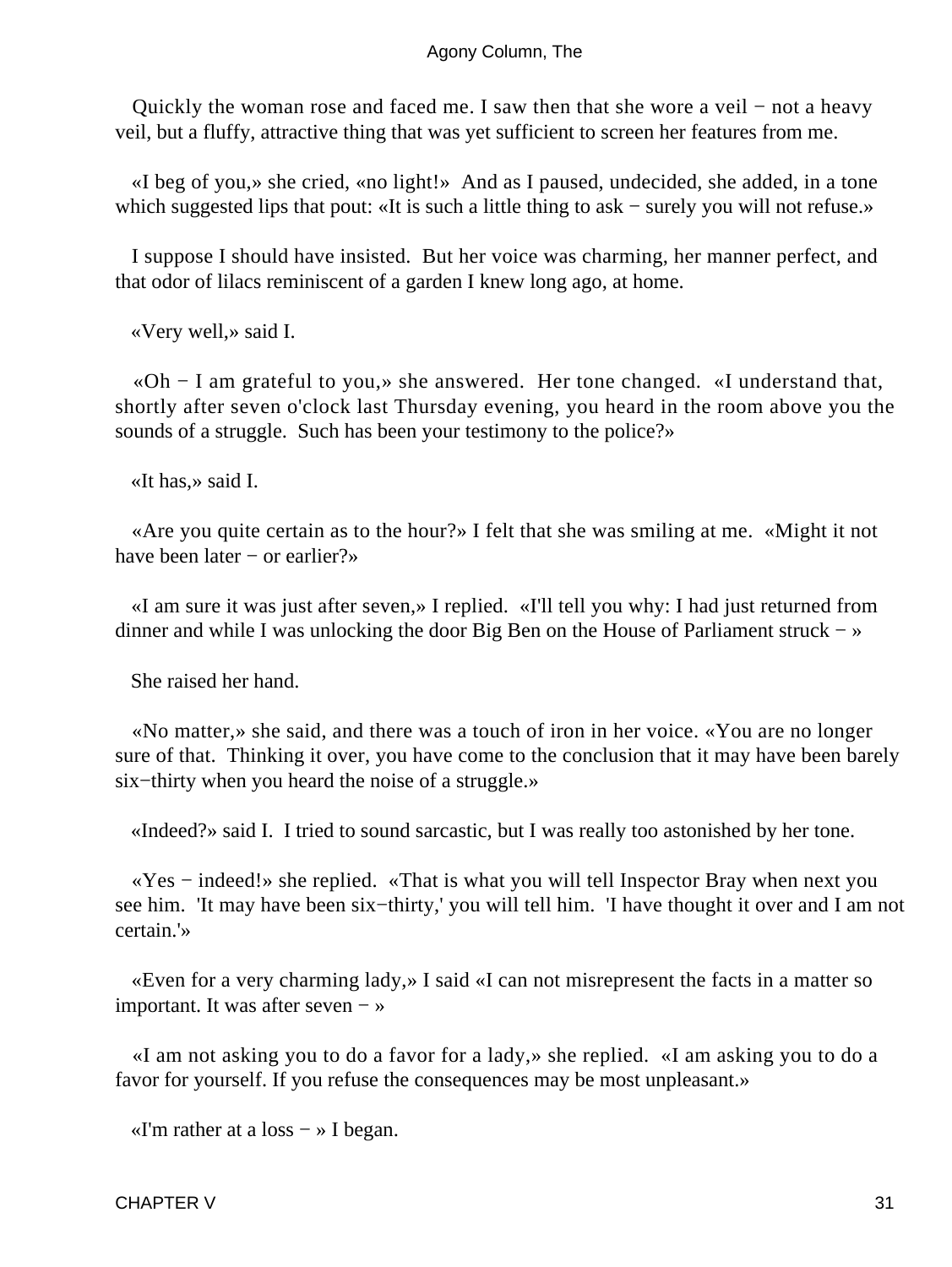She was silent for a moment. Then she turned and I felt her looking at me through the veil.

 «Who was Archibald Enwright?» she demanded. My heart sank. I recognized the weapon in her hands. «The police,» she went on, "do not yet know that the letter of introduction you brought to the captain was signed by a man who addressed Fraser−Freer as Dear Cousin, but who is completely unknown to the family. Once that information reaches Scotland Yard, your chance of escaping arrest is slim.

 «They may not be able to fasten this crime upon you, but there will be complications most distasteful. One's liberty is well worth keeping − and then, too, before the case ends, there will be wide publicity  $-$  »

«'Well?» said I.

 «That is why you are going to suffer a lapse of memory in the matter of the hour at which you heard that struggle. As you think it over, it is going to occur to you that it may have been six−thirty, not seven. Otherwise − »

«Go on.»

 «Otherwise the letter of introduction you gave to the captain will be sent anonymously to Inspector Bray.»

«You have that letter !» I cried.

 «Not I,» she answered. «But it will be sent to Bray. It will be pointed out to him that you were posing under false colors. You could not escape!»

 I was most uncomfortable. The net of suspicion seemed closing in about me. But I was resentful, too, of the confidence in this woman' s voice.

«None the less,» said I, «I refuse to change my testimony. The truth is the truth − »

The woman had moved to the door. She turned.

 «To−morrow,» she replied, «it is not unlikely you will see Inspector Bray. As I said, I came here to give you advice. You had better take it. What does it matter − a half−hour this way or that? And the difference is prison for you. Good night.»

She was gone. I followed into the hall. Below, in the street, I heard the rattle of her taxi.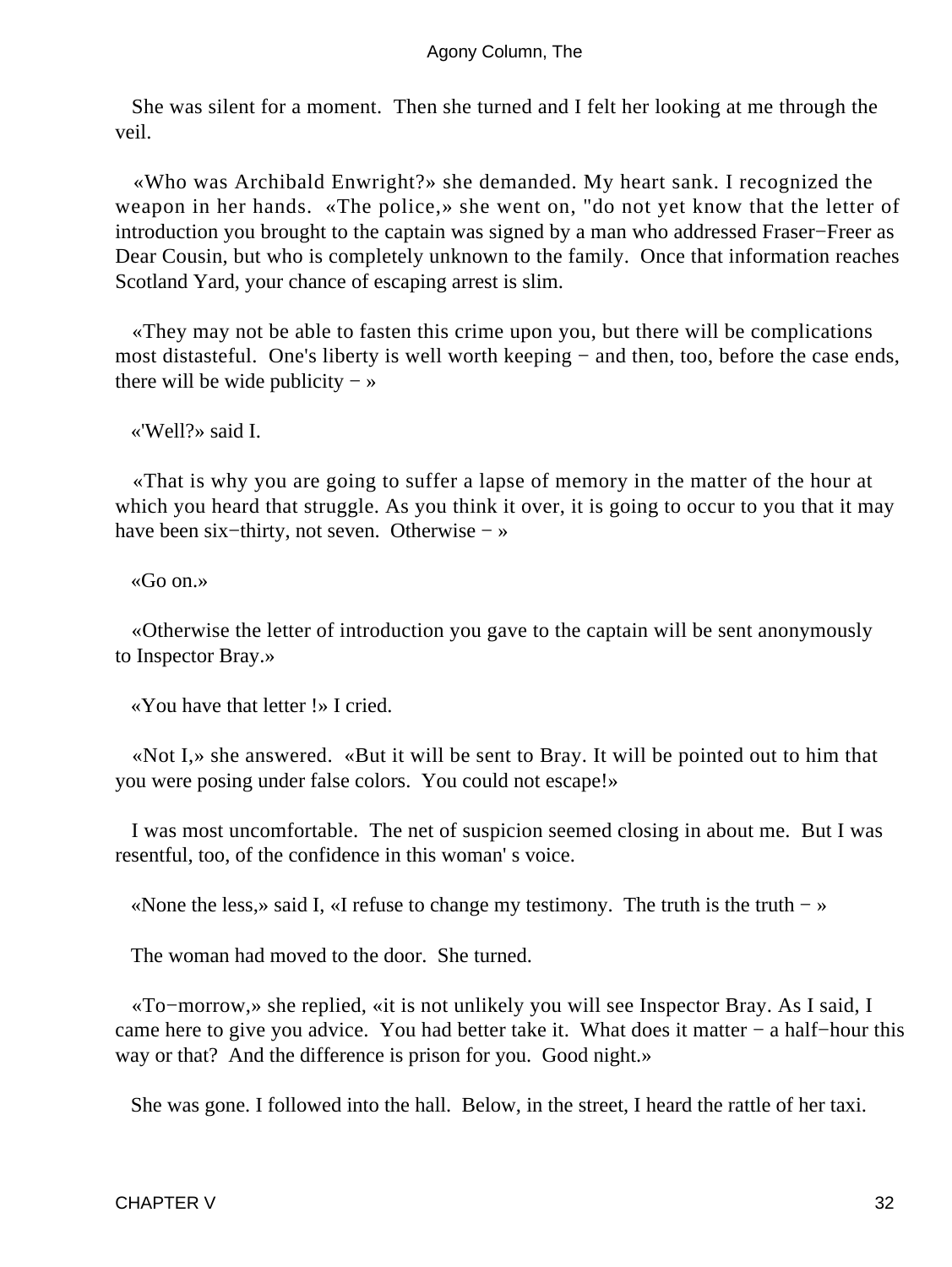I went back into my room and sat down. I was upset, and no mistake. Outside my windows the continuous symphony of the city played on − the busses, the trains, the never−silent voices. I gazed out. What a tremendous acreage of dank brick houses and dank British souls! I felt horribly alone. I may add that I felt a bit frightened, as though that great city were slowly closing in on me.

Who was this woman of mystery? What place had she held in the life – and perhaps in the death − of Captain Fraser−Freer? Why should she come boldly to my rooms to make her impossible demand?

 I resolved that, even at the risk of my own comfort, I would stick to the truth. And to that resolve I would have clung had I not shortly received another visit − this one far more inexplicable, far more surprising, than the first.

 It was about nine o'clock when Walters tapped at my door and told me two gentlemen wished to see me. A moment later into my study walked Lieutenant Norman Fraser−Freer and a fine old gentleman with a face that suggested some faded portrait hanging on an aristocrat's wall. I had never seen him before.

«I hope it is quite convenient for you to see us,» said young Fraser−Freer.

 I assured him that it was. The boy's face was drawn and haggard; there was terrible suffering in his eyes, yet about him hung, like a halo, the glory of a great resolution.

 «May I present my father?» he said. «General Fraser−Freer, retired. We have come on a matter of supreme importance − »

 The old man muttered something I could not catch. I could see that he had been hard hit by the loss of his elder son. I asked them to be seated; the general complied, but the boy walked the floor in a manner most distressing.

 «I shall not be long,» he remarked. «Nor at a time like this is one in the mood to be diplomatic. I will only say, sir, that we have come to ask of you a great − a very great favor indeed. You may not see fit to grant it. If that is the case we can not well reproach you. But if you can  $-$  »

 «It is a great favor, sir!» broke in the general. «And I am in the odd position where I do not know whether you will serve me best by granting it or by refusing to do so.»

 $\alpha$ Father – please – if you don't mind – » The boy's voice was kindly but determined. He turned to me.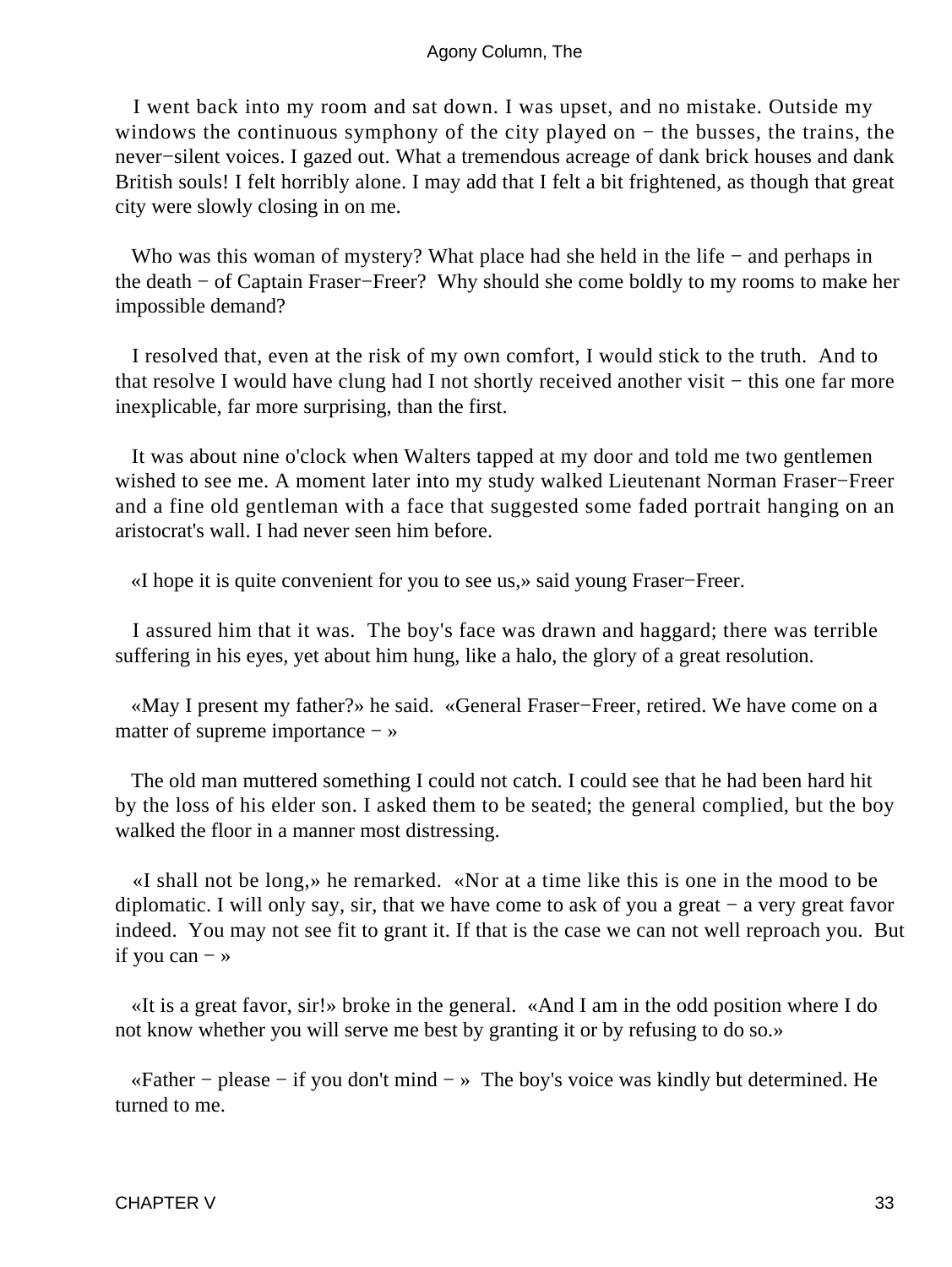«Sir − you have testified to the police that it was a bit past seven when you heard in the room above the sounds of the struggle which − which − You understand.»

 In view of the mission of the caller who had departed a scant hour previously, the boy's question startled me.

«Such was my testimony,» I answered. «It was the truth.»

 «Naturally,» said Lieutenant Fraser−Freer. "But − er − as a matter of fact, we are here to ask that you alter your testimony. Could you, as a favor to us who have suffered so cruel a loss − a favor we should never forget − could you not make the hour of that struggle half after six?''

I was quite overwhelmed.

«Your − reasons?» I managed at last to ask.

 «I am not able to give them to you in full,» the boy answered. «I can only say this: It happens that at seven o'clock last Thursday night I was dining with friends at the Savoy − friends who would not be likely to forget the occasion.»

The old general leaped to his feet.

«Norman,» he cried, «I can not let you do this thing! I simply will not − »

 «Hush, father,» said the boy wearily. «We have threshed it all out. You have promised  $-$  »

The old man sank back into the chair and buried his face in his hands.

 «If you are willing to change your testimony,» young Fraser−Freer went on to me, «I shall at once confess to the police that it was I who − who murdered my brother. They suspect me. They know that late last Thursday afternoon I purchased a revolver, for which, they believe, at the last moment I substituted the knife. They know that I was in debt to him; that we had quarreled about money matters; that by his death I, and I alone, could profit.»

 He broke off suddenly and came toward me, holding out his arms with a pleading gesture I can never forget.

 «Do this for me!» he cried. «Let me confess! Let me end this whole horrible business here and now.»

Surely no man had ever to answer such an appeal before.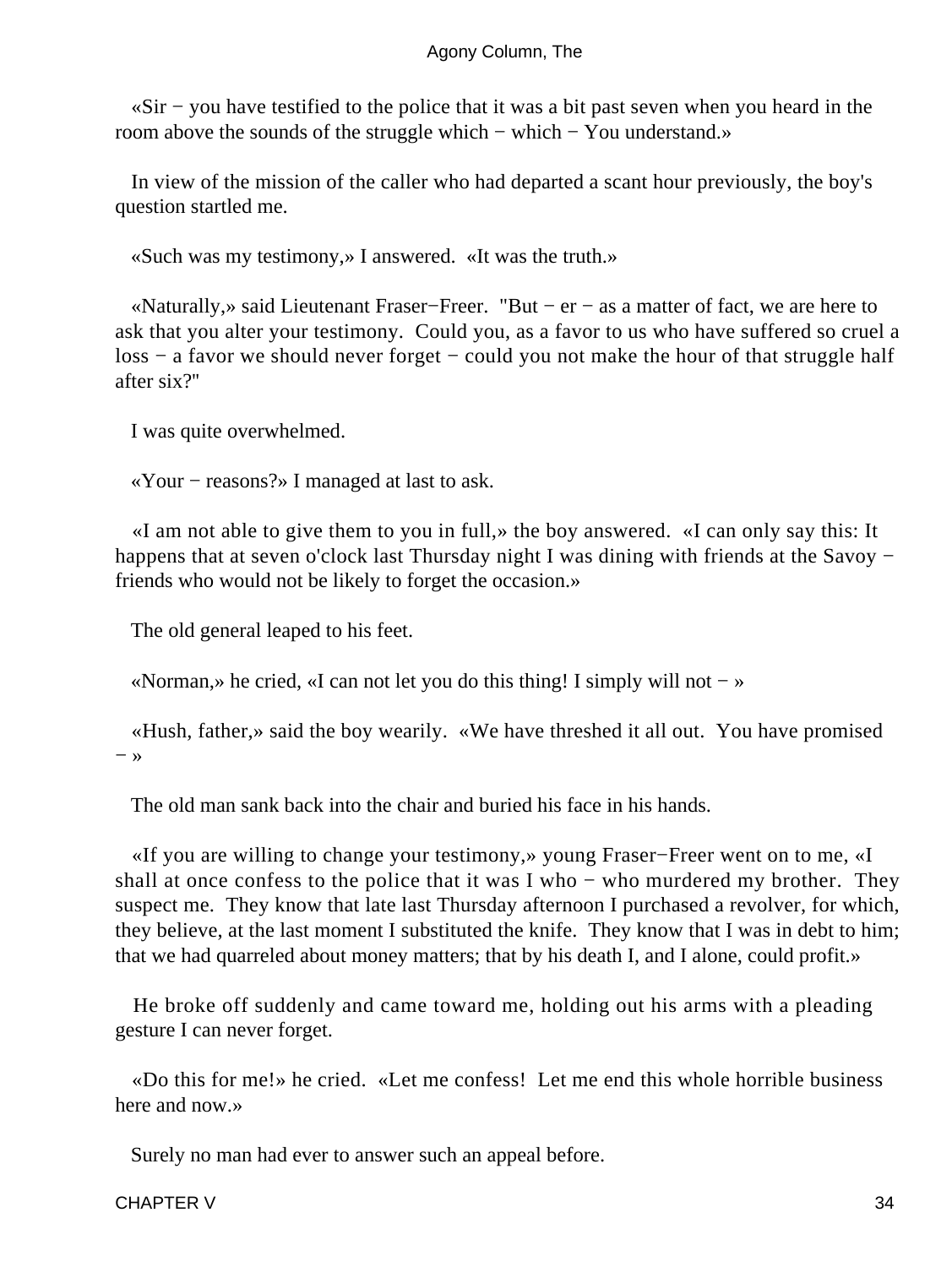«Why?» I found myself saying, and over and over I repeated it − «Why? Why?»

The lieutenant faced me, and I hope never again to see such a look in a man's eyes.

 «I loved him!» he cried. «That is why. For his honor, for the honor of our family, I am making this request of you. Believe me, it is not easy. I can tell you no more than that. You knew my brother?»

 «Slightly.» «Then, for his sake − do this thing I ask.»

«But – murder – »

 «You heard the sounds of a struggle. I shall say that we quarreled − that I struck in self−defense.» He turned to his father. «It will mean only a few years in prison − I can bear that!» he cried. «For the honor of our name!»

 The old man groaned, but did not raise his head. The boy walked back and forth over my faded carpet like a lion caged. I stood wondering what answer I should make.

 «I know what you are thinking,» said the lieutenant. «You can not credit your ears. But you have heard correctly. And now − as you might put it − it is up to you. I have been in your country.» He smiled pitifully. «I think I know you Americans. You are not the sort to refuse a man when he is sore beset − as I am.»

I looked from him to the general and back again.

 «I must think this over,» I answered, my mind going at once to Colonel Hughes. «Later − say to−morrow − you shall have my decision.»

 «To−morrow,» said the boy, «we shall both be called before Inspector Bray. I shall know your answer then − and I hope with all my heart it will be yes.»

 There were a few mumbled words of farewell and he and the broken old man went out. As soon as the street door closed behind them I hurried to the telephone and called a number Colonel Hughes had given me. It was with a feeling of relief that I heard his voice come back over the wire. I told him I must see him at once. He replied that by a singular chance he had been on the point of starting for my rooms.

 In the half−hour that elapsed before the coming of the colonel I walked about like a man in a trance. He was barely inside my door when I began pouring out to him the story of those two remarkable visits. He made little comment on the woman's call beyond asking me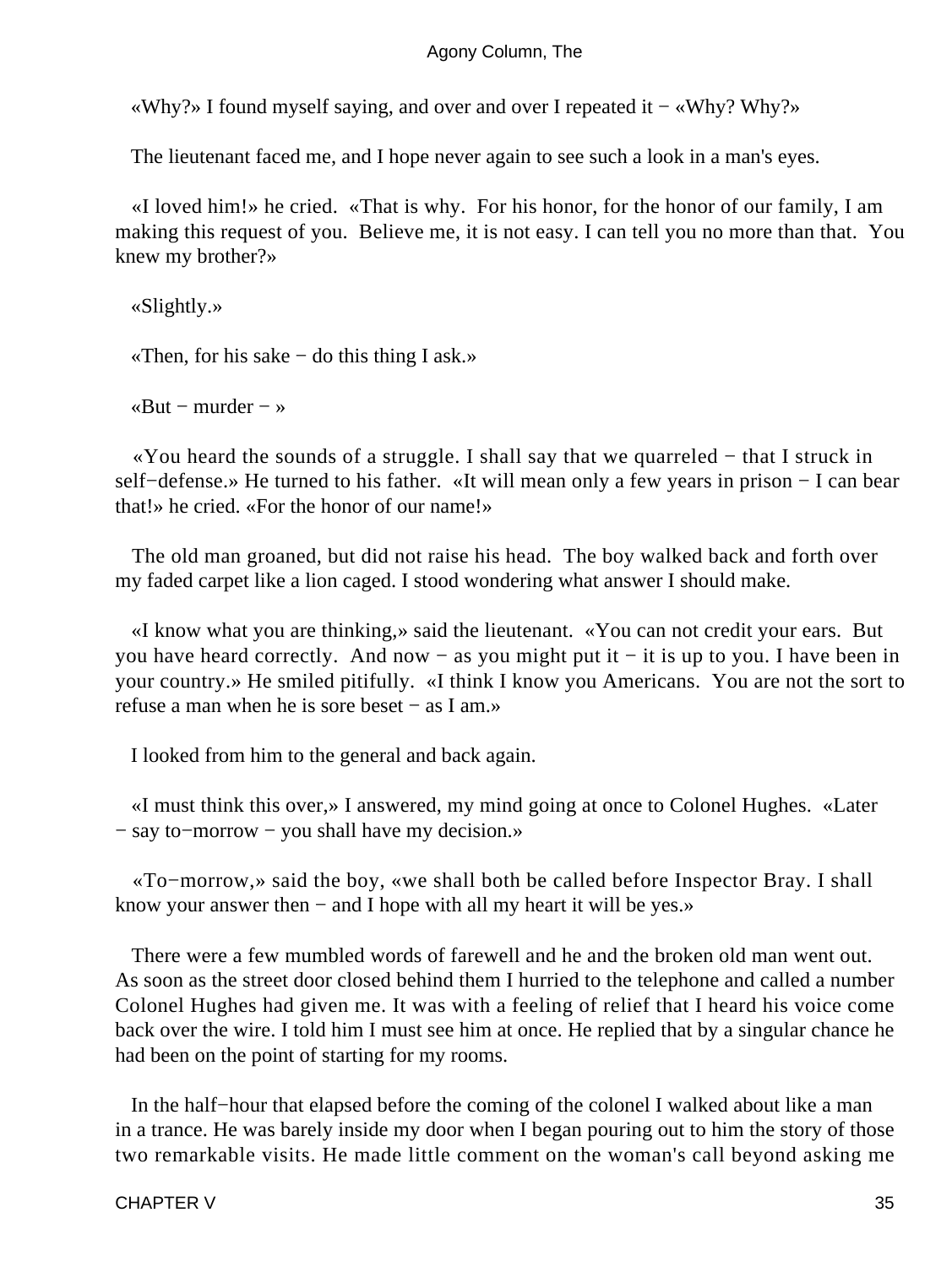whether I could describe her; and he smiled when I mentioned lilac perfume. At mention of young Fraser−Freer's preposterous request he whistled.

 «By gad!» he said. «Interesting − most interesting! I am not surprised, however. That boy has the stuff in him.»

«But what shall I do?» I demanded.

Colonel Hughes smiled.

 «It makes little difference what you do,» he said. «Norman Fraser−Freer did not kill his brother, and that will be proved in due time.» He considered for a moment. "Bray no doubt would be glad to have you alter your testimony, since he is trying to fasten the crime on the young lieutenant. On the whole, if I were you, I think that when the opportunity comes to−morrow I should humor the inspector.

«You mean − tell him I am no longer certain as to the hour of that struggle?»

 «Precisely. I give you my word that young Fraser−Freer will not be permanently incriminated by such an act on your part. And incidentally you will be aiding me.»

«Very well,» said I. «But I don't understand this at all.»

 «No − of course not. I wish I could explain to you; but I can not. I will say this − the death of Captain Fraser−Freer is regarded as a most significant thing by the War Office. Thus it happens that two distinct hunts for his assassin are under way − one conducted by Bray, the other by me. Bray does not suspect that I am working on the case and I want to keep him in the dark as long as possible. You may choose which of these investigations you wish to be identified with.»

«I think,» said I, «that I prefer you to Bray.»

 «Good boy!» he answered. «You have not gone wrong. And you can do me a service this evening, which is why I was on the point of coming here, even before you telephoned me. I take it that you remember and could identify the chap who called himself Archibald Enwright − the man who gave you that letter to the captain?»

«I surely could,» said I.

«Then, if you can spare me an hour, get your hat.»

 And so it happens, lady of the Carlton, that I have just been to Limehouse. You do not know where Limehouse is and I trust you never will. It is picturesque; it is revolting; it is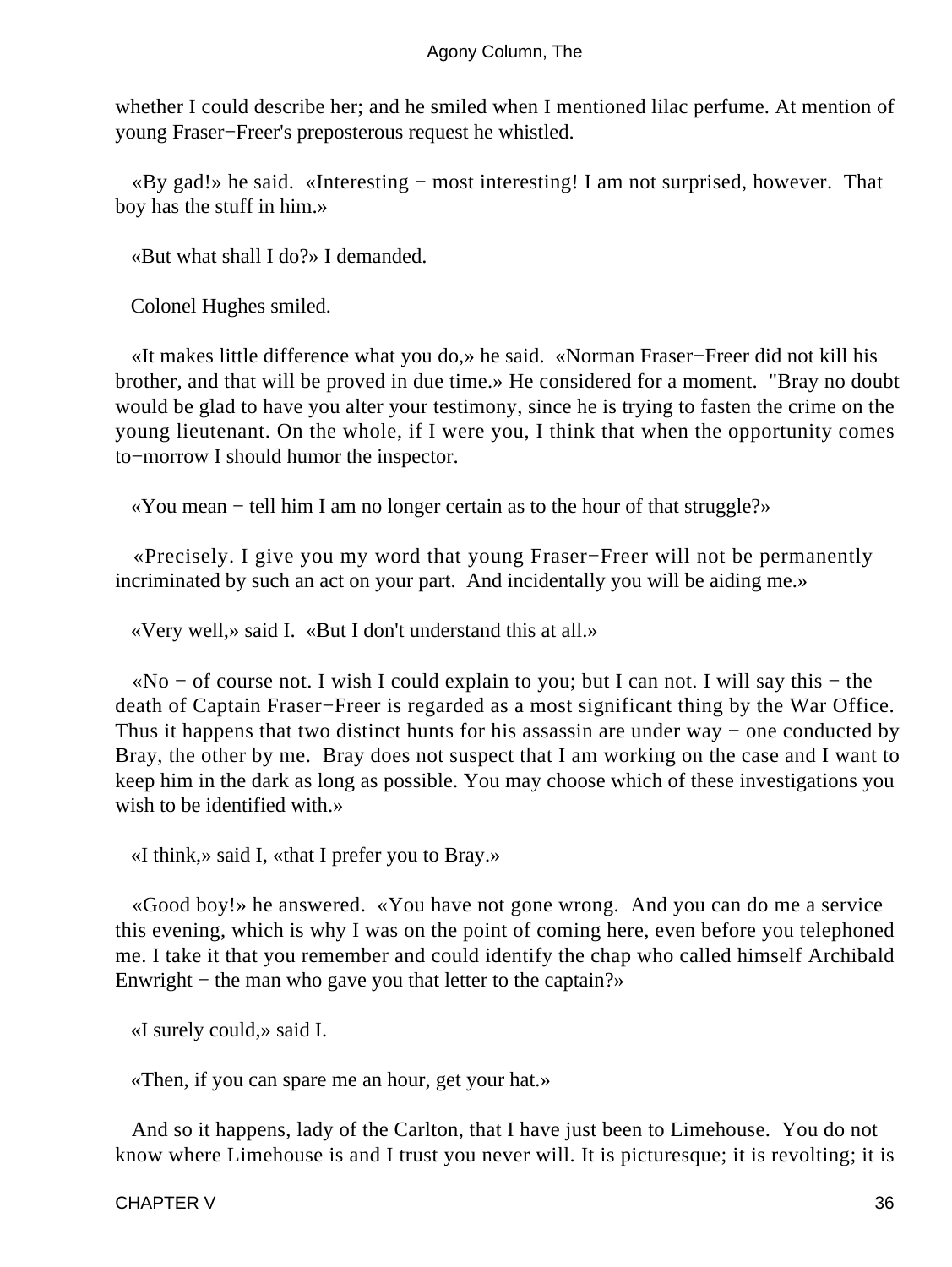colorful and wicked. The weird odors of it still fill my nostrils; the sinister portrait of it is still before my eyes. It is the Chinatown of London − Limehouse. Down in the dregs of the town − with West India Dock Road for its spinal column − it lies, redolent of ways that are dark and tricks that are vain. Not only the heathen Chinee so peculiar shuffles through its dim−lit alleys, but the scum of the earth, of many colors and of many climes. The Arab and the Hindu, the Malayan and the Jap, black men from the Congo and fair men from Scandinavia − these you may meet there − the outpourings of all the ships that sail the Seven Seas. There many drunken beasts, with their pay in their pockets, seek each his favorite sin; and for those who love most the opium, there is, at all too regular intervals, the Sign of the Open Lamp.

 We went there, Colonel Hughes and I. Up and down the narrow Causeway, yellow at intervals with the light from gloomy shops, dark mostly because of tightly closed shutters through which only thin jets found their way, we walked until we came and stood at last in shadow outside the black doorway of Harry San Li's so−called restaurant. We waited ten, fifteen minutes; then a man came down the Causeway and paused before that door. There was something familiar in his jaunty walk. Then the faint glow of the lamp that was the indication of Harry San's real business lit his pale face, and I knew that I had seen him last in the cool evening at Interlaken, where Limehouse could not have lived a moment, with the Jungfrau frowning down upon it.

«Enwright?» whispered Hughes.

«Not a doubt of it!» said I.

«Good!» he replied with fervor.

 And now another man shuffled down the street and stood suddenly straight and waiting before the colonel.

«Stay with him,» said Hughes softly. «Don't let him get out of your sight.»

 «Very good, sir,» said the man; and, saluting, he passed on up the stairs and whistled softly at that black depressing door.

 The clock above the Millwall Docks was striking eleven as the colonel and I caught a bus that should carry us back to a brighter, happier London. Hughes spoke but seldom on that ride; and, repeating his advice that I humor Inspector Bray on the morrow, he left me in the Strand.

 So, my lady, here I sit in my study, waiting for that most important day that is shortly to dawn. A full evening, you must admit. A woman with the perfume of lilacs about her has threatened that unless I lie I shall encounter consequences most unpleasant. A handsome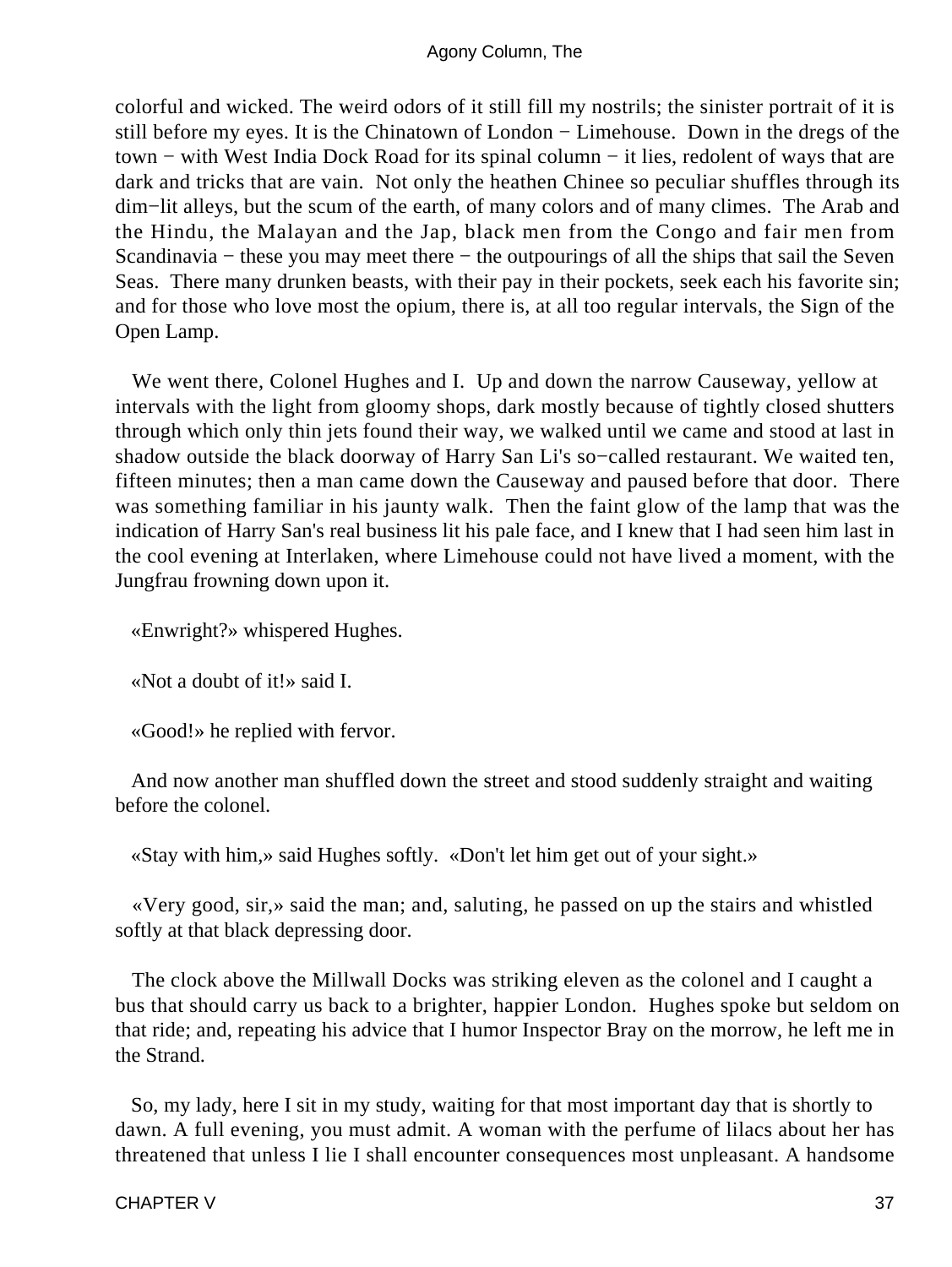young lieutenant has begged me to tell that same lie for the honor of his family, and thus condemn him to certain arrest and imprisonment. And I have been down into hell, to−night and seen Archibald Enwright, of Interlaken, conniving with the devil.

 I presume I should go to bed; but I know I can not sleep. To−morrow is to be, beyond all question, a red−letter day in the matter of the captain s murder. And once again, against my will, I am down to play a leading part.

 The symphony of this great, gray, sad city is a mere hum in the distance now, for it is nearly midnight. I shall mail this letter to you – post it, I should say, since I am in London – and then I shall wait in my dim rooms for the dawn. And as I wait I shall be thinking not always of the captain, or his brother, or Hughes, or Limehouse and Enwright, but often − oh, very often − of you.

 In my last letter I scoffed at the idea of a great war. But when we came back from Limehouse to−night the papers told us that the Kaiser had signed the order to mobilize. Austria in; Serbia in; Germany, Russia and France in. Hughes tells me that England is shortly to follow, and I suppose there is no doubt of it. It is a frightful thing – this future that looms before us; and I pray that for you at least it may hold only happiness.

 For, my lady, when I write good night, I speak it aloud as I write; and there is in my voice more than I dare tell you of now.

#### THE **AGONY COLUMN** MAN.

 Not unwelcome to the violet eyes of the girl from Texas were the last words of this letter, read in her room that Sunday morning. But the lines predicting England's early entrance into the war recalled to her mind a most undesirable contingency. On the previous night, when the war extras came out confirming the forecast of his favorite bootblack, her usually calm father had shown signs of panic. He was not a man slow to act. And she knew that, putty though he was in her hands in matters which he did not regard as important, he could also be firm where he thought firmness necessary. America looked even better to him than usual, and he had made up his mind to go there immediately. There was no use in arguing with him.

 At this point came a knock at her door and her father entered. One look at his face − red, perspiring and decidedly unhappy − served to cheer his daughter.

 «Been down to the steamship offices,» he panted, mopping his bald head. «They're open to−day, just like it was a week day − but they might as well be closed. There's nothing doing. Every boat's booked up to the rails; we can't get out of here for two weeks − maybe more.»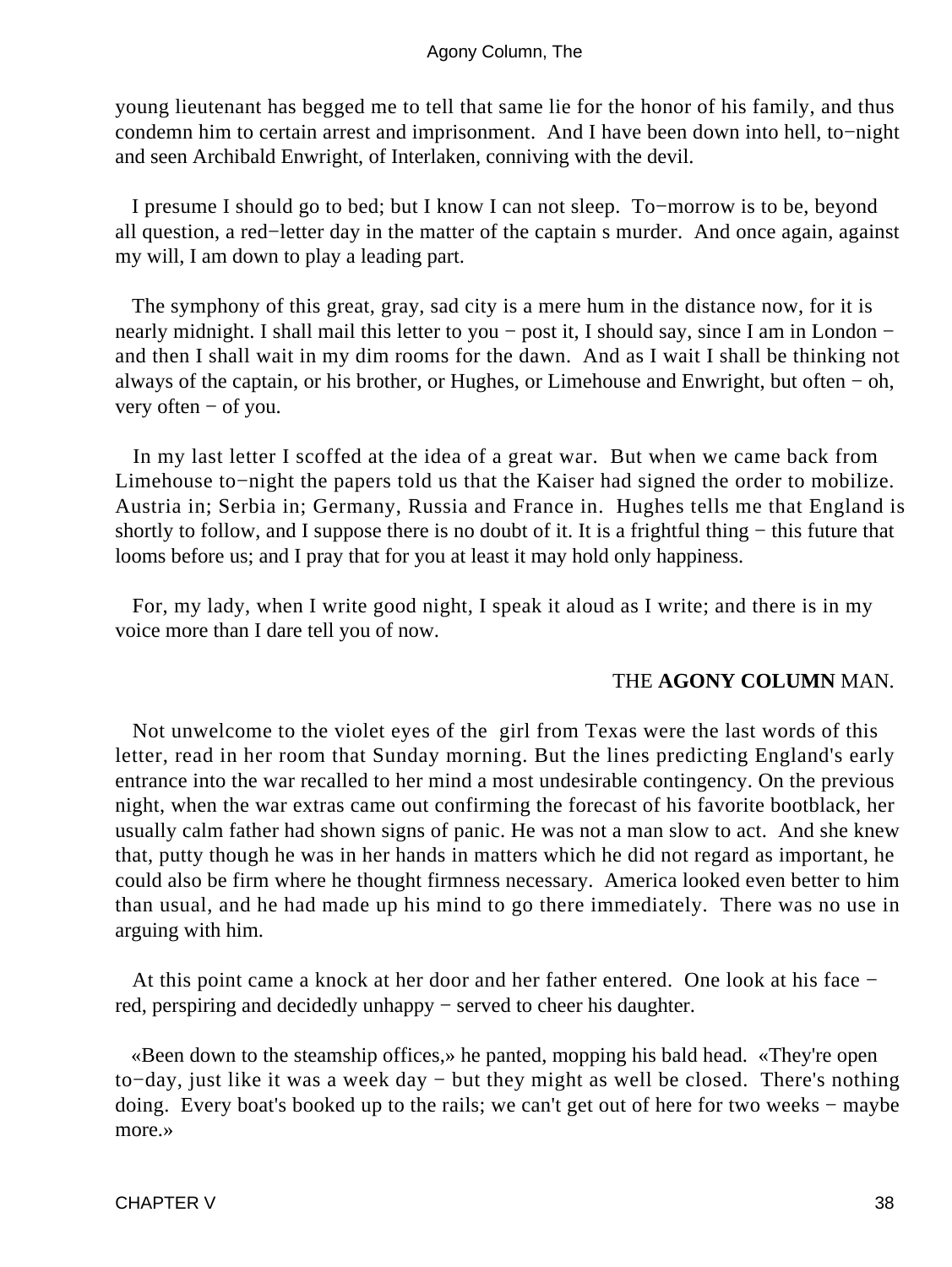«I'm sorry,» said his daughter.

 «No, you ain't! You're delighted! You think it's romantic to get caught like this. Wish I had the enthusiasm of youth.» He fanned himself with a newspaper. «Lucky I went over to the express office yesterday and loaded up on gold. I reckon when the blow falls it'll be tolerable hard to cash checks in this man's town.»

«That was a good idea.»

«Ready for breakfast?» he inquired.

«Quite ready,» she smiled.

 They went below, she humming a song from a revue, while he glared at her. She was very glad they were to be in London a little longer. She felt she could not go, with that mystery still unsolved.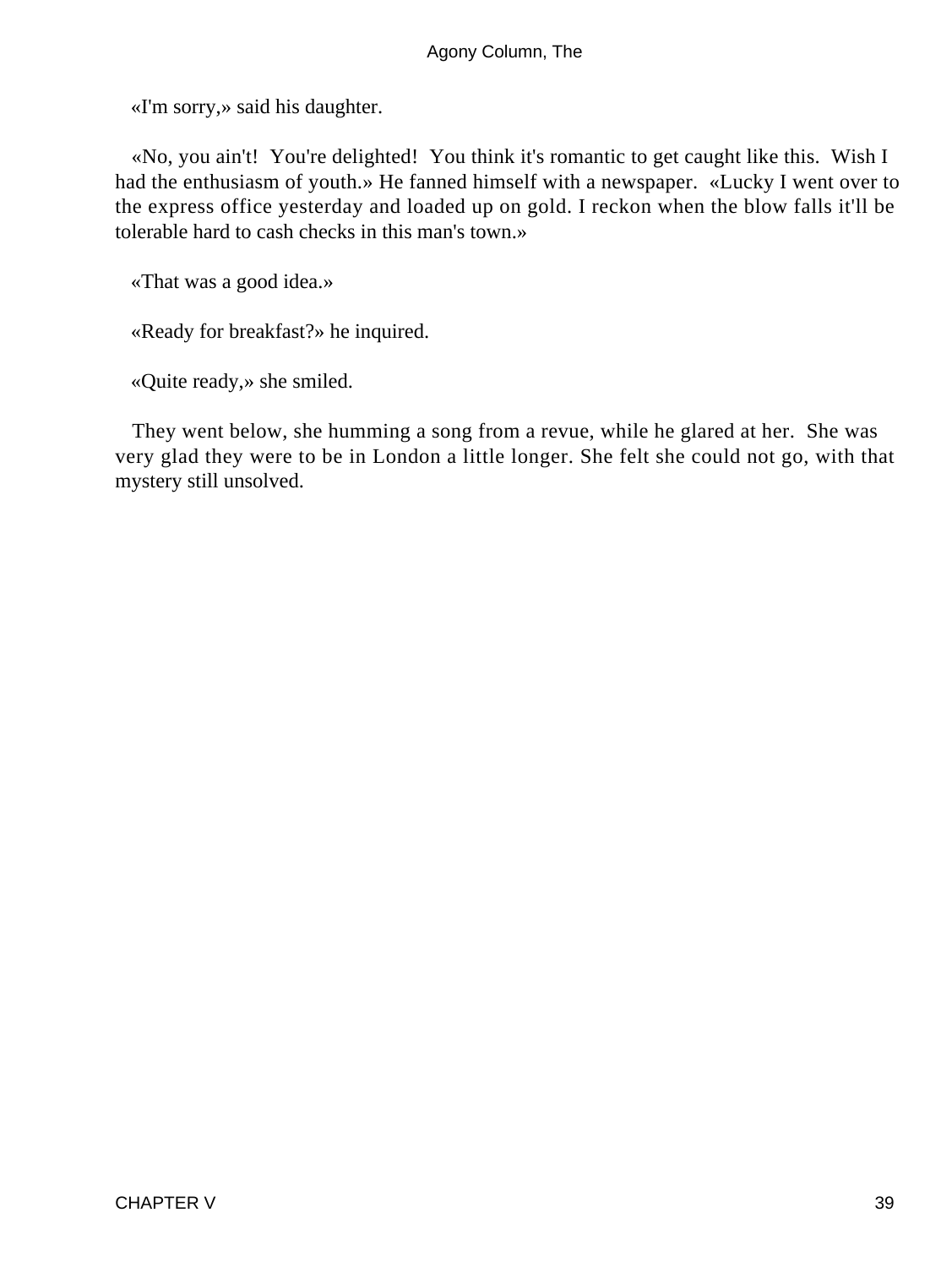## **[CHAPTER VI](#page-66-0)**

<span id="page-40-0"></span>**The last peace Sunday London was to know in many weary months went by, a tense** and anxious day. Early on Monday the fifth letter from the young man of the Agony Column arrived, and when the girl from Texas read it she knew that under no circumstances could she leave London now.

It ran:

**DEAR LADY FROM HOME:** I call you that because the word home has for me, this hot afternoon in London, about the sweetest sound word ever had. I can see, when I close my eyes, Broadway at midday; Fifth Avenue, gay and colorful, even with all the best people away; Washington Square, cool under the trees, lovely and desirable despite the presence everywhere of alien neighbors from the district to the South. I long for home with an ardent longing; never was London so cruel, so hopeless, so drab, in my eyes. For, as I write this, a constable sits at my elbow, and he and I are shortly to start for Scotland Yard. I have been arrested as a suspect in the case of Captain Fraser−Freer's murder!

 I predicted last night that this was to be a red−letter day in the history of that case, and I also saw myself an unwilling actor in the drama. But little did I suspect the series of astonishing events that was to come with the morning; little did I dream that the net I have been dreading would to−day engulf me. I can scarcely blame Inspector Bray for holding me; what I can not understand is why Colonel Hughes −

 But you want, of course, the whole story from the beginning; and I shall give it to you. At eleven o'clock this morning a constable called on me at my rooms and informed me that I was wanted at once by the Chief Inspector at the Yard.

We climbed – the constable and  $I - a$  narrow stone stairway somewhere at the back of New Scotland Yard, and so came to the inspector's room. Bray was waiting for us, smiling and confident. I remember – silly as the detail is – that he wore in his buttonhole a white rose. His manner of greeting me was more genial than usual. He began by informing me that the police had apprehended the man who, they believed, was guilty of the captain's murder.

 «There is one detail to be cleared up,» he said. «You told me the other night that it was shortly after seven o'clock when you heard the sounds of struggle in the room above you. You were somewhat excited at the time, and under similar circumstances men have been known to make mistakes. Have you considered the matter since? Is it not possible that you were in error in regard to the hour?»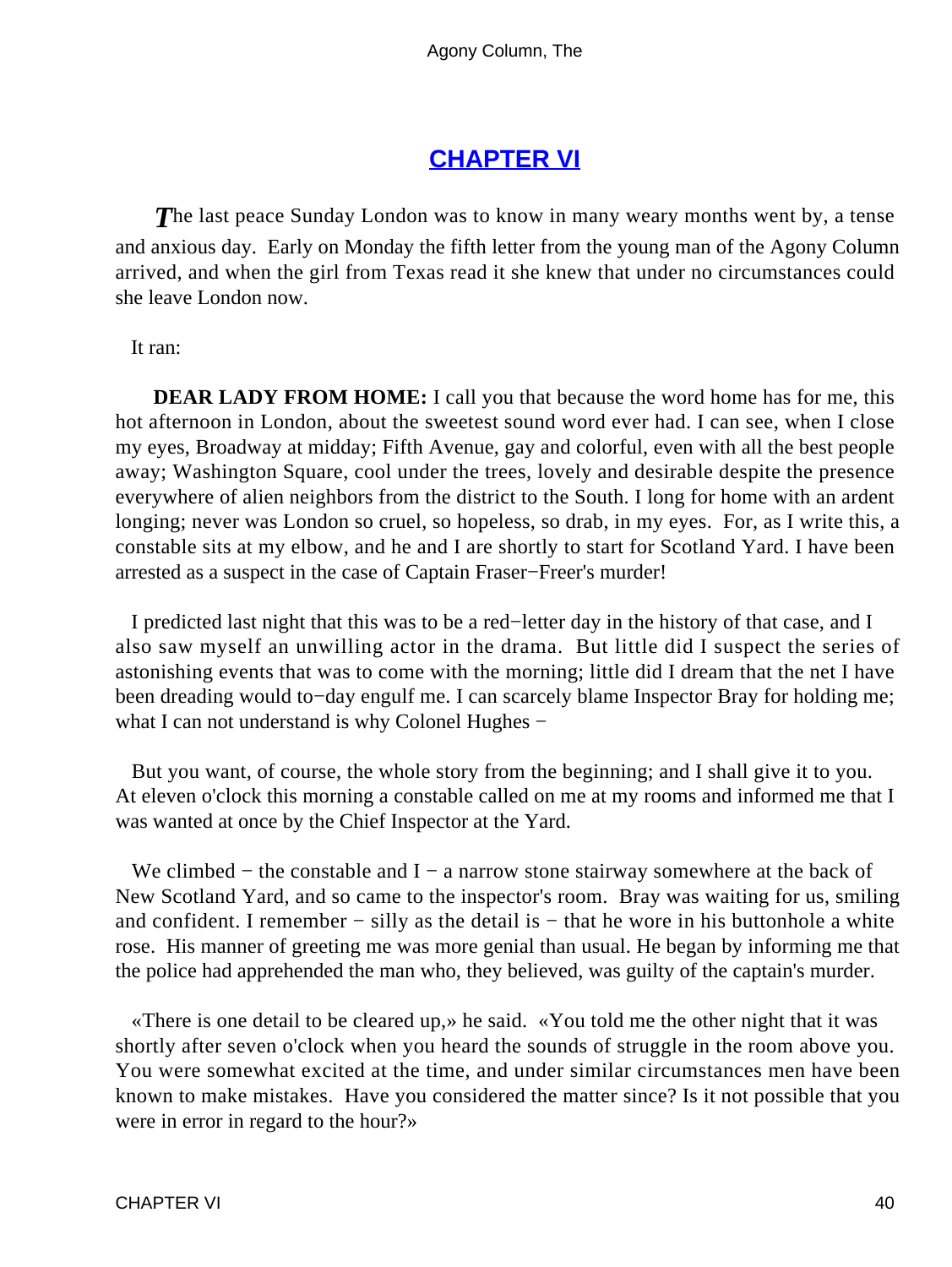I recalled Hughes' advice to humor the inspector; and I said that, having thought it over, I was not quite sure. It might have been earlier than seven − say six−thirty.

 «Exactly,» said Bray. He seemed rather pleased. "The natural stress of the moment − I understand. Wilkinson bring in your prisoner. The constable addressed turned and left the room, coming back a moment later with Lieutenant Norman Fraser−Freer. The boy was pale; I could see at a glance that he had not slept for several nights.

 «Lieutenant,» said Bray very sharply, «will you tell me − is it true that your brother, the late captain, had loaned you a large sum of money a year or so ago?»

«Quite true,» answered the lieutenant in a low voice.

«You and he had quarreled about the amount of money you spent?»

«Yes.»

 «By his death you became the sole heir of your father, the general. Your position with the money−lenders was quite altered. Am I right?»

«I fancy so.»

 «Last Thursday afternoon you went to the Army and Navy Stores and purchased a revolver. You already had your service weapon, but to shoot a man with a bullet from that would be to make the hunt of the police for the murderer absurdly simple.»

The boy made no answer.

 «Let us suppose,» Bray went on, «that last Thursday evening at half after six you called on your brother in his rooms at Adelphi Terrace. There was an argument about money. You became enraged. You saw him and him alone between you and the fortune you needed so badly. Then − I am only supposing − you noticed on his table an odd knife he had brought from India − safer − more silent − than a gun. You seized it − »

 «Why suppose?» the boy broke in. «I'm not trying to conceal anything. You're right − I did it! I killed my brother! Now let us get the whole business over as soon as may be.»

 Into the face of Inspector Bray there came at that moment a look that has puzzling me ever since – a look that has recurred to my mind again and again, – in the stress and storm of this eventful day. It was only too evident that this confession came to him as a shock. I presume so easy a victory seemed hollow to him; he was wishing the boy had put up a fight. Policemen are probably like that.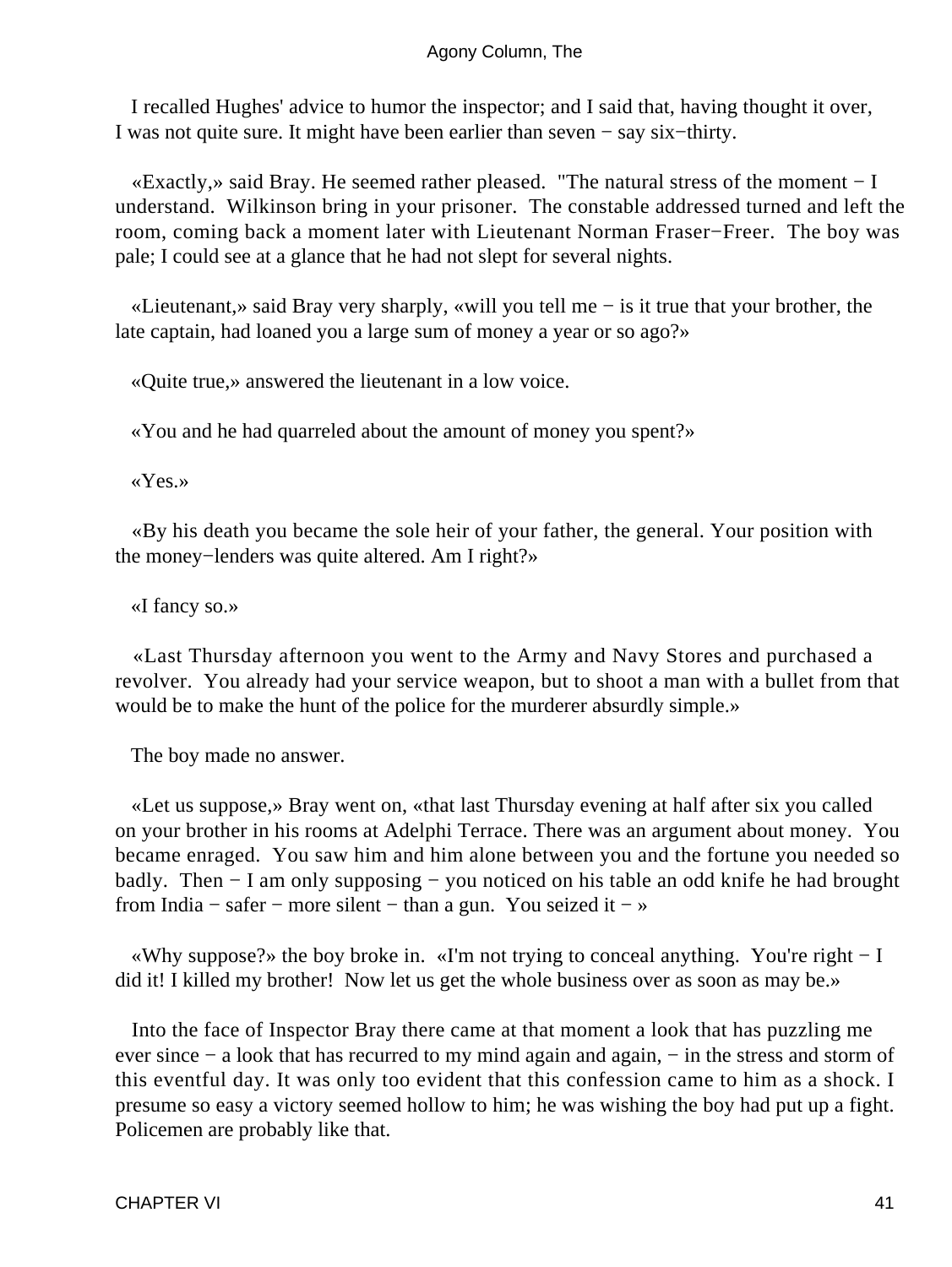«My boy,» he said, «I am sorry for you. My course is clear. If you will go with one of my men  $-$  »

 It was at this point that the door of the inspector's room opened and Colonel Hughes, cool and smiling, walked in. Bray chuckled at sight of the military man.

 «Ah, colonel,» he cried, «you make a good entrance! This morning, when I discovered that I had the honor of having you associated with me in the search for the captain's murderer, you were foolish enough to make a little wager − »

«I remember,» Hughes answered. «A scarab pin against − a Homburg hat.»

 «Precisely,» said Bray. «You wagered that you, and not I, would discover the guilty man. Well, Colonel, you owe me a scarab. Lieutenant Norman Fraser−Freer has just told me that he killed his brother, and I was on the point of taking down his full confession.»

 «Indeed!» replied Hughes calmly. «Interesting − most interesting! But before we consider the wager lost − before you force the lieutenant to confess in full − I should like the floor.»

«Certainly,» smiled Bray.

 «When you were kind enough to let me have two of your men this morning,» said Hughes, «I told you I contemplated the arrest of a lady. I have brought that lady to Scotland Yard with me.» He stepped to the door, opened it and beckoned. A tall, blonde handsome woman of about thirty−five entered; and instantly to my nostrils came the pronounced odor of lilacs. «Allow me, Inspector,» went on the colonel, «to introduce to you the Countess Sophie de Graf, late of Berlin, late of Delhi and Rangoon, now of 17 Leitrim Grove, Battersea Park Road.»

The woman faced Bray; and there was a terrified, hunted look in her eyes.

«You are the inspector?» she asked.

«I am,» said Bray.

 «And a man − I can see that,» she went on, her flashing angrily at Hughes. «I appeal to you to protect me from the brutal questioning of this − this fiend.»

 «You are hardly complimentary, Countess,» Hughes smiled. «But I am willing to forgive you if you will tell the inspector the story that you have recently related to me.»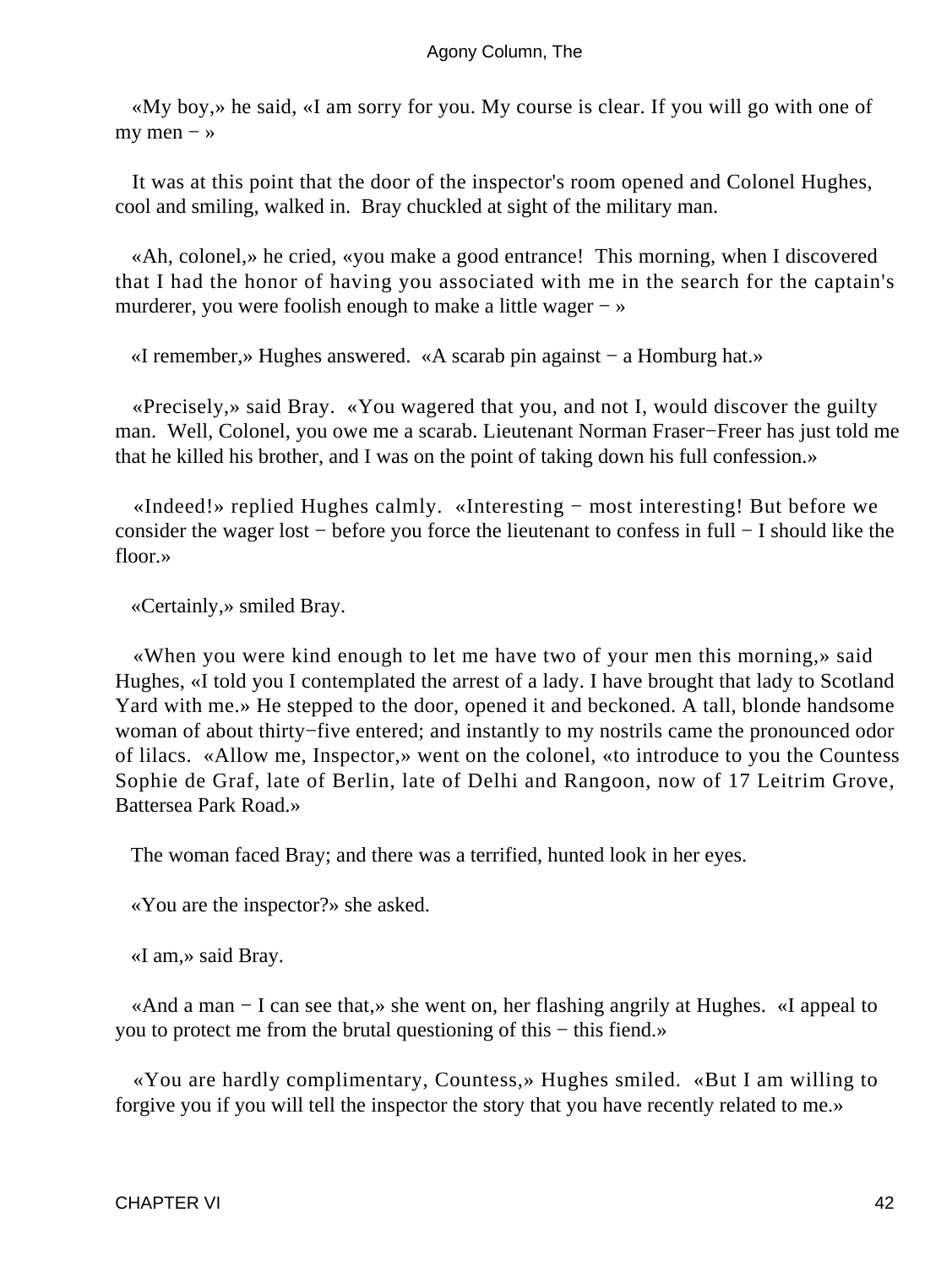The woman shut her lips tightly and for a long moment gazed into the eyes of Inspector Bray.

 «He» − she said at last, nodding in the direction of Colonel Hughes − «he got it out of me − how, I don't know.»

«Got what out of you?» Bray's little eyes were blinking.

 «At six−thirty o'clock last Thursday evening,» said the woman, «I went to the rooms of Captain Fraser−Freer, in Adelphi Terrace. An argument arose. I seized from his table an Indian dagger that was lying there − I stabbed him just above the heart!»

 In that room in Scotland Yard a tense silence fell. For the first time we were all conscious of a tiny clock on the inspector's desk, for it ticked now with a loudness sudden and startling. I gazed at the faces about me. Bray's showed a momentary surprise − then the mask fell again. Lieutenant Fraser−Freer was plainly amazed. On the face of Colonel Hughes I saw what struck me as an open sneer.

«Go on, Countess,» he smiled.

 She shrugged her shoulders and turned toward him a disdainful back. Her eyes were all for Bray.

 «It's very brief, the story,» she said hastily − I thought almost apologetically. «I had known the captain in Rangoon. My husband was in business there − an exporter of rice − and Captain Fraser−Freer came often to our house. We − he was a charming man, the captain − »Go on!" ordered Hughes.

 «We fell desperately in love,» said the countess. «When he returned to England, though supposedly on a furlough, he told me he would never return to Rangoon. He expected a transfer to Egypt. So it was arranged that I should desert my husband and follow on the next boat. I did so − believing in the captain − thinking he really cared for me − I gave up everything for him. And then  $-\infty$ 

Her voice broke and she took out a handkerchief. Again that odor of lilacs in the room.

 «For a time I saw the captain often in London; and then I began to notice a change. Back among his own kind, with the lonely days in India a mere memory − he seemed no longer to − to care for me. Then − last Thursday morning − he called on me to tell me that he was through; that he would never see me again – in fact, that he was to marry a girl of his own people who had been waiting − »

The woman looked piteously about at us.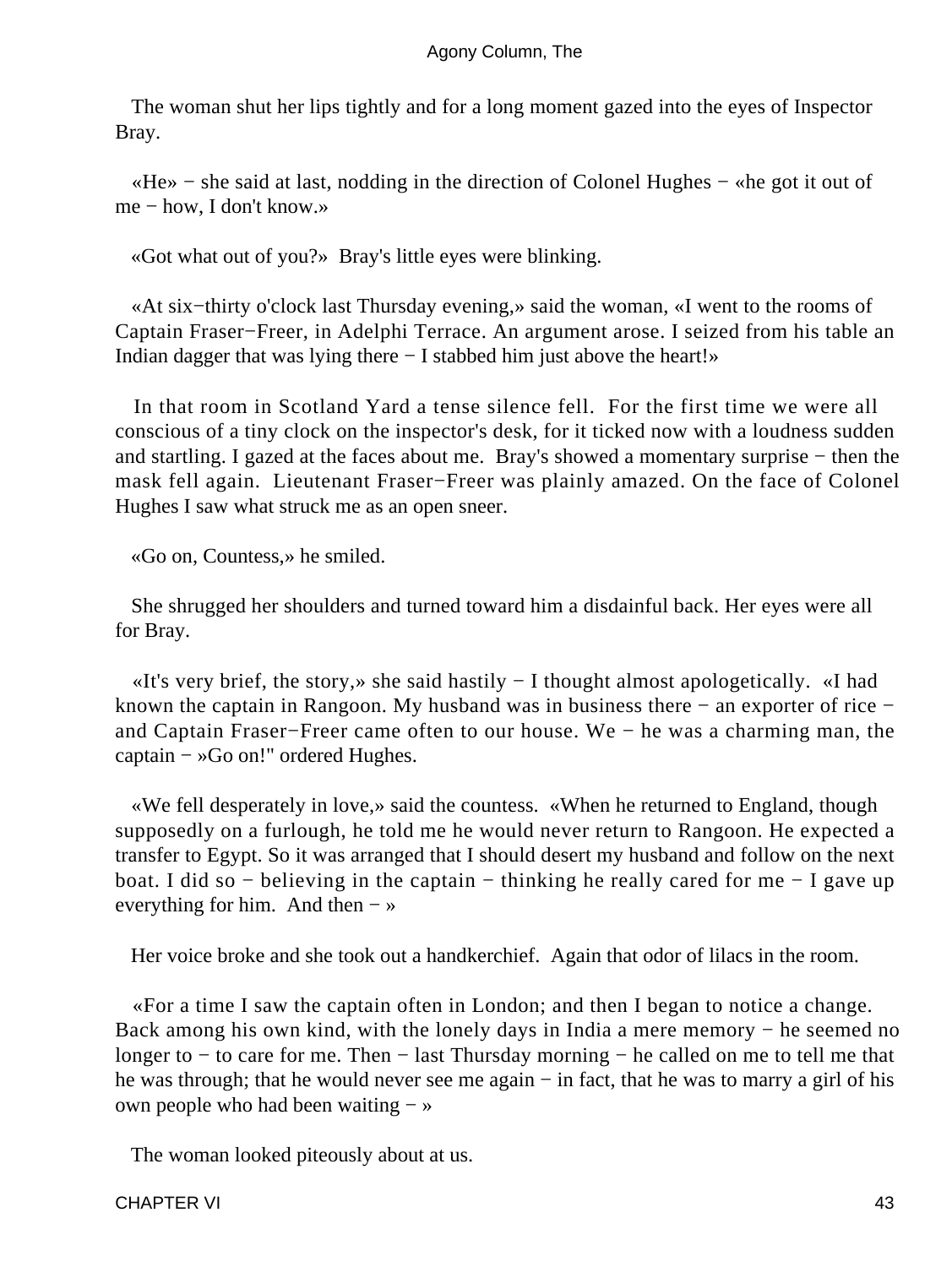«I was desperate,» she pleaded. «I had given up all that life held for me − given it up for a man who now looked at me coldly and spoke of marrying another. Can you wonder that I went in the evening to his rooms – went to plead with him – to beg, almost on my knees? It was no use. He was done with me – he said that over and over. Overwhelmed with blind rage and despair, I snatched up that knife from the table and plunged it into his heart. At once I was filled with remorse. I  $-\infty$ 

 «One moment,» broke in Hughes. «You may keep the details of your subsequent actions until later. I should like to compliment you, Countess. You tell it better each time.»

 He came over and faced Bray. I thought there was a distinct note of hostility in his voice.

 «Checkmate, Inspector!» he said. Bray made no reply. He sat there staring up at the colonel, his face turned to stone.

 «The scarab pin,» went on Hughes, «is not yet forthcoming. We are tied for honors, my friend. You have your confession, but I have one to match it.»

«All this is beyond me,» snapped Bray.

 «A bit beyond me, too,» the colonel answered. «Here are two people who wish us to believe that on the evening of Thursday last, at half after six of the clock, each sought out Captain Fraser−Freer in his rooms and murdered him.»

He walked to the window and then wheeled dramatically.

 «The strangest part of it all is,» he added, «that at six−thirty o'clock last Thursday evening, at an obscure restaurant in Soho − Frigacci's − these two people were having tea together !»

 I must admit that, as the colonel calmly offered this information, I suddenly went limp all over at a realization of the endless maze of mystery in which we were involved. The woman gave a little cry and Lieutenant Fraser−Freer leaped to his feet.

«How the devil do you know that?» he cried.

 «I know it,» said Colonel Hughes, «because one of my men happened to be having tea at a table near by. He happened to be having tea there for the reason that ever since the arrival of this lady in London, at the request of − er − friends in India, I have been keeping track of her every move; just as I kept watch over your late brother, the captain.»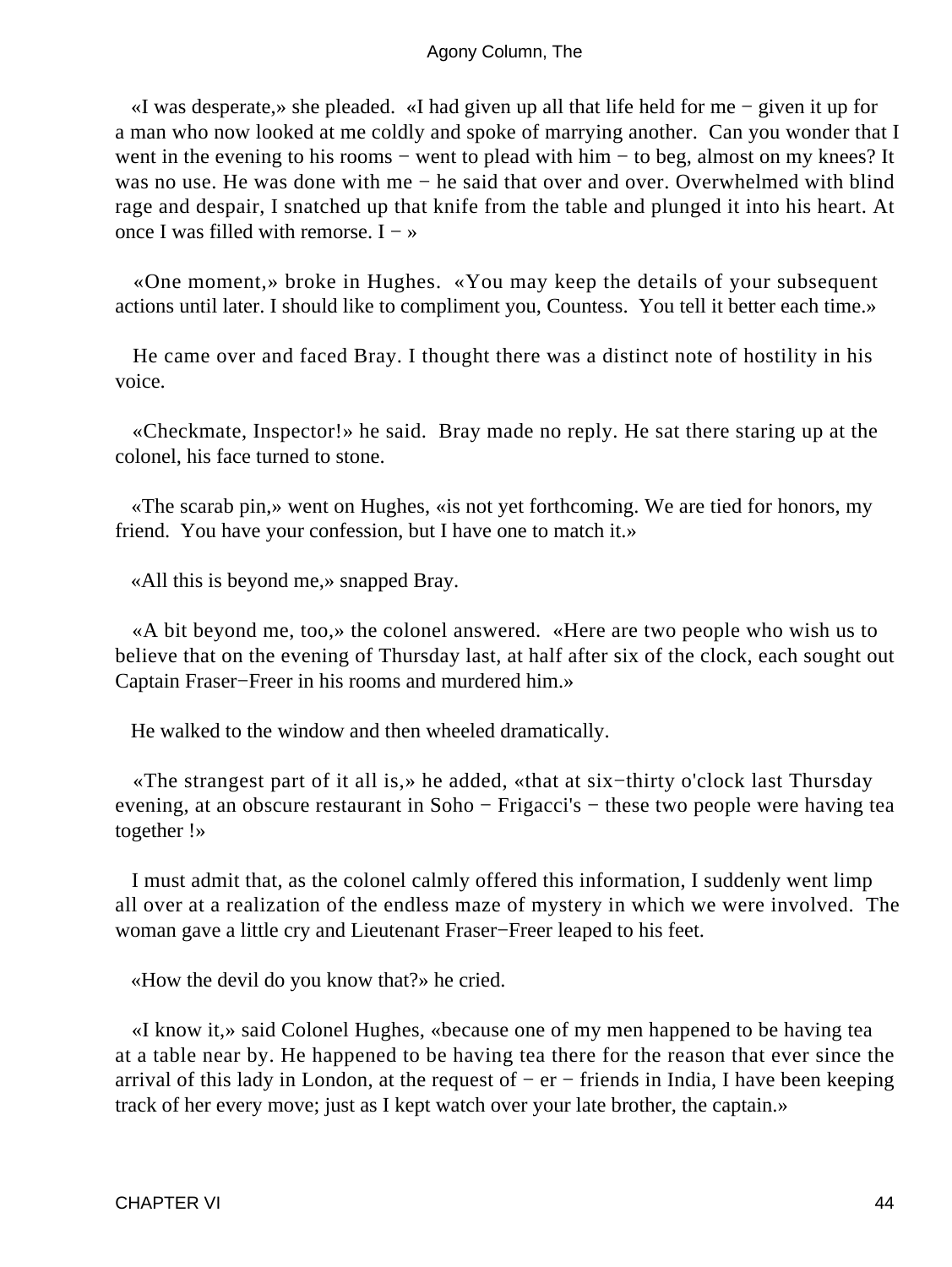Without a word Lieutenant Fraser−Freer dropped into a chair and buried his face in his hands.

 «I'm sorry, my son,» said Hughes. «Really, I am. You made a heroic effort to keep the facts from coming out − a man's−size effort it was. But the War Office knew long before you did that your brother had succumbed to this woman's lure − that he was serving her and Berlin, and not his own country, England.»

 Fraser−Freer raised his head. When he spoke there was in his voice an emotion vastly more sincere than that which had moved him when he made his absurd confession.

 «The game's up,» he said. «I have done all I could. This will kill my father, I am afraid. Ours has been an honorable name, Colonel; you know that − a long line of military men whose loyalty to their country has never before been in question. I thought my confession would and the whole nasty business, that the investigations would stop, and that I might be able to keep forever unknown this horrible thing about him − about my brother.»

 Colonel Hughes laid his hand on the boy's shoulder, and the latter went on: «They reached me − those frightful insinuations about Stephen − in a round about way; and when he came home from India I resolved to watch him. I saw him go often to the house of this woman. I satisfied myself that she was the same one involved in the stories coming from Rangoon; then, under another name, I managed to meet her. I hinted to her that I myself was none too loyal; not completely, but to a limited extent, I won her confidence. Gradually I became convinced that my brother was indeed disloyal to his country, to his name, to us all. It was at that tea time you have mentioned when I finally made up my mind. I had already bought a revolver; and, with it in my pocket, I went to the Savoy for dinner.»

He rose and paced the floor.

 «I left the Savoy early and went to Stephen's rooms. I was resolved to have it out with him, to put the matter to him bluntly; and if he had no explanation to give me I intended to kill him then and there. So, you see, I was guilty in intention if not in reality. I entered his study. It was filled with strangers. On his sofa I saw my brother Stephen lying − stabbed above the heart − dead!» There was a moment's silence. «That is all,» said Lieutenant Fraser−Freer.

 «I take it,» said Hughes kindly, «that we have finished with the lieutenant. Eh, Inspector?»

Yes,« said Bray shortly. »You may go."

 «Thank you,» the boy answered. As he went out he said brokenly to Hughes: «I must find him − my father.»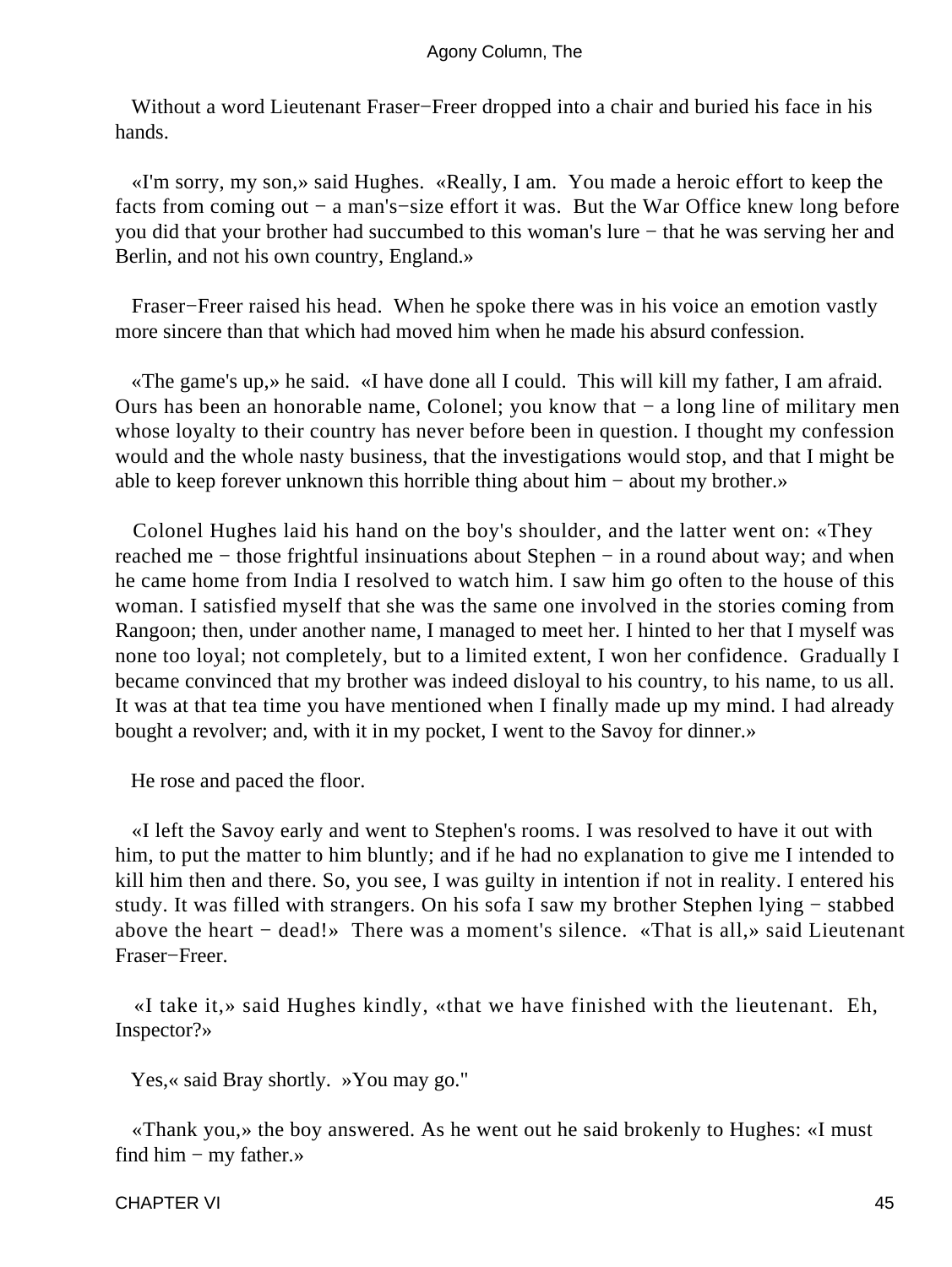Bray sat in his chair, staring hard ahead, his jaw thrust out angrily. Suddenly he turned on Hughes.

 «You don't play fair,» he said. «I wasn't told anything of the status of the captain at the War Office. This is all news to me.»

«Very well,» smiled Hughes. «The bet is off if you like.»

 «No, by heaven!» Bray cried. «It's still on, and I'll win it yet. A fine morning's work I suppose you think you've done. But are we any nearer to finding the murderer? Tell me that.»

 «Only a bit nearer, at any rate,» replied Hughes suavely. «This lady, of Course, remains in custody.»

«Yes, yes,» answered the inspector. «Take her away!» he ordered.

 A constable came forward for the countess and Colonel Hughes gallantly held open the door.

 «You will have an opportunity, Sophie,» he said, «to think up another story. You are clever − it will not he hard.»

 She gave him a black look and went out. Bray got up from his desk. He and Colonel Hughes stood facing each other across a table, and to me there was something in the manner of each that suggested eternal conflict.

«Well?» sneered Bray.

 «There is one possibility we have overlooked,» Hughes answered. He turned toward me and I was startled by the coldness in his eyes. «Do you know, Inspector,» he went on, «that this American came to London with a letter of introduction to the captain − a letter from the captain's cousin, one Archibald Enwright? And do you know that Fraser−Freer had no cousin of that name?»

«No!» said Bray.

 «It happens to be the truth,» said Hughes. «The American has confessed as much to me.»

 «Then,» said Bray to me, and his little blinking eyes were on me with a narrow calculating glance that sent the shivers up and down my spine, «you are under arrest. I have exempted you so far because of your friend at the United States Consulate. That exemption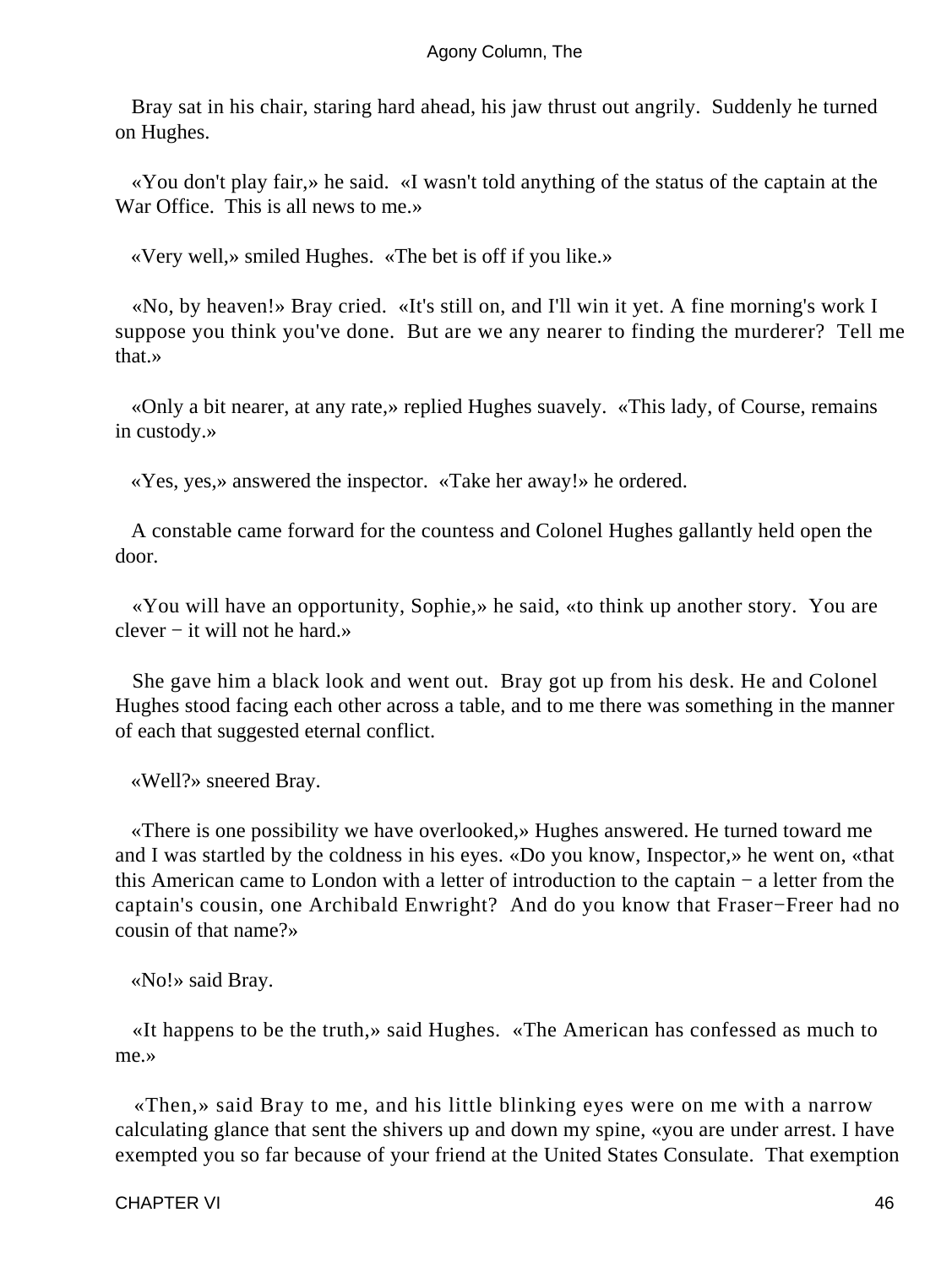ends now.»

 I was thunderstruck. I turned to the colonel, the man who had suggested that I seek him out if I needed a friend − the man I had looked to to save me from just such a contingency as this. But his eyes were quite fishy and unsympathetic.

 «Quite correct, Inspector,» he said. «Lock him up!» And as I began to protest he passed very close to me and spoke in a low voice: «Say nothing. Wait!»

 I pleaded to be allowed to go back to my rooms, to communicate with my friends, and pay a visit to our consulate and to the Embassy; and at the colonel's suggestion Bray agreed to this somewhat irregular course. So this afternoon I have been abroad with a constable, and while I wrote this long letter to you he has been fidgeting in my easy chair. Now he informs me that his patience is exhausted and that I must go at once. So there is no time to wonder; no time to speculate as to the future, as to the colonel's sudden turn against me or the promise of his whisper in my ear. I shall, no doubt, spend the night behind those hideous, forbidding walls that your guide has pointed out to you as New Scotland Yard. And when I shall write again, when I shall end this series of letters so filled with −

 The constable will not wait. He is as impatient as a child. Surely he is lying when he says I have kept him here an hour.

Wherever I am, dear lady, whatever be the end of this amazing tangle, you may be sure the thought of you − Confound the man!

#### YOURS, **IN DURANCE** VILE.

 This fifth letter from the young man of the Agony Column arrived at the Carlton Hotel, as the reader may recall, on Monday morning, August the third. And it represented to the girl from Texas the climax of the excitement she had experienced in the matter of the murder in Adelphi Terrace. The news that her pleasant young friend − whom she did not know − had been arrested as a suspect in the case, inevitable as it had seemed for days, came none the less as an unhappy shock. She wondered whether there was anything she could do to help. She even considered going to Scotland Yard and, on the ground that her father was a Congressman from Texas, demanding the immediate release of her strawberry man. Sensibly, however, she decided that Congressmen from Texas meant little in the life of the London police. Besides, she night have difficulty in explaining to that same Congressman how she happened to know all about a crime that was as yet unmentioned in the newspapers.

 So she reread the latter portion of the fifth letter, which pictured her hero marched off ingloriously to Scotland Yard and with a worried little sigh, went below to join her father.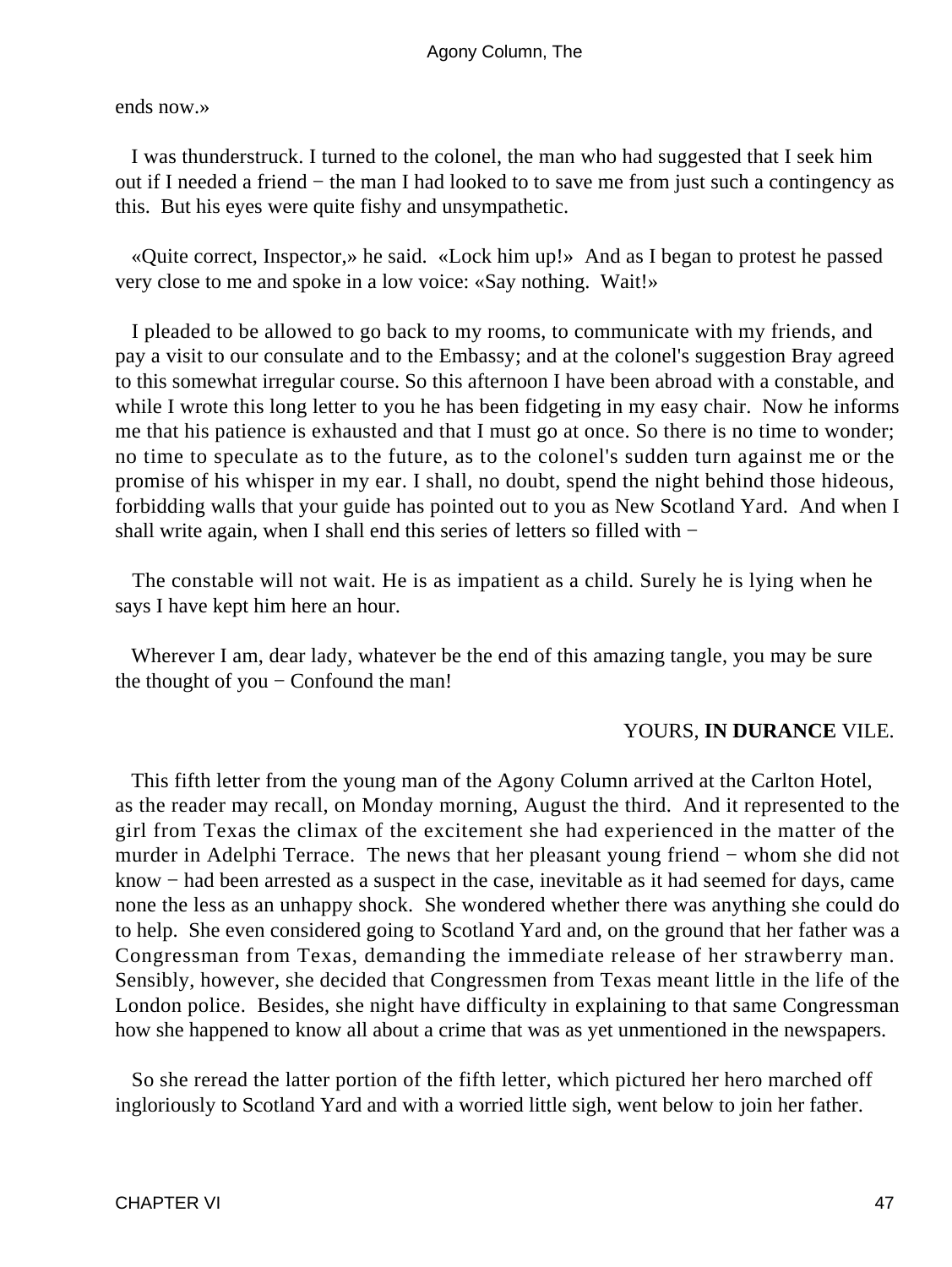## **[CHAPTER VII](#page-66-0)**

<span id="page-48-0"></span>*I*n the course of the morning she made several mysterious inquiries of her parent regarding nice points of international law as it concerned murder, and it is probable that he would have been struck by the odd nature of these questions had he not been unduly excited about another matter.

 «I tell you, we've got to get home!» he announced gloomily. «The German troops are ready at Aix−la−Chapelle for an assault on Liege. Yes, sir − they're going to strike through Belgium! Know what that means? England in the war! Labor troubles; suffragette troubles; civil war in Ireland − these things will melt winter in Texas. They'll go in. It would be national suicide if they didn't.»

 His daughter stared at him. She was unaware that it was the bootblack at the Canton he was now quoting. She began to think he knew more about foreign affairs than she had given him credit for.

 «Yes, sir,» he went on; «we've got to travel − fast. This won't be a healthy neighborhood for non−combatants when the ruction starts. I'm going if I have to buy a liner!»

 «Nonsense!» said the girl. «This is the chance of a lifetime. I won't be cheated out of it by a silly old dad. Why, here we are, face to face with history!»

 «American history is good enough for me,» he spread−eagled. «What are you looking at?»

 «Provincial to the death!» she said thoughtfully. «You old dear − I love you so! Some of our statesmen over home are going to look pretty foolish now in the face of things they can't understand I hope you're not going to be one of them.»

 «Twaddle!» he cried. «I'm going to the steamship offices to−day and argue as I never argued for a vote.»

 His daughter saw that he was determined; and, wise from long experience, she did not try to dissuade him.

 London that hot Monday was a city on the alert, a city of hearts heavy with dread. The rumors in one special edition of the papers were denied in the next and reaffirmed in the next. Men who could look into the future walked the streets with faces far from happy.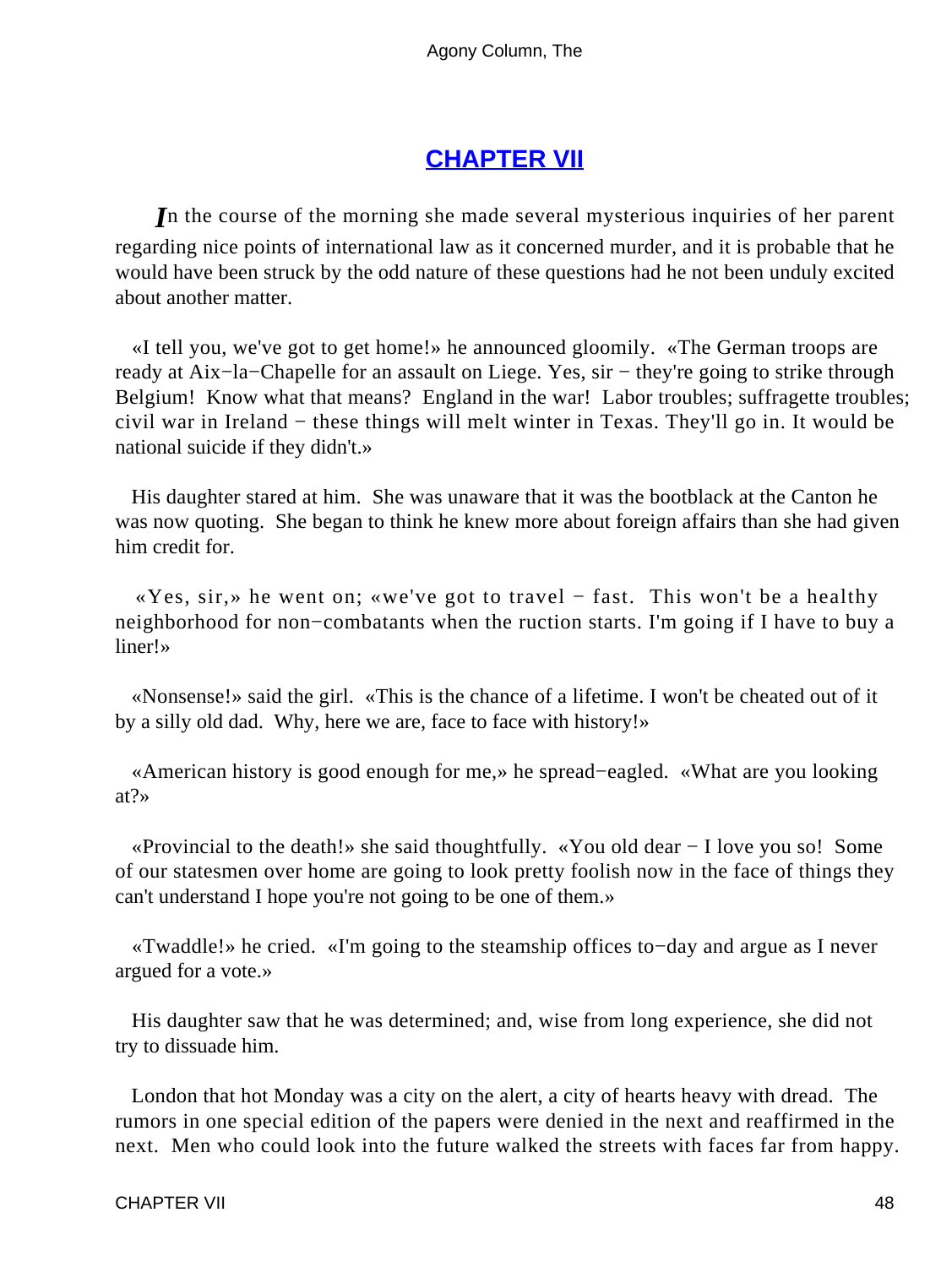Unrest ruled the town. And it found its echo in the heart of the girl from Texas as she thought of her young friend of the Agony Column «in durance vile» behind the frowning walls of Scotland Yard.

 That afternoon her father appeared, with the beaming mien of the victor, and announced that for a stupendous sum he had bought the tickets of a man who was to have sailed on the steamship Saronia three days hence.

 «The boat train leaves at ten Thursday morning,» he said. «Take your last look at Europe and be ready.»

 Three days! His daughter listened with sinking heart. Could she in three days' time learn the end of that strange mystery, know the final fate of the man who had first addressed her so unconventionally in a public print? Why, at the end of three days he might still be in Scotland Yard, a prisoner! She could not leave if that were true − she simply could not. Almost she was on the point of telling her father the story of the whole affair, confident that she could soothe his anger and enlist his aid. She decided to wait until the next morning; and, if no letter came then −

 But on Tuesday morning a letter did come and the beginning of it brought pleasant news. The beginning – yes. But the end! This was the letter:

**DEAR ANXIOUS LADY:** Is it too much for me to assume that you have been just that, knowing as you did that I was locked up for the murder of a captain in the Indian Army, with the evidence all against me and hope a very still small voice indeed?

 Well, dear lady, be anxious no longer. I have just lived through the most astounding day of all the astounding days that have been my portion since last Thursday. And now, in the dusk, I sit again in my rooms, a free man, and write to you in what peace and quiet I can command after the startling adventure through which I have recently passed.

 Suspicion no longer points to me; constables no longer eye me; Scotland Yard is not even slightly interested in me. For the murderer of Captain Fraser~Freer has been caught at last!

 Sunday night I spent ingloriously in a cell in Scotland Yard. I could not sleep. I had so much to think of − you, for example, and at intervals how I might escape from the folds of the net that had closed so tightly about me. My friend at the consulate, Watson, called on me late in the evening; and he was very kind. But there was a note lacking in his voice, and after, he was gone the terrible certainty came into my mind − he believed that I was guilty after all.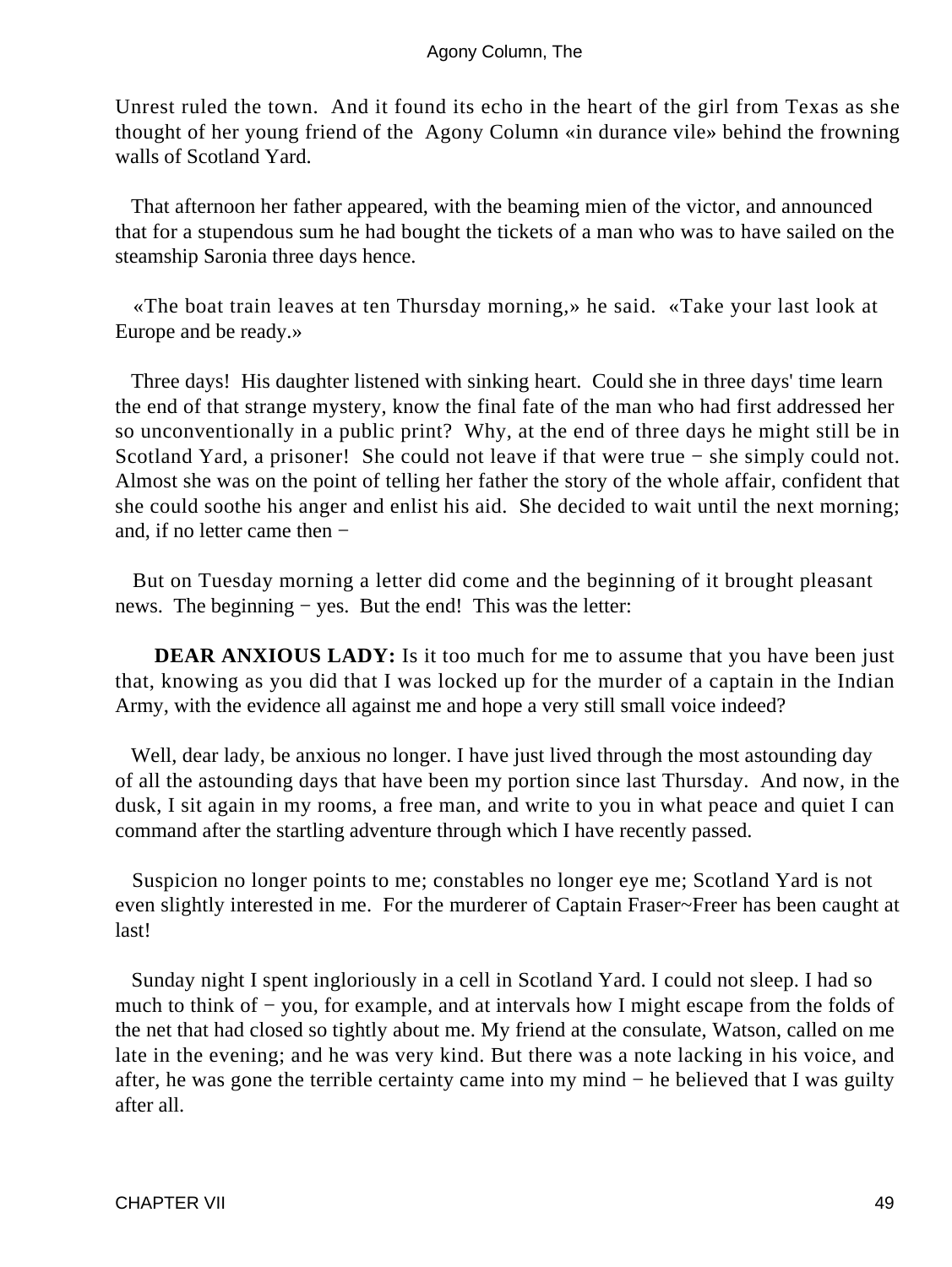The night passed, and a goodly portion of to–day went by – as the poets say – with lagging feet. I thought of London, yellow in the sun. I thought of the Carlton − I suppose there are no more strawberries by this time. And my waiter − that stiff−backed Prussian − is home in Deutschland now, I presume, marching with his regiment. I thought of you.

 At three o'clock this afternoon they came for me and I was led back to the room belonging to Inspector Bray. When I entered, however, the inspector was not there − only Colonel Hughes, immaculate and self−possessed, as usual, gazing out the window into the cheerless stone court. He turned when I entered. I suppose I must have had a most woebegone appearance, for a look of regret crossed his face.

 «My dear fellow,» he cried, «my most humble apologies! I intended to have you released last night. But, believe me, I have been frightfully busy.»

 I said nothing. What could I say? The fact that he had been busy struck me as an extremely silly excuse. But the inference that my escape from the toils of the law was imminent set my heart to thumping.

 «I fear you can never forgive me for throwing you over as I did yesterday,» he went on. «I can only say that it was absolutely necessary − as you shall shortly understand.»

I thawed a bit. After all, there was an unmistakable sincerity in his voice and manner.

 «We are waiting for Inspector Bray,» continued the colonel. «I take it you wish to see this thing through?»

«To the end,» I answered.

 «Naturally. The inspector was called away yesterday immediately after our interview with him. He had business on the Continent, I understand. But fortunately I managed to reach him at Dover and he has come back to London. I wanted him, you see, because I have found the murderer of Captain Fraser−Freer.»

 I thrilled to hear that, for from my point of view it was certainly a consummation devoutly to be wished. The colonel did not speak again. In a few minutes the door opened and Bray came in. His clothes looked as though he had slept in them; his little eyes were bloodshot. But in those eyes there was a fire I shall never forget. Hughes bowed.

 «Good afternoon, Inspector,» he said. «I'm really sorry I had to interrupt you as I did; but I most awfully wanted you to know that you owe me a Homburg hat.» He went closer to the detective. «You see, I have won that wager. I have found the man who murdered Captain Fraser−Freer.»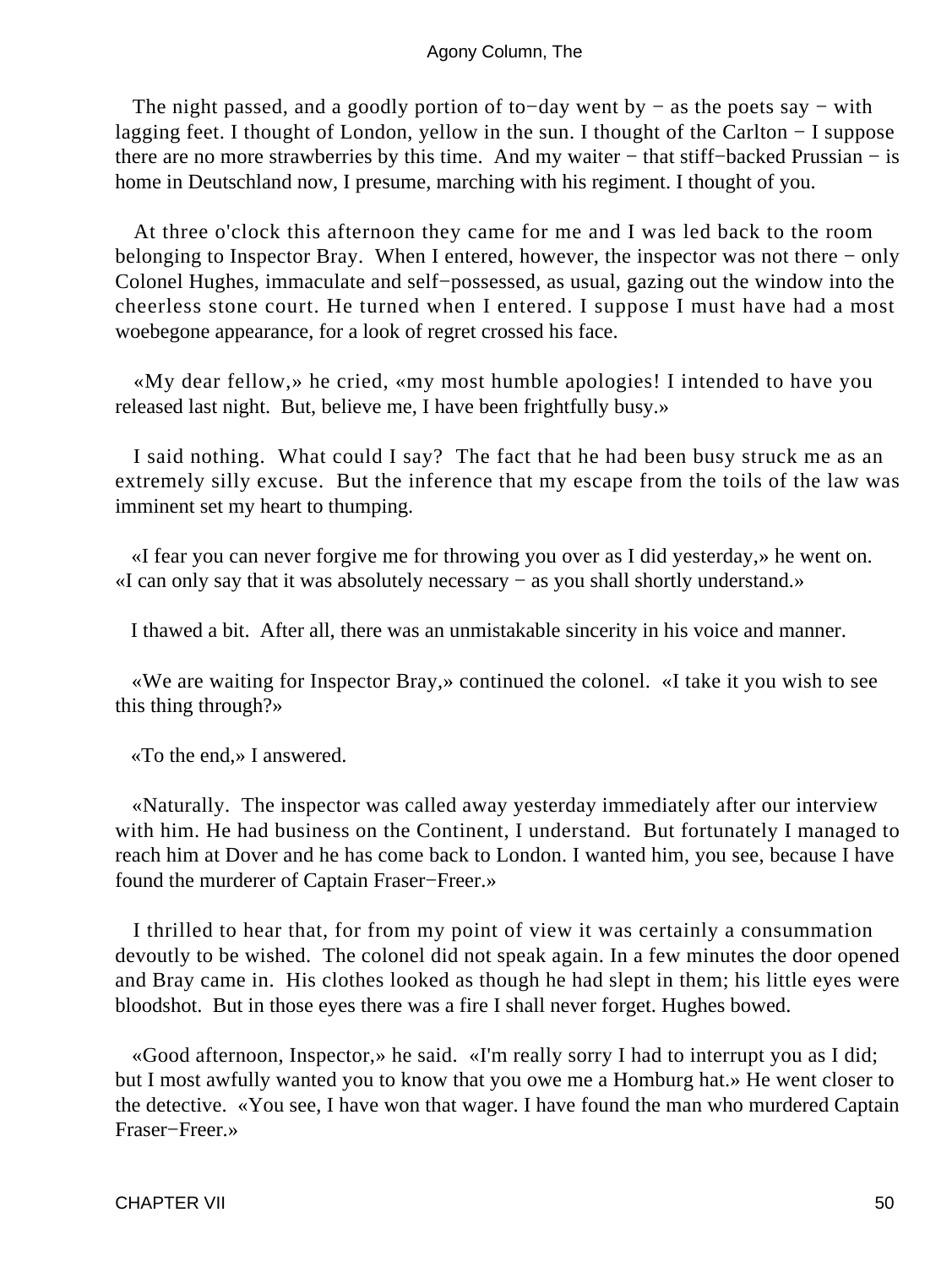Curiously enough, Bray said nothing. He sat down at his desk and idly glanced through the pile of mail that lay upon it. Finally he looked up and said in a weary tone:

«You're very clever, I'm sure, Colonel Hughes.»

 «Oh − I wouldn't say that,» replied Hughes. «Luck was with me − from the first. I am really very glad to have been of service in the matter, for I am convinced that if I had not taken part in the search it would have gone hard with some innocent man.»

 Bray's big pudgy hands still played idly with the mail on his desk. Hughes went on: «Perhaps, as a clever detective, you will be interested in the series of events which enabled me to win that Homburg hat? You have heard, no doubt, that the man I have caught is Von der Herts − ten years ago the best secret−service man in the employ of the Berlin government, but for the past few years mysteriously missing from our line of vision. We've been wondering about him − at the War Office.»

The colonel dropped into a chair, facing Bray.

«You know Von der Herts, of course?» he remarked casually.

«Of course,» said Bray, still in that dead tired voice.

 «He is the head of that crowd in England,» went on Hughes. «Rather a feather in my cap to get him − but I mustn't boast. Poor Fraser−Freer would have got him if I hadn't − only Von der Herts had the luck to get the captain first.»

Bray raised his eyes.

«You said you were going to tell me − » he began.

 «And so I am,» said Hughes. "Captain Fraser−Freer got in rather a mess in India and failed of promotion. It was suspected that he was discontented, soured on the Service; and the Countess Sophie de Graf was set to beguile him with her charms, to kill his loyalty and win him over to her crowd.

 "It was thought she had succeeded − the Wilhelmstrasse thought so − we at the War Office thought so, as long as he stayed in India.

 «But when the captain and the woman came on to London we discovered that we had done him a great injustice. He let us know, when the first chance offered, that he was trying to redeem himself, to round up a dangerous band of spies by pretending to be one of them. He said that it was his mission in London to meet Von der Herts, the greatest of them all; and that, once he had located this man, we would hear from him again. In the weeks that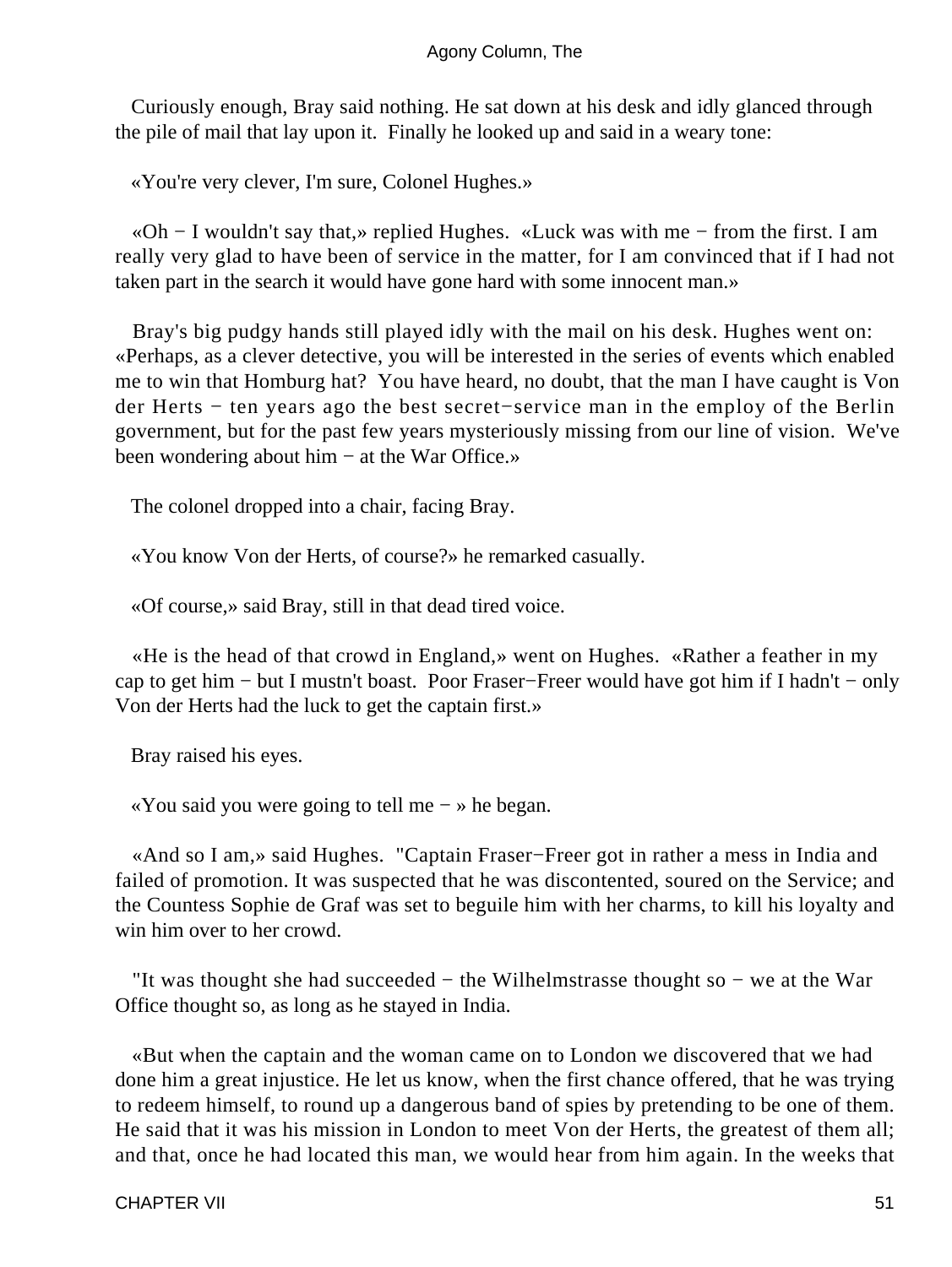followed I continued to keep a watch on the countess; and I kept track of the captain, too, in a general way, for I'm ashamed to say I was not quite sure of him.»

 The colonel got up and walked to the window; then turned and continued: «Captain Fraser−Freer and Von der Herts were completely unknown to each other. The mails were barred as a means of communication; but Fraser−Freer knew that in some way word from the master would reach him, and he had had a tip to watch the personal column of the Daily Mail. Now we have the explanation of those four odd messages. From that column the man from Rangoon learned that he was to wear a white aster in his button−hole, a scarab pin in his tie, a Homburg hat on his head, and meet Von der Herts at Ye Old Gambrinus Restaurant in Regent Street, last Thursday night at ten o'clock. As we know, he made all arrangements to comply with those directions. He made other arrangements as well. Since it was out of the question for him to come to Scotland Yard, by skillful maneuvering he managed to interview an inspector of police at the Hotel Cecil. It was agreed that on Thursday night Von der Herts would be placed under arrest the moment he made himself known to the captain.»

 Hughes paused. Bray still idled with his pile of letters, while the colonel regarded him gravely.

 «Poor Fraser−Freer!» Hughes went on. «Unfortunately for him, Von der Herts knew almost as soon as did the inspector that a plan was afoot to trap him. There was but one course open to him: He located the captain's lodgings, went there at seven that night, and killed a loyal and brave Englishman where he stood.»

 A tense silence filled the room. I sat on the edge of my chair, wondering just where all this unwinding of the tangle was leading us.

 «I had little, indeed, to work on,» went on Hughes. «But I had this advantage: the spy thought the police, and the police alone, were seeking the murderer. He was at no pains to throw me off his track, because he did not suspect that I was on it. For weeks my men had been watching the countess. I had them continue to do so. I figured that sooner or later Von der Herts would get in touch with her. I was right. And when at last I saw with my own eyes the man who must, beyond all question, be Von der Herts, I was astounded, my dear Inspector, I was overwhelmed.»

#### «Yes?» said Bray.

 «I set to work then in earnest to connect him with that night in Adelphi Terrace. All the finger marks in the captain's study were for some reason destroyed, but I found others outside, in the dust on that seldom−used gate which leads from the garden. Without his knowing, I secured from the man I suspected the imprint of his right thumb. A comparison was startling. Next I went down into Fleet Street and luckily managed to get hold of the typewritten copy sent to the Mail bearing those four messages. I noticed that in these the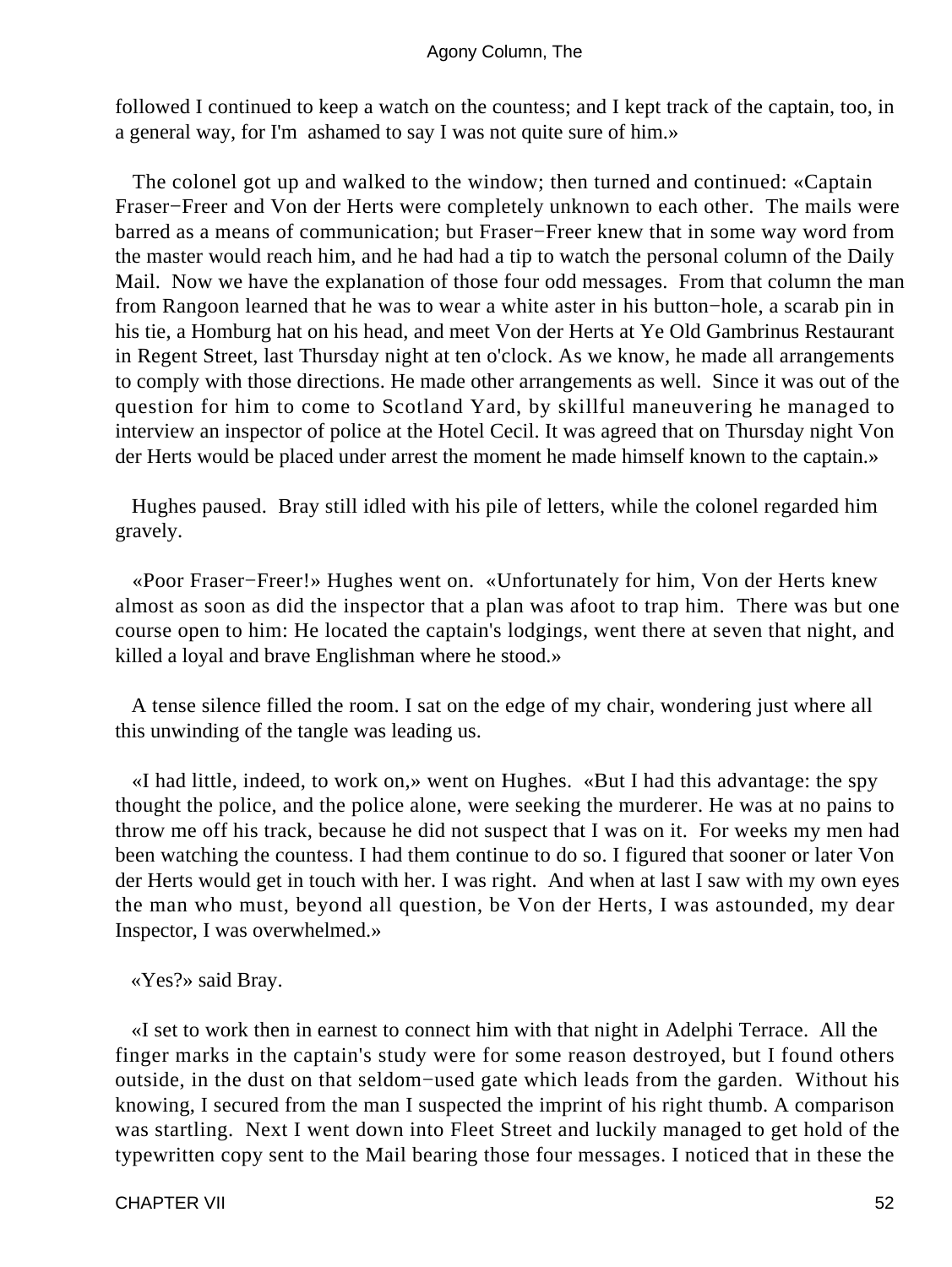letter a was out of alignment. I maneuvered to get a letter written on a typewriter belonging to my man. The a was out of alignment. Then Archibald Enwright, a renegade and waster well known to us as serving other countries, came to England. My man and he met − at Ye Old Gambrinus, in Regent Street. And finally, on a visit to the lodgings of this man who, I was now certain, was Von der Herts, under the mattress of his bed I found this knife.»

 And Colonel Hughes threw down upon the inspector's desk the knife from India that I had last seen in the study of Captain Fraser−Freer.

 «All these points of evidence were in my hands yesterday morning in this room,» Hughes went on. «Still, the answer they gave me was so unbelievable, so astounding, I was not satisfied; I wanted even stronger proof. That is why I directed suspicion to my American friend here. I was waiting. I knew that at last Von der Herts realized the danger he was in. I felt that if opportunity were offered he would attempt to escape from England; and then our proofs of his guilt would be unanswerable, despite his cleverness. True enough, in the afternoon he secured the release of the countess, and together they started for the Continent. I was lucky enough to get him at Dover − and glad to let the lady go on.»

 And now, for the first time, the startling truth struck me full in the face as Hughes smiled down at his victim.

 «Inspector Bray,» he said, «or Von der Herts, as you choose, I arrest you on two counts: First, as the head of the Wilhelmstrasse spy system in England; second, as the murderer of Captain Fraser−Freer. And, if you will allow me, I wish to compliment you on your efficiency.»

 Bray did not reply for a moment. I sat numb in my chair. Finally the inspector looked up. He actually tried to smile.

 «You win the hat,» he said, «but you must go to Homburg for it. I will gladly pay all expenses.»

 «Thank you,» answered Hughes. «I hope to visit your country before long; but I shall not be occupied with hats. Again I congratulate you. You were a bit careless, but your position justified that. As head of the department at Scotland Yard given over to the hunt for spies, precaution doubtless struck you as unnecessary. How unlucky for poor Fraser−Freer that it was to you he went to arrange or your own arrest! I got that information from a clerk at the Cecil. You were quite right, from your point of view, to kill him. And, as I say, you could afford to be rather reckless. You had arranged that when the news of his murder came to Scotland Yard you yourself would be on hand to conduct the search for the guilty man. A happy situation, was it not?»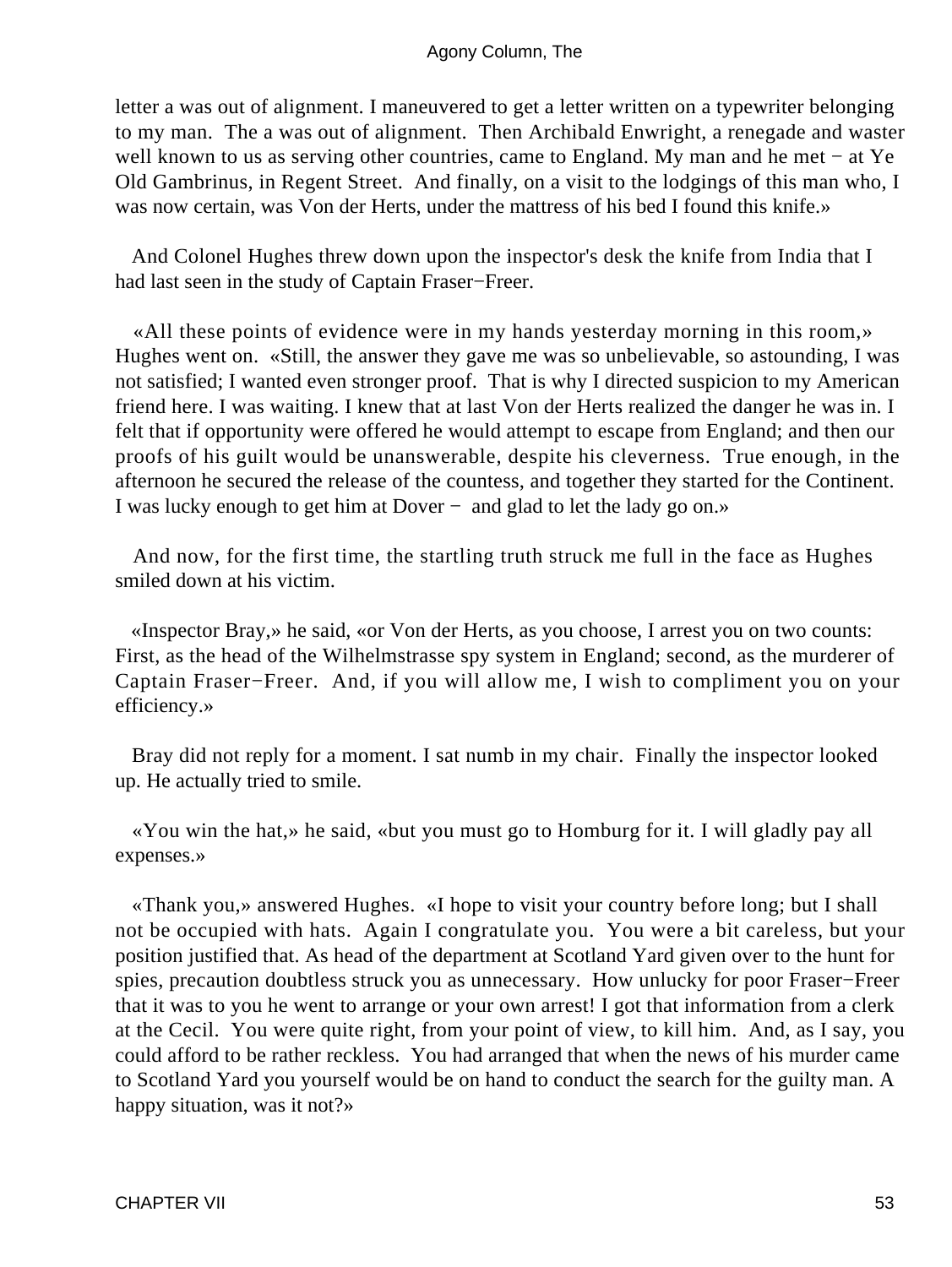«It seemed so at the time,» admitted Bray; and at last I thought I detected a note of bitterness in his voice.

 «I'm very sorry − really,» said Hughes. «To−day, or to−morrow at the latest, England will enter the war. You know what that means, Von der Herts. The Tower of London − and a firing squad!»

 Deliberately he walked away from the inspector, and stood facing the window. Von der Herts was fingering idly that Indian knife which lay on his desk. With a quick hunted look about the room, he raised his hand; and before I could leap forward to stop him he had plunged the knife into his heart.

 Colonel Hughes turned round at my cry, but even at what met his eyes now that Englishman was imperturbable.

 «Too bad!» he said. «Really too bad! The man had courage and, beyond all doubt, brains. But − this is most considerate of him. He has saved me such a lot of trouble.»

 The colonel effected my release at once; and he and I walked down Whitehall together in the bright sun that seemed so good to me after the bleak walls of the Yard. Again he apologized for turning suspicion my way the previous day; but I assured him I held no grudge for that.

 «One or two things I do not understand,» I said. «That letter I brought from Interlaken − »

 «Simple enough,» he replied. «Enwright − who, by the way, is now in the Tower − wanted to communicate with Fraser−Freer, who he supposed was a loyal member of the band. Letters sent by post seemed dangerous. With your kind assistance he informed the captain of his whereabouts and the date of his imminent arrival in London. Fraser−Freer, not wanting you entangled in his plans, eliminated you by denying the existence of this cousin − the truth, of course.»

«Why,» I asked, «did the countess call on me to demand that I alter my testimony?»

 «Bray sent her. He had rifled Fraser−Freer's desk and he held that letter from Enwright. He was most anxious to fix the guilt upon the young lieutenant's head. You and your testimony as to the hour of the crime stood in the way. He sought to intimidate you with threats  $-$  »

«But − »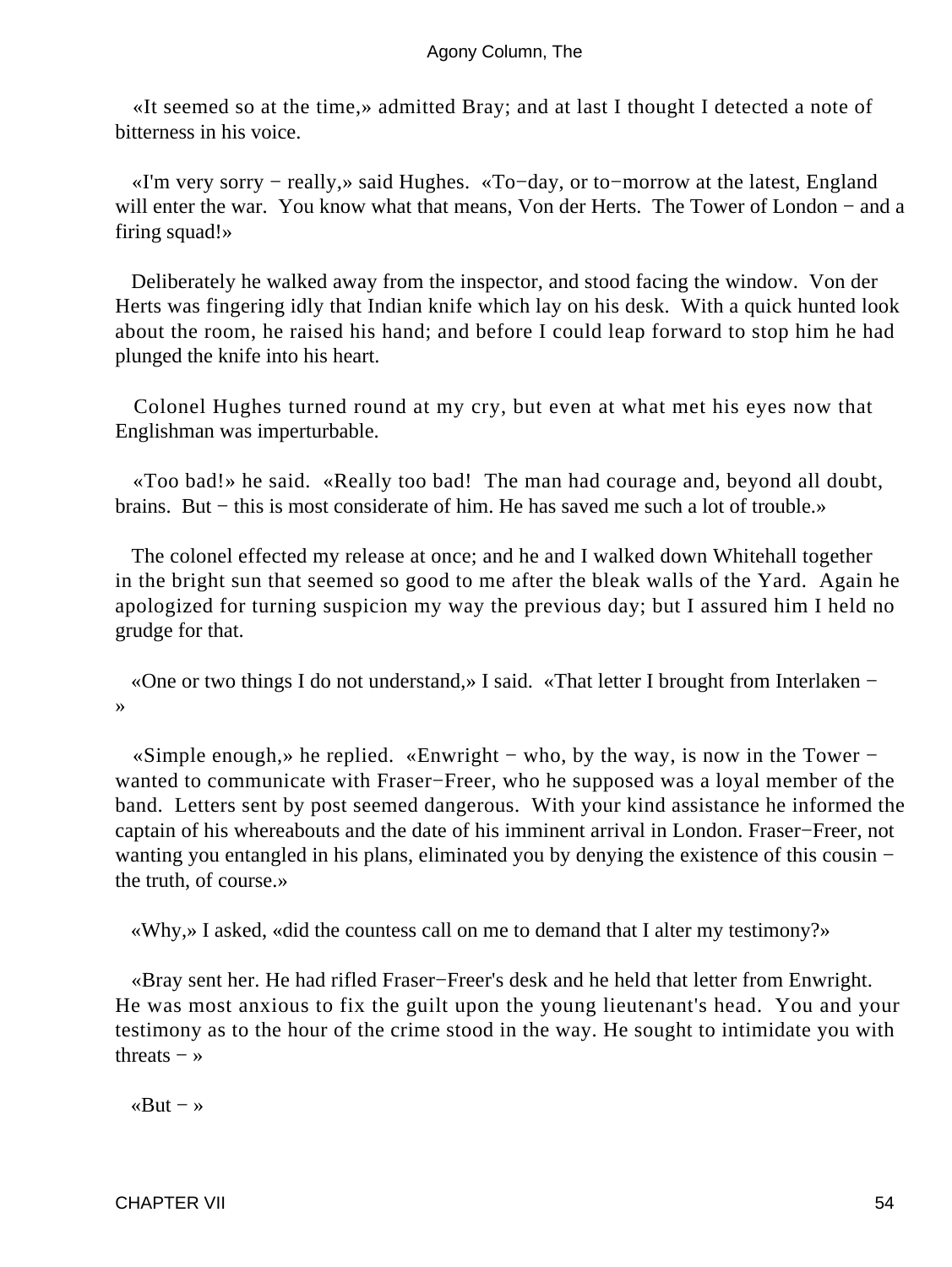«I know − you are wondering why the countess confessed to me next day. I had the woman in rather a funk. In the meshes of my rapid−fire questioning she became hopelessly involved. This was because she was suddenly terrified she realized I must have been watching her for weeks, and that perhaps Von der Herts was not so immune from suspicion as he supposed. At the proper moment I suggested that I might have to take her to Inspector Bray. This gave her an idea. She made her fake confession to reach his side; once there, she warned him of his danger and they fled together.»

 We walked along a moment in silence. All about us the lurid special editions of the afternoon were flaunting their predictions of the horror to come. The face of the colonel was grave.

«How long had Von der Herts held his position at the Yard?» I asked.

«For nearly five years,» Hughes answered.

«It seems incredible,» I murmured.

 «So it does,» he answered; «but it is only the first of many incredible things that this war will reveal. Two months from now we shall all have forgotten it in the face of new revelations far more unbelievable.» He sighed. «If these men about us realized the terrible ordeal that lies ahead! Misgoverned; unprepared − I shudder at the thought of the sacrifices we must make, many of them in vain. But I suppose that somehow, some day, we shall muddle through.»

 He bade me good−by in Trafalgar Square, saying that he must at once seek out the father and brother of the late captain, and tell them the news − that their kinsman was really loyal to his country.

 «It will come to them as a ray of light in the dark − my news,» he said. «And now, thank you once again.»

We parted and I came back here to my lodgings. The mystery is finally solved, though in such a way it is difficult to believe that it was anything but a nightmare at any time. But solved none the less; and I should be at peace, except for one great black fact that haunts me, will not let me rest. I must tell you, dear lady − And yet I fear it means the end of everything. If only I can make you understand!

 I have walked my floor, deep in thought, in puzzlement, in indecision. Now I have made up my mind. There is no other way − I must tell you the truth.

 Despite the fact that Bray was Von der Herts; despite the fact that he killed himself at the discovery − despite this and that, and everything − Bray did not kill Captain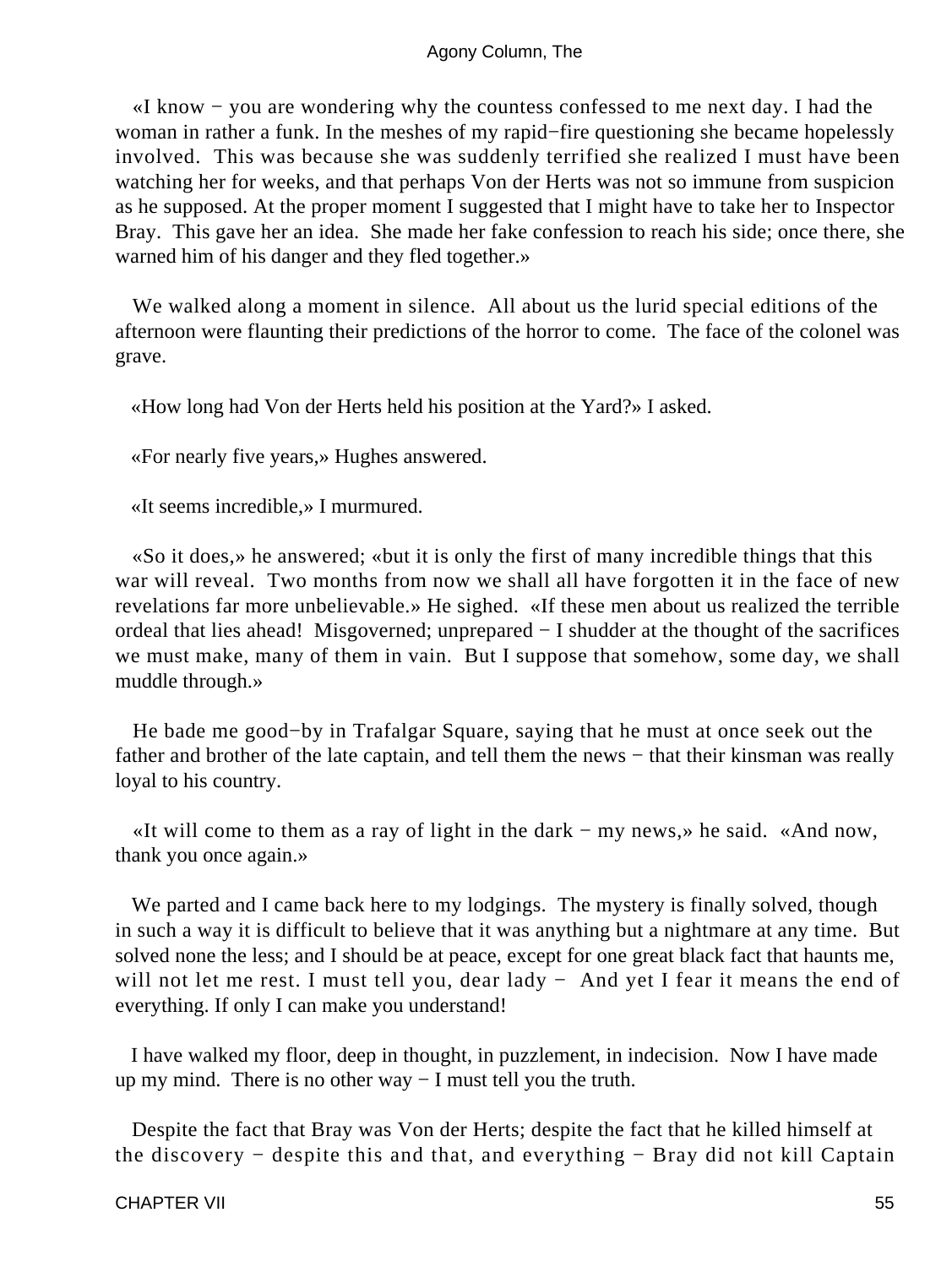#### Fraser−Freer!

 On last Thursday evening, at a little after seven o'clock, I myself climbed the stairs, entered the captain's rooms, picked up that knife from his desk, and stabbed him just above the heart!

 What provocation I was under, what stern necessity moved me − all this you must wait until to−morrow to know. I shall spend another anxious day preparing my defense, hoping that through some miracle of mercy you may forgive me − understand that there was nothing else I could do.

Do not judge, dear lady, until you know everything – until all my evidence is in your lovely hands. **YOURS,** IN **ALL HUMILITY.**

 The first few paragraphs of this the sixth and next to the last letter from the Agony Column man had brought a smile of relief to the face of the girl who read. She was decidedly glad to learn that her friend no longer languished back of those gray walls on Victoria Embankment. With excitement that increased as she went along, she followed Colonel Hughes as – in the letter – he moved nearer and nearer his denouement, until finally his finger pointed to Inspector Bray sitting guilty in his chair. This was an eminently satisfactory solution, and it served the inspector right for locking up her friend. Then, with the suddenness of a bomb from a Zeppelin, came, at the end, her strawberry man's confession of guilt. He was the murderer, after all! He admitted it! She could scarcely believe her eyes.

 Yet there it was, in ink as violet as those eyes, on the note paper that had become so familiar to her during the thrilling week just past. She read it a second time, and yet a third. Her amazement gave way to anger; her cheeks flamed. Still – he had asked her not to judge until all his evidence was in. This was a reasonable request surely, and she could not in fairness refuse to grant it.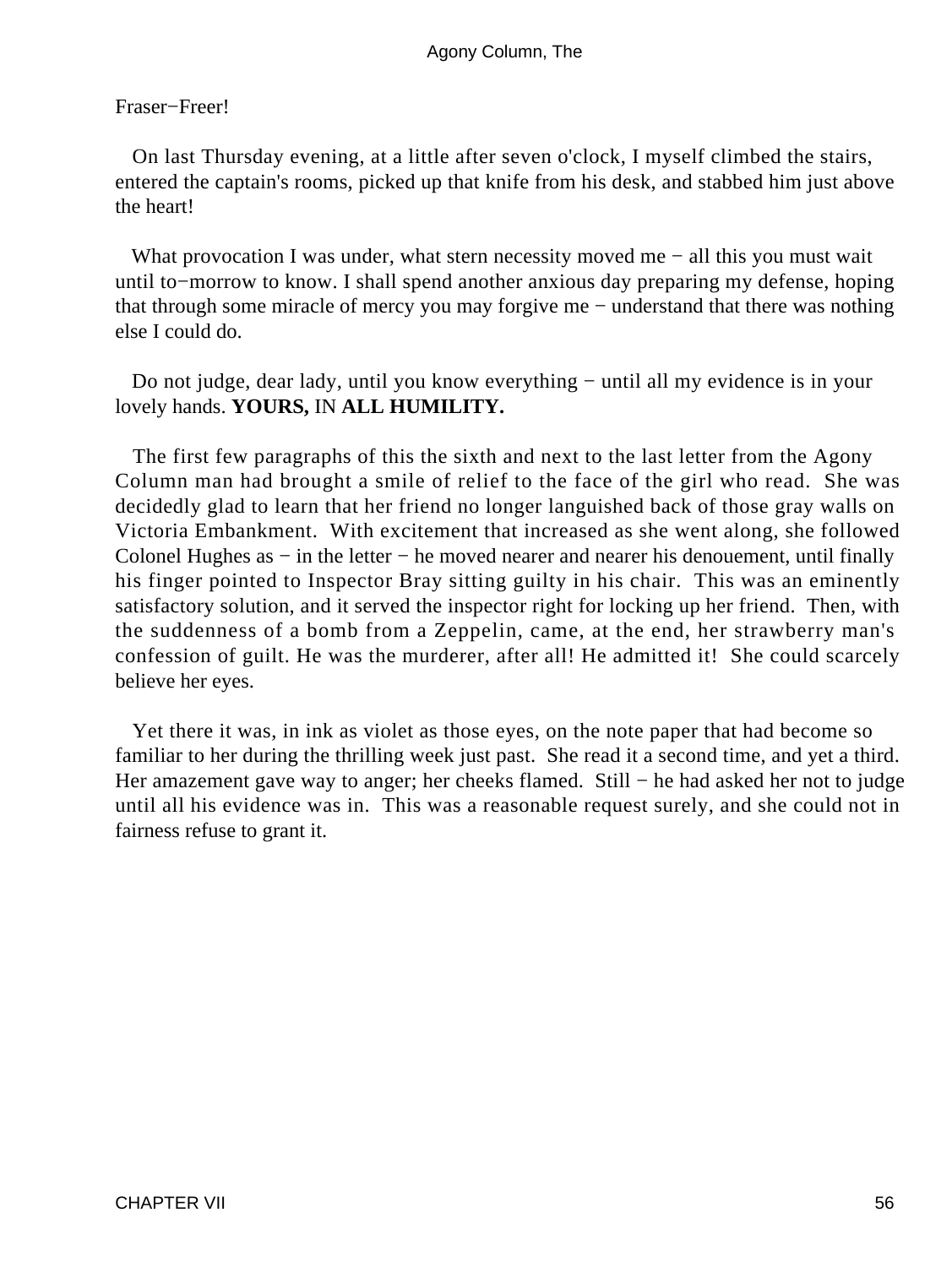## **[CHAPTER VIII](#page-66-0)**

<span id="page-57-0"></span>*S*o began an anxious day, not only for the girl from Texas but for all London as well. Her father was bursting with new diplomatic secrets recently extracted from his bootblack adviser. Later, in Washington, he was destined to be a marked man because of his grasp of the situation abroad. No one suspected the bootblack, the power behind the throne; but the gentleman from Texas was destined to think of that able diplomat many times, and to wish that he still had him at his feet to advise him.

 «War by midnight, sure!» he proclaimed on the morning of this fateful Tuesday. «I tell you, Marian, we're lucky to have our tickets on the Saronia. Five thousand dollars wouldn't buy them from me to−day! I'll be a happy man when we go aboard that liner day after to−morrow.»

 Day after to−morrow! The girl wondered. At any rate, she would have that last letter then − the letter that was to contain whatever defense her young friend could offer to explain his dastardly act. She waited eagerly for that final epistle.

 The day dragged on, bringing at its close England's entrance into the war; and the Carlton bootblack was a prophet not without honor in a certain Texas heart. And on the following morning there arrived a letter which was torn open by eager trembling fingers. The letter spoke:

**DEAR LADY JUDGE:** This is by far the hardest to write of all the letters you have had from me. For twenty−four hours I have been planning it. Last night I walked on the Embankment while the hansoms jogged by and the lights of the tramcars danced on Westminster Bridge just as the fireflies used to in the garden back of our house in Kansas. While I walked I planned. To−day, shut up in my rooms, I was also planning. And yet now, when I sit down to write, I am still confused; still at a loss where to begin and what to say, once I have begun.

 At the close of my last letter I confessed to you that it was I who murdered Captain Fraser−Freer. That is the truth. Soften the blow as I may, it all comes down to that. The bitter truth!

 Not a week ago − last Thursday night at seven − I climbed our dark stairs and plunged a knife into the heart of that defenseless gentleman. If only I could point out to you that he had offended me in some way; if I could prove to you that his death was necessary to me, as it really was to Inspector Bray – then there might be some hope of your ultimate pardon. But, alas! he had been most kind to me − kinder than I have allowed you to guess from my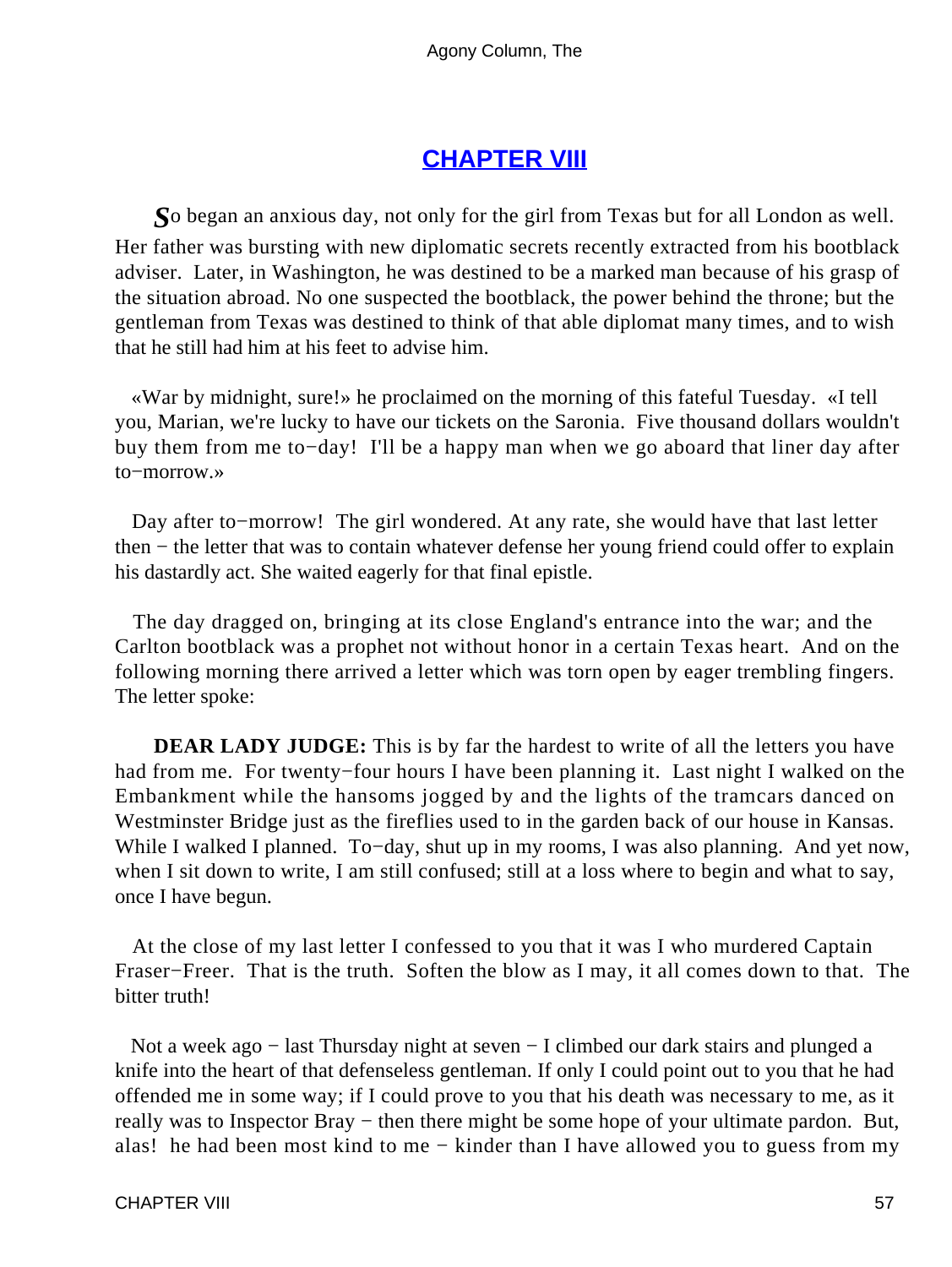letters. There was no actual need to do away with him. Where shall I look for a defense?

At the moment the only defense I can think of is simply this – the captain knows I killed him!

 Even as I write this, I hear his footsteps above me, as I heard them when I sat here composing my first letter to you. He is dressing for dinner. We are to dine together at Romano's.

 And there, my lady, you have finally the answer to the mystery that has − I hope − puzzled you. I killed my friend the captain in my second letter to you, and all the odd developments that followed lived only in my imagination as I sat here beside the green−shaded lamp in my study, plotting how I should write seven letters to you that would, as the novel advertisements say, grip your attention to the very end. Oh, I am guilty − there is no denying that. And, though I do not wish to ape old Adam and imply that I was tempted by a lovely woman, a strict regard for the truth forces me to add that there is also guilt upon your head. How so? Go back to that message you inserted in the Daily Mail: «The grapefruit lady's great fondness for mystery and romance − »

 You did not know it, of course; but in those words you passed me a challenge I could not resist; for making plots is the business of life − more, the breath of life − to me. I have made many; and perhaps you have followed some of them, on Broadway. Perhaps you have seen a play of mine announced for early production in London. There was mention of it in the program at the Palace. That was the business which kept me in England. The project has been abandoned now and I am free to go back home.

 Thus you see that when you granted me the privilege of those seven letters you played into my hands. So, said I, she longs for mystery and romance. Then, by the Lord Harry, she shall have them!

 And it was the tramp of Captain Fraser−Freer's boots above my head that showed me the way. A fine, stalwart, cordial fellow − the captain − who has been very kind to me since I presented my letter of introduction from his cousin, Archibald Enwright. Poor Archie! A meek, correct little soul, who would be horrified beyond expression if he knew that of him I had made a spy and a frequenter of Limehouse!

 The dim beginnings of the plot were in my mind when I wrote that first letter, suggesting that all was not regular in the matter of Archie's note of introduction. Before I wrote my second, I knew that nothing but the death of Fraser−Freer would do me. I recalled that Indian knife I had seen upon his desk, and from that moment he was doomed. At that time I had no idea how I should solve the mystery. But I had read and wondered at those four strange messages in the Mail, and I resolved that they must figure in the scheme of things.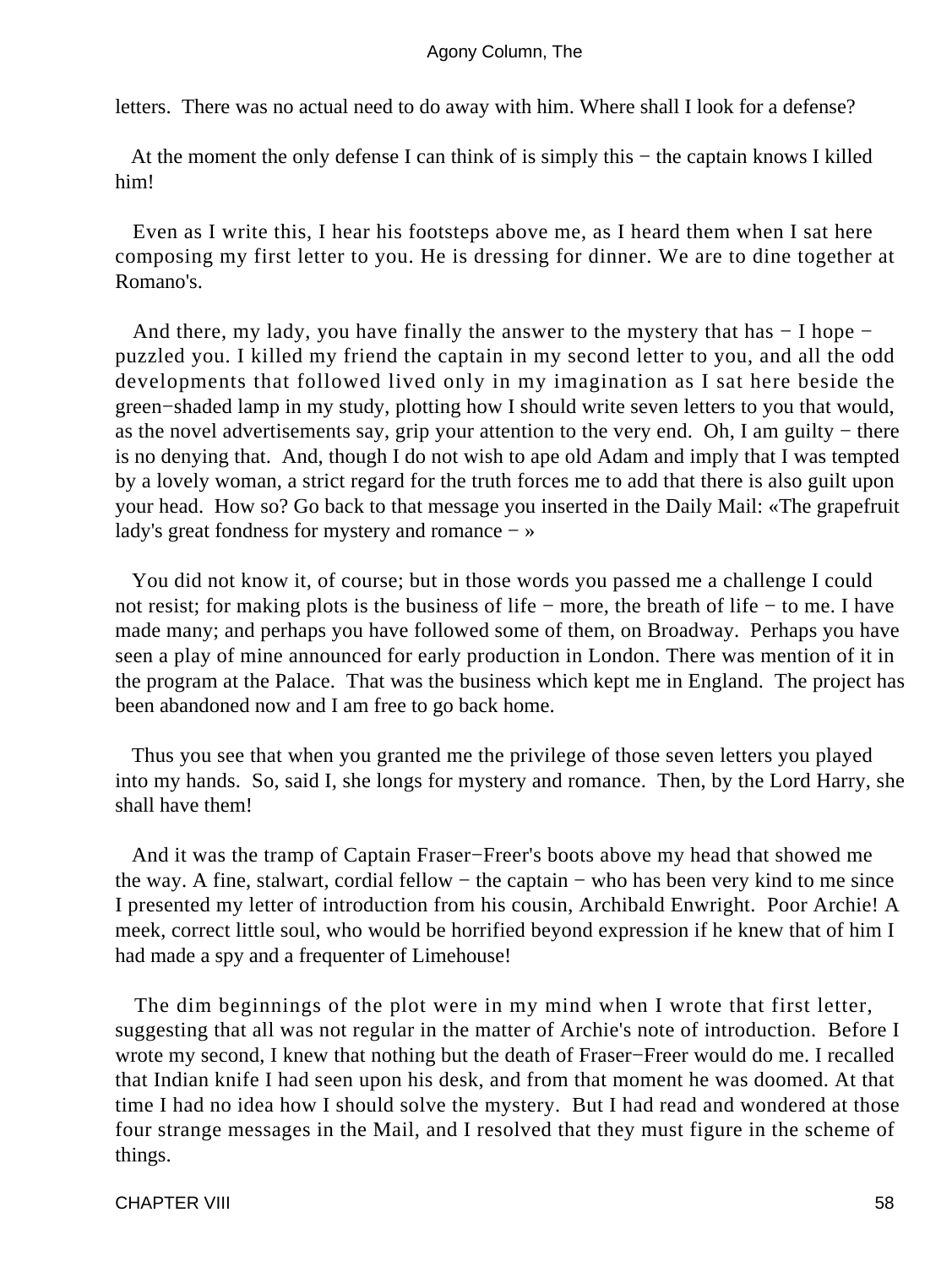The fourth letter presented difficulties until I returned from dinner that night and saw a taxi waiting before our quiet house. Hence the visit of the woman with the lilac perfume. I am afraid the Wilhelmstrasse would have little use for a lady spy who advertised herself in so foolish a manner. Time for writing the fifth letter arrived. I felt that I should now be placed under arrest. I had a faint little hope that you would be sorry about that. Oh, I'm a brute, I know!

 Early in the game I had told the captain of the cruel way in which I had disposed of him. He was much amused; but he insisted, absolutely, that he must be vindicated before the close of the series, and I was with him there. He had been so bully about it all. A chance remark of his gave me my solution. He said he had it on good authority that the chief of the Czar's bureau for capturing spies in Russia was himself a spy. And so − why not a spy in Scotland Yard?

 I assure you, I am most contrite as I set all this down here. You must remember that when I began my story there was no idea of war. Now all Europe is aflame; and in the face of the great conflict, the awful suffering to come, I and my little plot begin to look − well, I fancy you know just how we look.

 Forgive me. I am afraid I can never find the words to tell you how important it seemed to interest you in my letters − to make you feel that I am an entertaining person worthy of your notice. That morning when you entered the Canton breakfast room was really the biggest in my life. I felt as though you had brought with you through that doorway − But I have no right to say it. I have the right to say nothing save that now − it is all left to you. If I have offended, then I shall never hear from you again.

 The captain will be here in a moment. It is near the hour set and he is never late. He is not to return to India, but expects to be drafted for the Expeditionary Force that will be sent to the Continent. I hope the German Army will be kinder to him than I was!

My name is Geoffrey West. I live at nineteen Adelphi Terrace – in rooms that look down on the most wonderful garden in London. That, at least, is real. It is very quiet there to−night, with the city and its continuous hum of war and terror seemingly a million miles away.

 Shall we meet at last? The answer rests entirely with you. But, believe me, I shall be anxiously waiting to know; and if you decide to give me a chance to explain − to denounce myself to you in person − then a happy man will say good−by to this garden and these dim dusty rooms and follow you to the ends of the earth − aye, to Texas itself!

 Captain Fraser−Freer is coming down the stairs. Is this good−by forever, my lady? With all my soul, I hope not.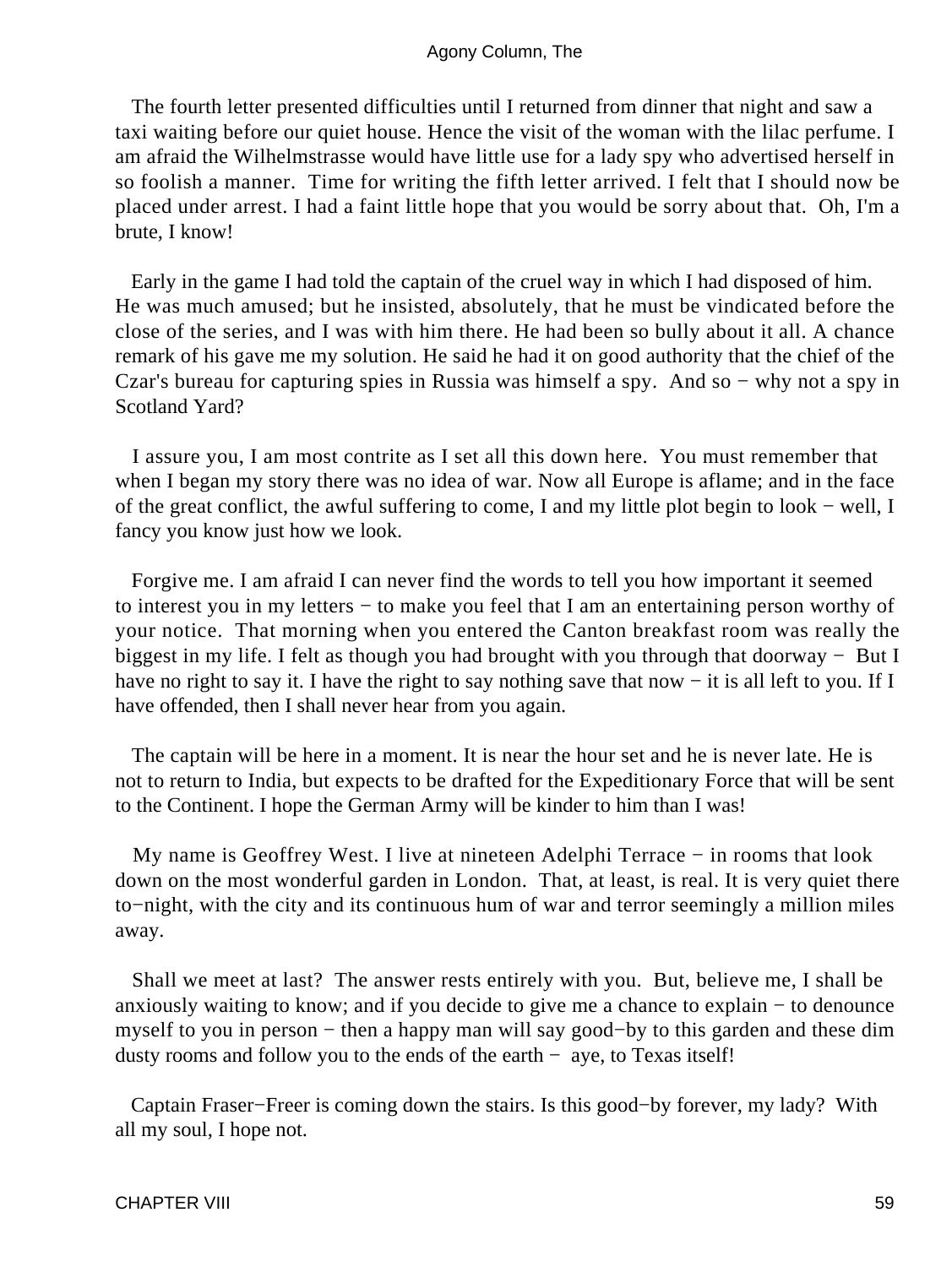YOUR **CONTRITE STRAWBERRY** MAN.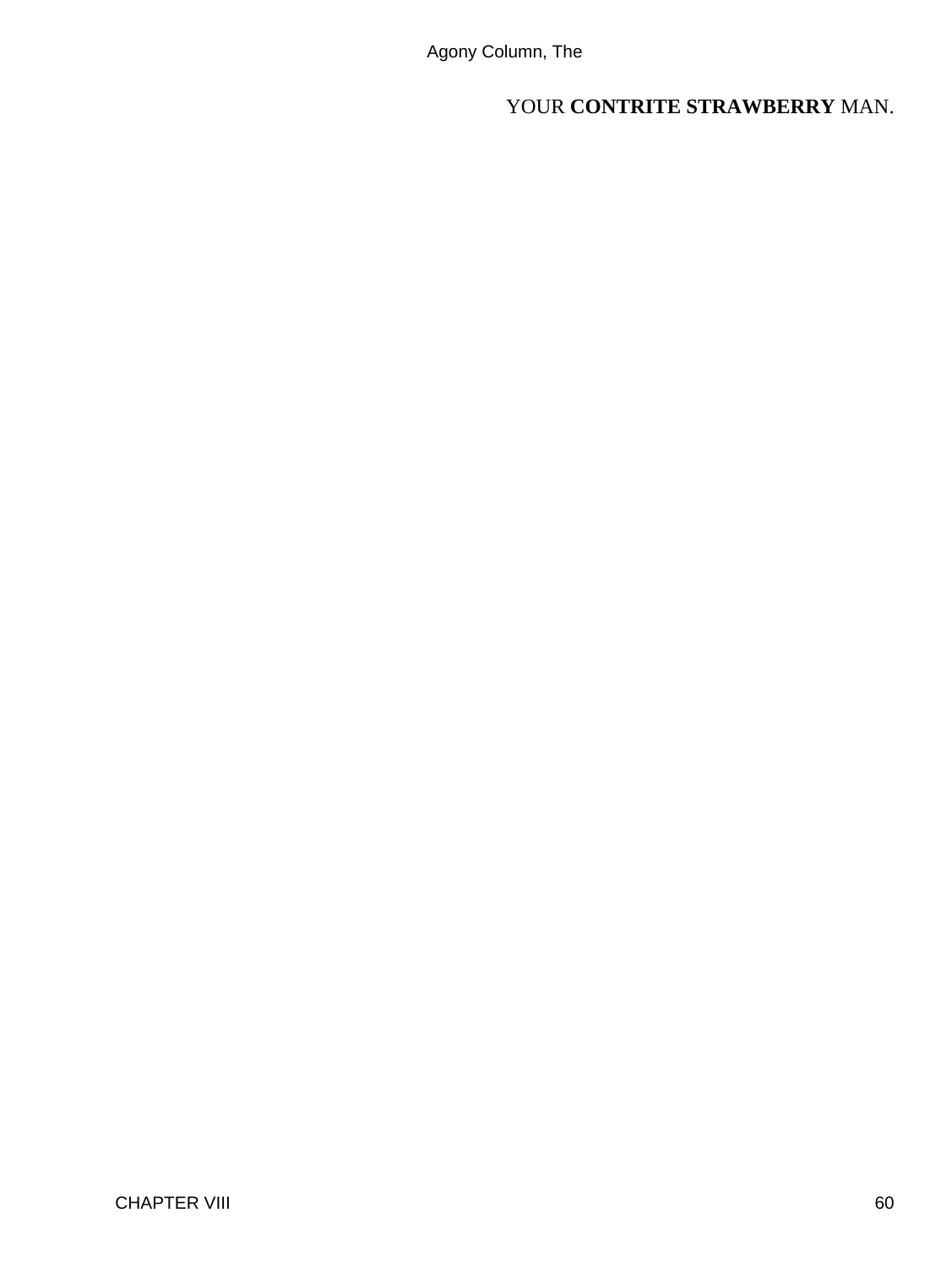## **[CHAPTER IX](#page-66-0)**

<span id="page-61-0"></span>*W*ords are futile things with which to attempt a description of the feelings of the girl at the Canton as she read this, the last letter of seven written to her through the medium of her maid, Sadie Haight. Turning the pages of the dictionary casually, one might enlist a few − for example, amazement, anger, unbelief, wonder. Perhaps, to go back to the letter a, even amusement. We may leave her with the solution to the puzzle in her hand, the Saronia a little more than a day away, and a weirdly mixed company of emotions struggling in her soul.

 And leaving her thus, let us go back to Adelphi Terrace and a young man exceedingly worried.

 Once he knew that his letter was delivered, Mr. Geoffrey West took his place most humbly on the anxious seat. There he writhed through the long hours of Wednesday morning. Not to prolong this painful picture, let us hasten to add that at three o'clock that same afternoon came a telegram that was to end suspense. He tore it open and read:

**STRAWBERRY MAN:** I shall never, never forgive, you. But we are sailing tomorrow on the Saronia. Were you thinking of going home soon? **MARIAN A. LARNED.**

 Thus it happened that, a few minutes later, to the crowd of troubled Americans in a certain steamship booking office there was added a wild−eyed young man who further upset all who saw him. To weary clerks he proclaimed in fiery tones that he must sail on the Saronia. There seemed to be no way of appeasing him. The offer of a private liner would not have interested him.

 He raved and tore his hair. He ranted. All to no avail. There was, in plain American, «nothing doing!»

 Damp but determined, he sought among the crowd for one who had bookings on the Saronia. He could find, at first, no one so lucky; but finally he ran across Tommy Gray. Gray, an old friend, admitted when pressed that he had a passage on that most desirable boat. But the offer of all the king's horses and all the king's gold left him unmoved. Much, he said, as he would have liked to oblige, he and his wife were determined. They would sail.

 It was then that Geoffrey West made a compact with his friend. He secured from him the necessary steamer labels and it was arranged that his baggage was to go aboard the Saronia as the property of Gray.

«But,» protested Gray, «even suppose you do put this through; suppose you do manage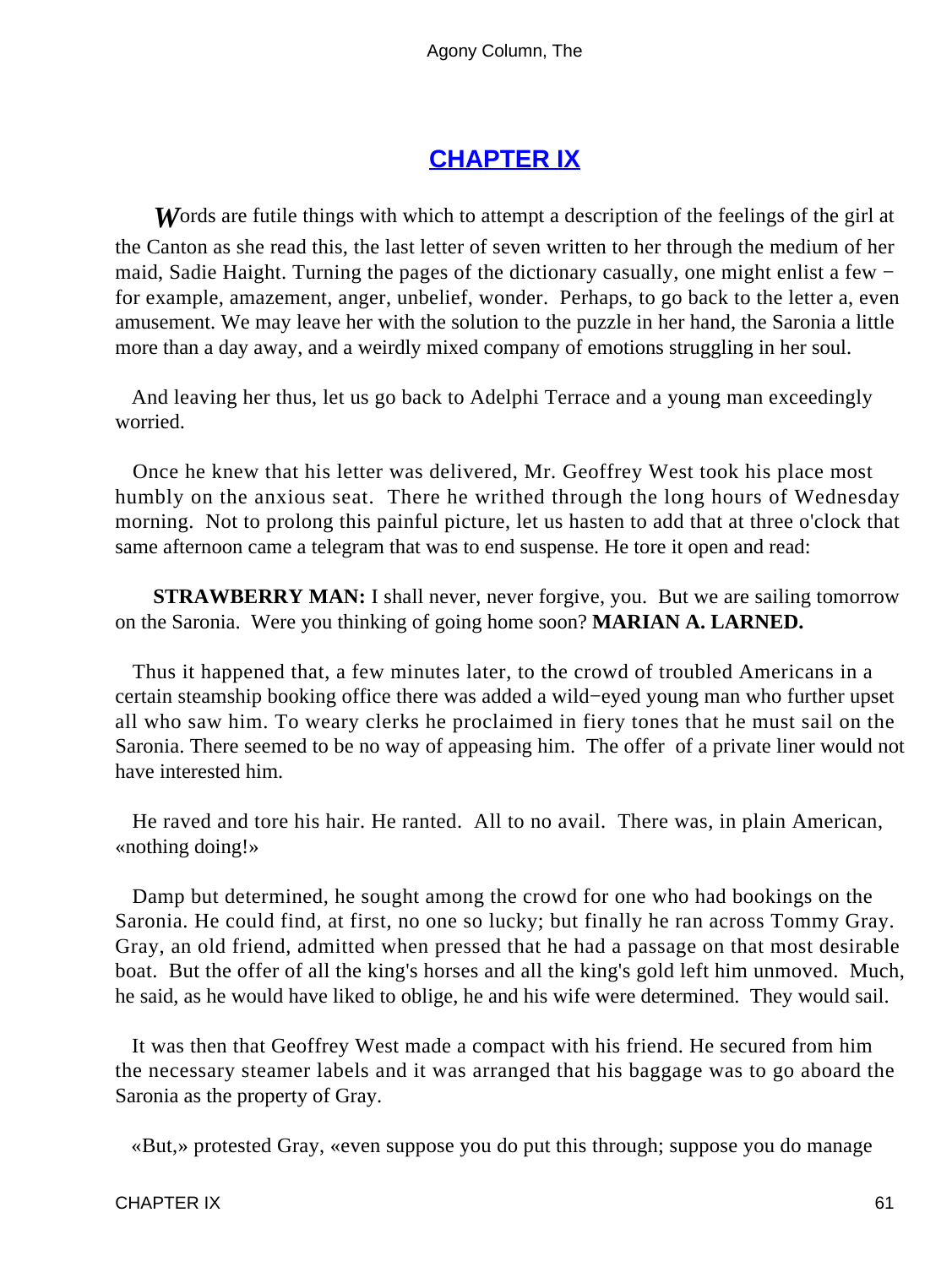to sail without a ticket − where will you sleep? In chains somewhere below, I fancy.»

 «No matter!» bubbled West. «I'll sleep in the dining saloon, in a lifeboat, on the lee scuppers – whatever they are. I'll sleep in the air, without any visible support! I'll sleep anywhere − nowhere − but I'll sail! And as for irons − they don't make 'em strong enough to hold me.»

 At five o'clock on Thursday afternoon the Saronia slipped smoothly away from a Liverpool dock. Twenty−five hundred Americans − about twice the number the boat could comfortably carry − stood on her decks and cheered. Some of those in that crowd who had millions of money were booked for the steerage. All of them were destined to experience during that crossing hunger, annoyance, discomfort. They were to be stepped on, sat on, crowded and jostled. They suspected as much when the boat left the dock. Yet they cheered!

 Gayest among them was Geoffrey West, triumphant amid the confusion. He was safely aboard; the boat was on its way! Little did it trouble him that he went as a stowaway, since he had no ticket; nothing but an overwhelming determination to be on the good ship Saronia.

 That night as the Saronia stole along with all deck lights out and every porthole curtained, West saw on the dim deck the slight figure of a girl who meant much to him. She was standing staring out over the black waters; and, with wildly beating heart, he approached her, not knowing what to say, but feeling that a start must be made somehow.

«Please pardon me for addressing he began. »But I want to tell you − "

 She turned, startled; and then smiled an odd little smile, which he could not see in the dark.

«I beg your pardon,» she said. «I haven't met you, that I recall  $-\infty$ 

 «I know,» he answered. «That's going to be arranged to−morrow. Mrs. Tommy Gray says you crossed with them – »

«Mere steamer acquaintances,» the girl replied coldly.

 «Of course! But Mrs. Gray is a darling − she'll fix that all right. I just want to say, before to−morrow comes − »

«Wouldn't it be better to wait?»

 «I can't! I'm on this ship without a ticket. I've got to go down in a minute and tell the purser that. Maybe he'll throw me overboard; maybe he'll lock me up. I don't know what they do with people like me. Maybe they'll make a stoker of me. And then I shall have to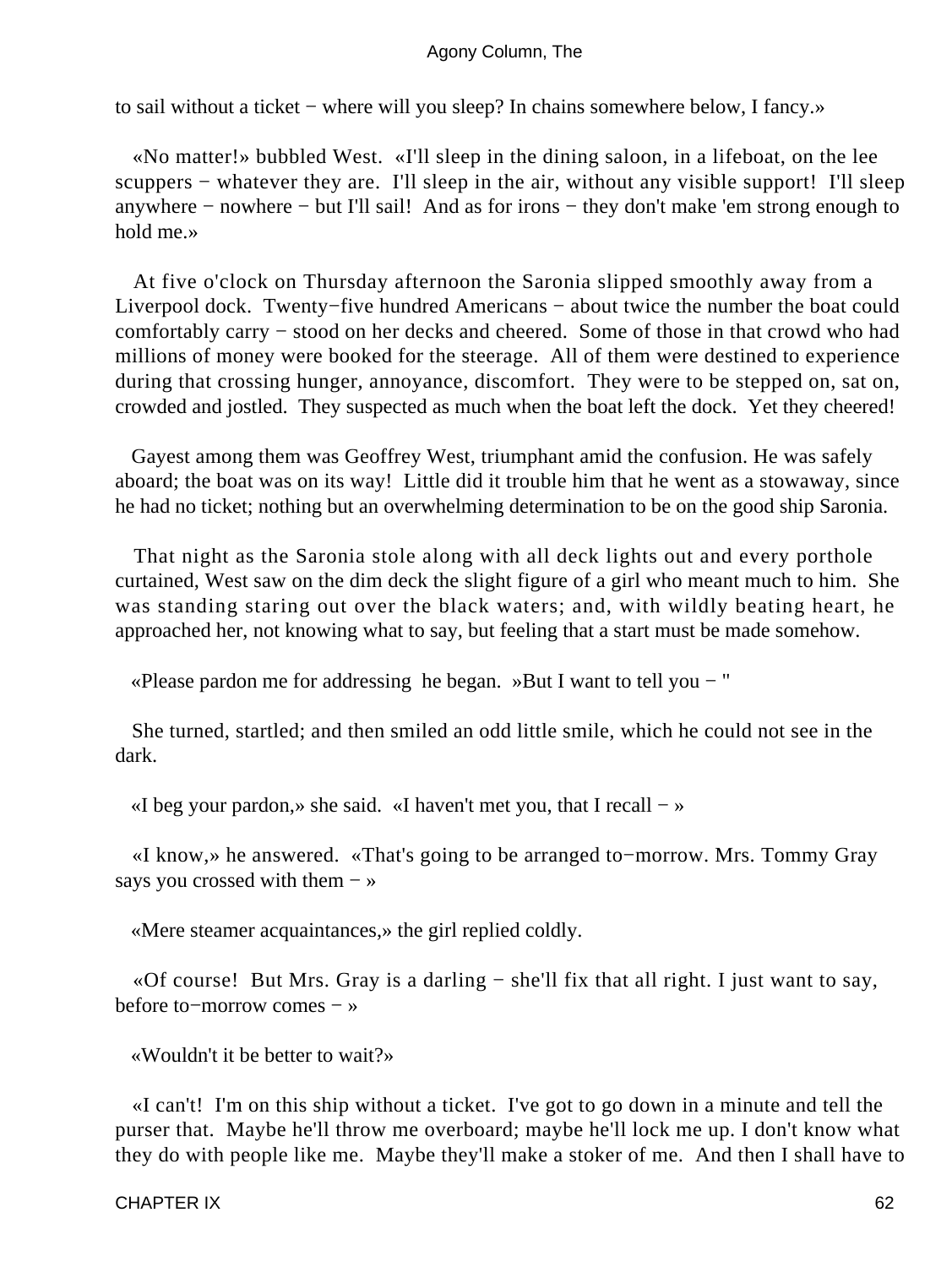stoke, with no chance of seeing you again. So that's why I want to say now − I'm sorry I have such a keen imagination. It carried me away – really it did! I didn't mean to deceive you with those letters; but, once I got started − You know, don't you, that I love you with all my heart? From the moment you came into the Canton that morning  $I - \infty$ 

«Really – Mr. – Mr. – »

 «West − Geoffrey West. I adore you! What can I do to prove it? I'm going to prove it − before this ship docks in the North River. Perhaps I'd better talk to your father, and tell him about the Agony Column and those seven letters − »

 «You'd better not! He's in a terribly bad humor. The dinner was awful, and the steward said we'd be looking back to it and calling it a banquet before the voyage ends. Then, too, poor dad says he simply can not sleep in the stateroom they've given him − »

 «All the better! I'll see him at once. If he stands for me now he'll stand for me any time! And, before I go down and beard a harsh−looking purser in his den, won't you believe me when I say I'm deeply in love  $-\infty$ 

 «In love with mystery and romance! In love with your own remarkable powers of invention! Really, I can't take you seriously  $-\infty$ 

 «Before this voyage is ended you'll have to. I'll prove to you that I care. If the purser lets me go free − »

 «You have much to prove,» the girl smiled. «To−morrow − when Mrs. Tommy Gray introduces us − I may accept you − as a builder of plots. I happen to know you are good. But − as − It's too silly! Better go and have it out with that purser.»

Reluctantly he went. In five minutes he was back. The girl was still standing by the rail.

 «It's all right!» West said. «I thought I was doing something original, but there were eleven other people in the same fix. One of them is a billionaire from Wall Street. The purser collected some money from us and told us to sleep on the deck − if we could find room.»

 «I'm sorry,» said the girl. «I rather fancied you in the role of stoker.» She glanced about her at the dim deck. «Isn't this exciting? I'm sure this voyage is going to be filled with mystery and romance.»

 «I know it will be full of romance,» West answered. «And the mystery will be − can I convince you − »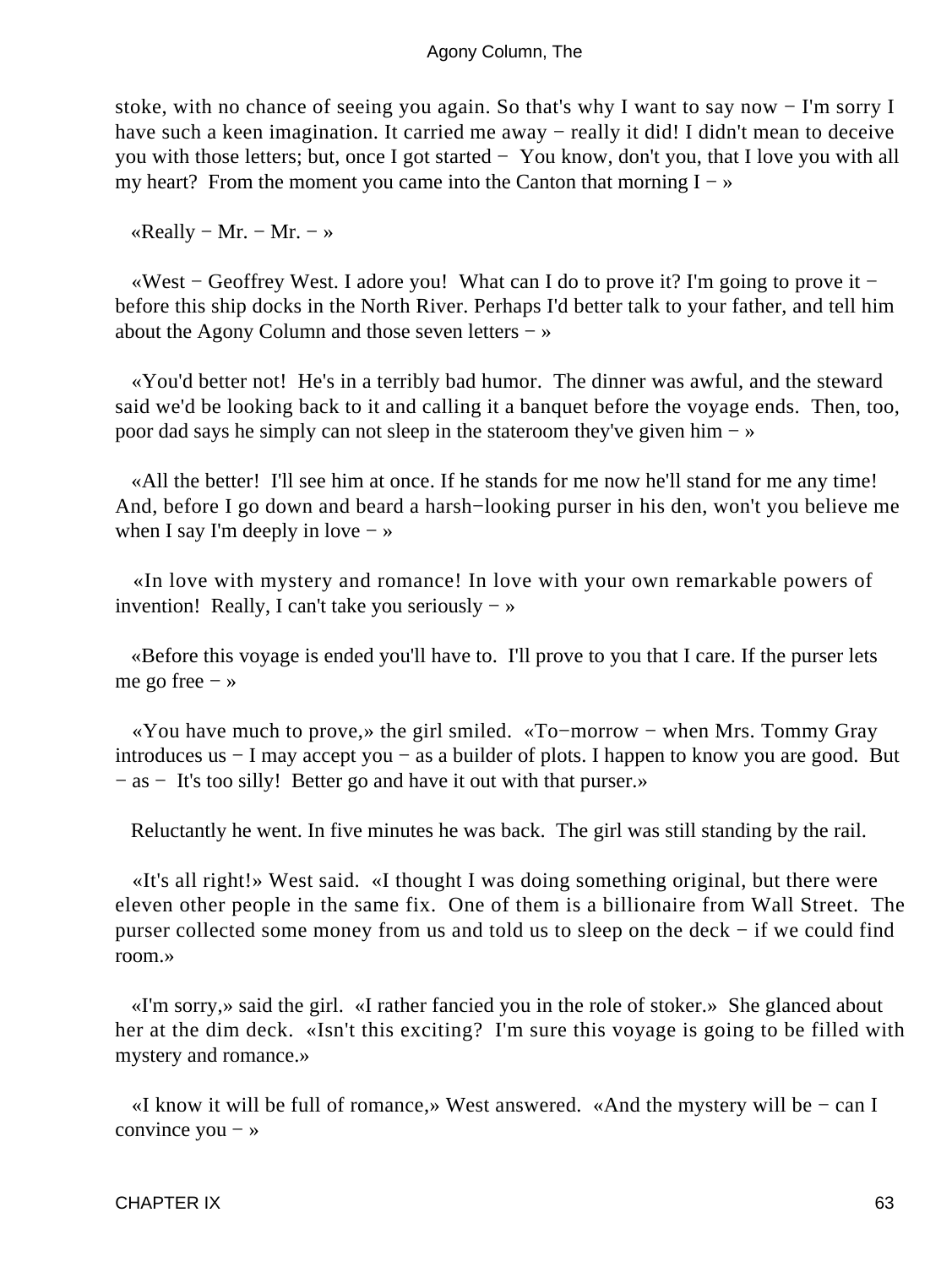«Hush!» broke in the girl. «Here comes father! I shall be very happy to meet you − to−morrow. Poor dad! he's looking for a place to sleep.»

 Five days later poor dad, having slept each night on deck in his clothes while the ship plowed through a cold drizzle, and having starved in a sadly depleted dining saloon, was a sight to move the heart of a political opponent. Immediately after a dinner that had scarcely satisfied a healthy Texas appetite he lounged gloomily in the deck chair which was now his stateroom. Jauntily Geoffrey West came and sat at his side.

«Mr. Larned,» he said, «I've got something for you.»

 And, with a kindly smile, he took from his pocket and handed over a large, warm baked potato. The Texan eagerly accepted the gift.

«Where'd you get it?» he demanded, breaking open his treasure.

 «That's a secret,» West answered. «But I can get as many as I want. Mr. Larned, I can say this – you will not go hungry any longer. And there's something else I ought to speak of. I am sort of aiming to marry your daughter.»

Deep in his potato the Congressman spoke:

«What does she say about it?»

«Oh, she says there isn't a chance. But  $-\infty$ 

«Then look out, my boy! She's made up her mind to have you.»

 «I'm glad to hear you say that. I really ought to tell you who I am. Also, I want you to know that, before your daughter and I met, I wrote her seven letters − »

 «One minute,» broke in the Texan. «Before you go into all that, won't you be a good fellow and tell me where you got this potato?»

West nodded.

«Sure!» he said; and, leaning over, he whispered.

For the first time in days a smile appeared on the face of the older man.

 «My boy,» he said, «I feel I'm going to like you. Never mind the rest. I heard all about you from your friend Gray; and as for those letters − they were the only thing that made the first part of this trip bearable. Marian gave them to me to read the night we came on board.»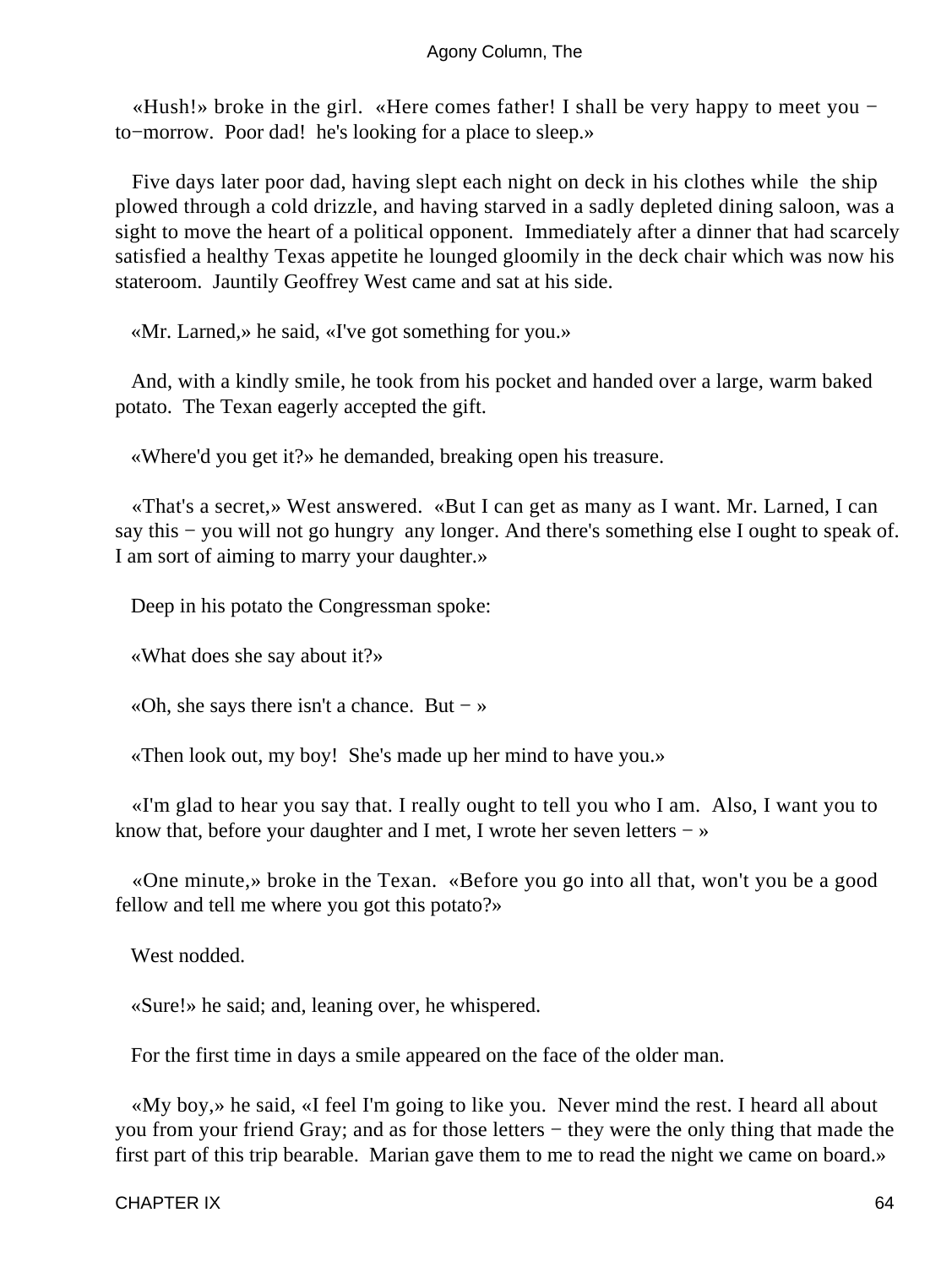Suddenly from out of the clouds a long−lost moon appeared, and bathed that over−crowded ocean liner in a flood of silver. West left the old man to his potato and went to find the daughter.

 She was standing in the moonlight by the rail of the forward deck, her eyes staring dreamily ahead toward the great country that had sent her forth light−heartedly for to adventure and to see. She turned as West came up.

 «I have just been talking with your father,» he said. «He tells me he thinks you mean to take me, after all.» She laughed.

 «To−morrow night,» she answered, «will be our last on board. I shall give you my final decision then.»

«But that is twenty−four hours away! Must I wait so long as that?»

 «A little suspense won't hurt you. I can't forget those long days when I waited for your letters − »

«I know! But can't you give me − just a little hint − here − to−night?»

«I am without mercy − absolutely without mercy!»

 And then, as West's fingers closed over her hand, she added softly: «Not even the suspicion of a hint, my dear – except to tell you that – my answer will be – yes.»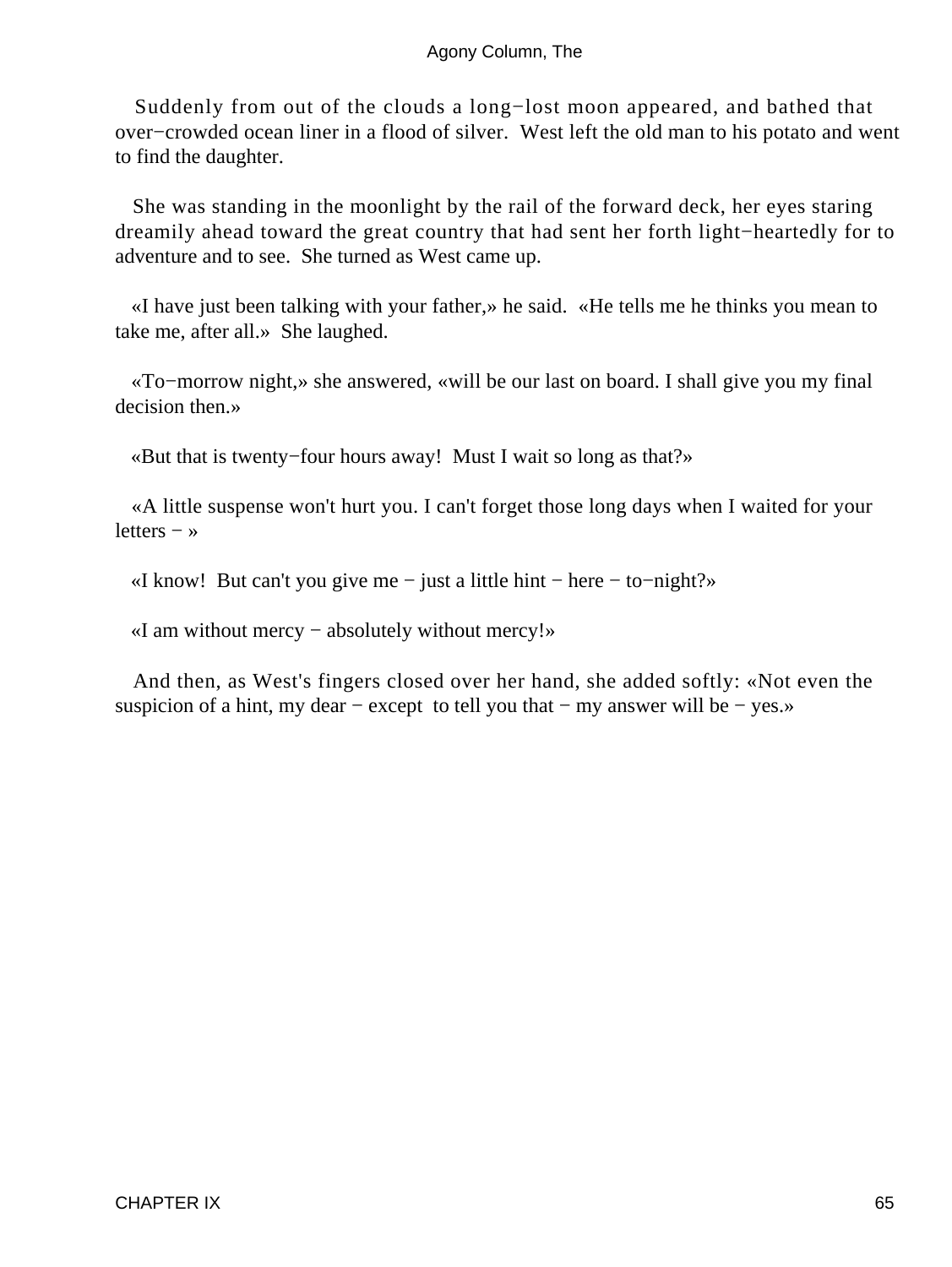## <span id="page-66-0"></span>**Table Of Content**

**[CHAPTER I](#page-3-0)**

**[CHAPTER II](#page-9-0)**

**[CHAPTER III](#page-16-0)**

**[CHAPTER IV](#page-23-0)**

**[CHAPTER V](#page-29-0)**

**[CHAPTER VI](#page-40-0)**

**[CHAPTER VII](#page-48-0)**

**[CHAPTER VIII](#page-57-0)**

**[CHAPTER IX](#page-61-0)**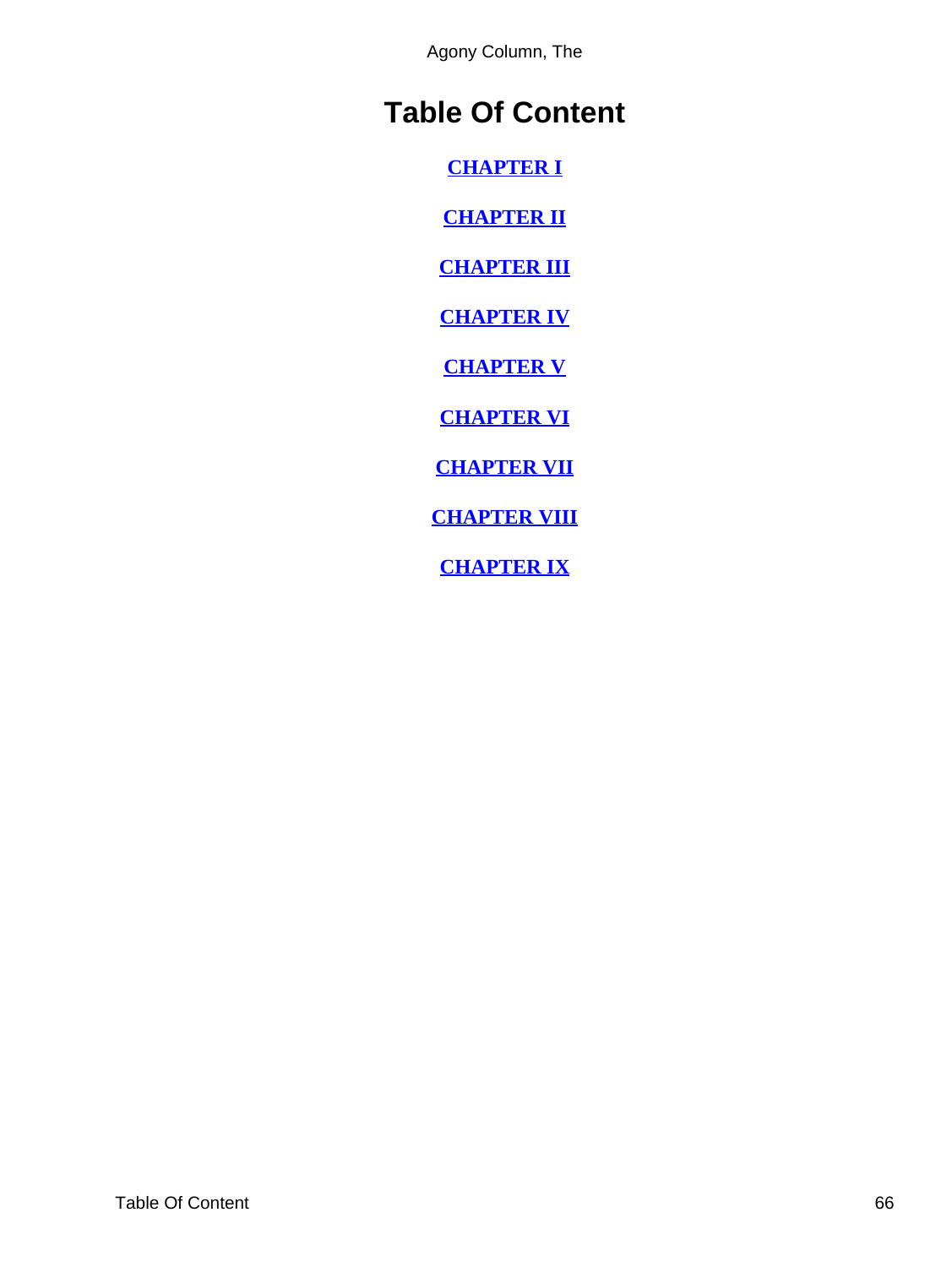## <span id="page-67-0"></span>**You are reading a Phoenix Edition:**

It was converted from clean and standard xhtml/xml files. It uses metatags to identify content, and other data. The available resources specific to each ebook format were used to give the reader a pleasant reading experience.

More detais available at Phoenix−Library.org website.

Any suggestion that helps us to improve these editions are welcome.

**The Phoenix−Library Team**